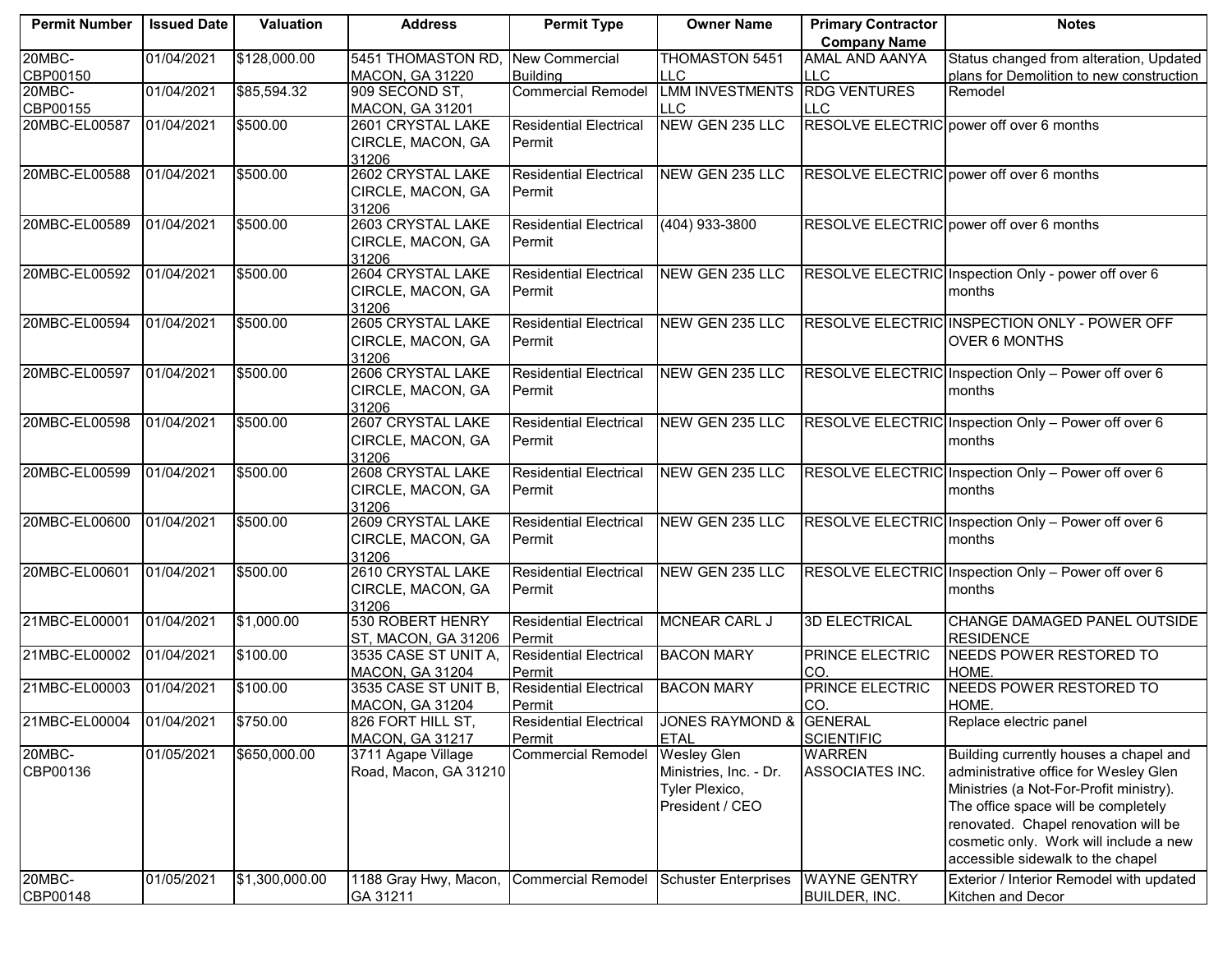| 20MBC-EL00602            | 01/05/2021 | \$500.00 | 2611 CRYSTAL LAKE<br>CIRCLE, MACON, GA<br>31206 | <b>Residential Electrical</b><br>Permit | NEW GEN 235 LLC        | RESOLVE ELECTRIC Inspection Only - Power off over 6<br>months |
|--------------------------|------------|----------|-------------------------------------------------|-----------------------------------------|------------------------|---------------------------------------------------------------|
| 20MBC-EL00603            | 01/05/2021 | \$500.00 | 2612 CRYSTAL LAKE<br>CIRCLE, MACON, GA<br>31206 | <b>Residential Electrical</b><br>Permit | NEW GEN 235 LLC        | RESOLVE ELECTRIC Inspection Only - Power off over 6<br>months |
| 20MBC-EL00604            | 01/05/2021 | \$500.00 | 2613 CRYSTAL LAKE<br>CIRCLE, MACON, GA<br>31206 | <b>Residential Electrical</b><br>Permit | NEW GEN 235 LLC        | RESOLVE ELECTRIC Inspection Only - Power off over 6<br>months |
| 20MBC-EL00605            | 01/05/2021 | \$500.00 | 2614 CRYSTAL LAKE<br>CIRCLE, MACON, GA<br>31206 | <b>Residential Electrical</b><br>Permit | NEW GEN 235 LLC        | RESOLVE ELECTRIC Inspection Only - Power off over 6<br>months |
| 20MBC-EL00606            | 01/05/2021 | \$500.00 | 2615 CRYSTAL LAKE<br>CIRCLE, MACON, GA<br>31206 | <b>Residential Electrical</b><br>Permit | <b>NEW GEN 235 LLC</b> | RESOLVE ELECTRIC Inspection Only - Power off over 6<br>months |
| 20MBC-EL00607            | 01/05/2021 | \$500.00 | 2616 CRYSTAL LAKE<br>CIRCLE, MACON, GA<br>31206 | <b>Residential Electrical</b><br>Permit | NEW GEN 235 LLC        | RESOLVE ELECTRIC Inspection Only - Power off over 6<br>months |
| 20MBC-EL00608            | 01/05/2021 | \$500.00 | 2617 CRYSTAL LAKE<br>CIRCLE, MACON, GA<br>31206 | <b>Residential Electrical</b><br>Permit | NEW GEN 235 LLC        | RESOLVE ELECTRIC Inspection Only - Power off over 6<br>months |
| 20MBC-EL00609            | 01/05/2021 | \$500.00 | 2618 CRYSTAL LAKE<br>CIRCLE, MACON, GA<br>31206 | <b>Residential Electrical</b><br>Permit | NEW GEN 235 LLC        | RESOLVE ELECTRIC Inspection Only - Power off over 6<br>months |
| 20MBC-EL00610            | 01/05/2021 | \$500.00 | 2619 CRYSTAL LAKE<br>CIRCLE, MACON, GA<br>31206 | <b>Residential Electrical</b><br>Permit | NEW GEN 235 LLC        | RESOLVE ELECTRIC Inspection Only - Power off over 6<br>months |
| 20MBC-EL00611            | 01/05/2021 | \$500.00 | 2620 CRYSTAL LAKE<br>CIRCLE, MACON, GA<br>31206 | <b>Residential Electrical</b><br>Permit | NEW GEN 235 LLC        | RESOLVE ELECTRIC Inspection Only - Power off over 6<br>months |
| 20MBC-EL00612            | 01/05/2021 | \$500.00 | 2621 CRYSTAL LAKE<br>CIRCLE, MACON, GA<br>31206 | <b>Residential Electrical</b><br>Permit | NEW GEN 235 LLC        | RESOLVE ELECTRIC Inspection Only - Power off over 6<br>months |
| 20MBC-EL00613            | 01/05/2021 | \$500.00 | 2622 CRYSTAL LAKE<br>CIRCLE, MACON, GA<br>31206 | <b>Residential Electrical</b><br>Permit | NEW GEN 235 LLC        | RESOLVE ELECTRIC Inspection Only - Power off over 6<br>months |
| 20MBC-EL00614            | 01/05/2021 | \$500.00 | 2623 CRYSTAL LAKE<br>CIRCLE, MACON, GA<br>31206 | <b>Residential Electrical</b><br>Permit | NEW GEN 235 LLC        | RESOLVE ELECTRIC Inspection Only - Power off over 6<br>months |
| 20MBC-EL00615            | 01/05/2021 | \$500.00 | 2624 CRYSTAL LAKE<br>CIRCLE, MACON, GA<br>31206 | <b>Residential Electrical</b><br>Permit | NEW GEN 235 LLC        | RESOLVE ELECTRIC Inspection Only - Power off over 6<br>months |
| 20MBC-EL00616 01/05/2021 |            | \$500.00 | 2625 CRYSTAL LAKE<br>CIRCLE, MACON, GA<br>31206 | <b>Residential Electrical</b><br>Permit | NEW GEN 235 LLC        | RESOLVE ELECTRIC Inspection Only - Power off over 6<br>months |
| 20MBC-EL00617 01/05/2021 |            | \$500.00 | 2626 CRYSTAL LAKE<br>CIRCLE, MACON, GA<br>31206 | <b>Residential Electrical</b><br>Permit | NEW GEN 235 LLC        | RESOLVE ELECTRIC Inspection Only - Power off over 6<br>months |
| 20MBC-EL00618            | 01/05/2021 | \$500.00 | 2627 CRYSTAL LAKE<br>CIRCLE, MACON, GA<br>31206 | <b>Residential Electrical</b><br>Permit | NEW GEN 235 LLC        | RESOLVE ELECTRIC Inspection Only - Power off over 6<br>months |
| 20MBC-EL00619            | 01/05/2021 | \$500.00 | 2628 CRYSTAL LAKE<br>CIRCLE, MACON, GA<br>31206 | <b>Residential Electrical</b><br>Permit | NEW GEN 235 LLC        | RESOLVE ELECTRIC Inspection Only - Power off over 6<br>months |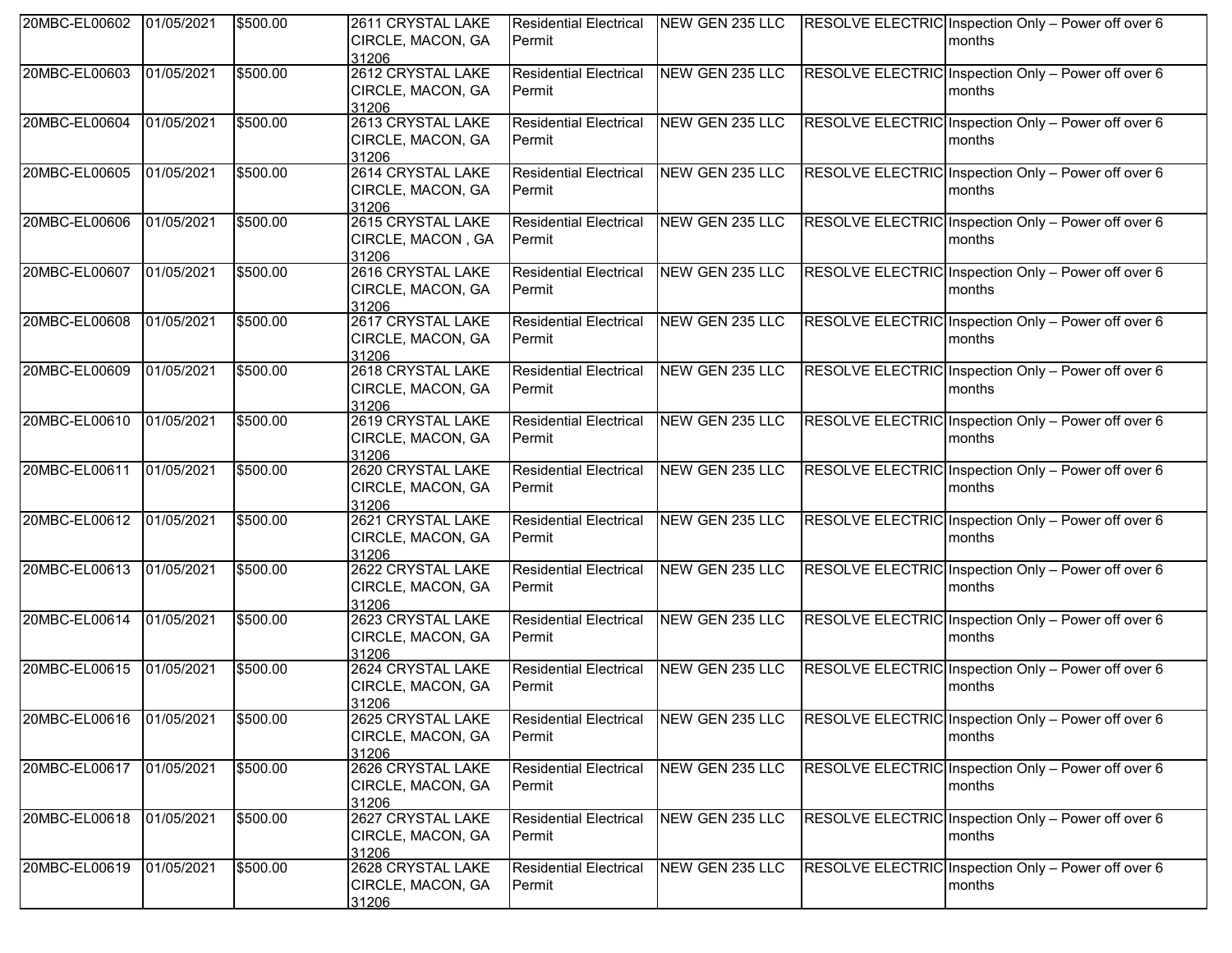| 20MBC-EL00620            | 01/05/2021 | \$500.00 | 2629 CRYSTAL LAKE                               | <b>Residential Electrical</b>           | NEW GEN 235 LLC | RESOLVE ELECTRIC Inspection Only - Power off over 6                   |
|--------------------------|------------|----------|-------------------------------------------------|-----------------------------------------|-----------------|-----------------------------------------------------------------------|
|                          |            |          | CIRCLE, MACON, GA<br>31206                      | Permit                                  |                 | months                                                                |
| 20MBC-EL00621            | 01/05/2021 | \$500.00 | 2630 CRYSTAL LAKE<br>CIRCLE, MACON, GA          | <b>Residential Electrical</b><br>Permit | NEW GEN 235 LLC | RESOLVE ELECTRIC Inspection Only - Power off over 6<br>months         |
| 20MBC-EL00622            | 01/05/2021 | \$500.00 | 31206<br>2631 CRYSTAL LAKE                      | <b>Residential Electrical</b>           | NEW GEN 235 LLC | RESOLVE ELECTRIC Inspection Only - Power off over 6                   |
|                          |            |          | CIRCLE, MACON, GA<br>31206                      | Permit                                  |                 | <b>Imonths</b>                                                        |
| 20MBC-EL00623            | 01/05/2021 | \$500.00 | 2701 CRYSTAL LAKE<br>CIRCLE, MACON, GA<br>31206 | <b>Residential Electrical</b><br>Permit | NEW GEN 235 LLC | RESOLVE ELECTRIC Inspection Only - Power off over 6<br>months         |
| 20MBC-EL00624            | 01/05/2021 | \$500.00 | 2702 CRYSTAL LAKE<br>CIRCLE, MACON, GA<br>31206 | <b>Residential Electrical</b><br>Permit | NEW GEN 235 LLC | RESOLVE ELECTRIC Inspection Only - Power off over 6<br>months         |
| 20MBC-EL00625            | 01/05/2021 | \$500.00 | 2703 CRYSTAL LAKE<br>CIRCLE, MACON, GA<br>31206 | <b>Residential Electrical</b><br>Permit | NEW GEN 235 LLC | RESOLVE ELECTRIC Inspection Only - Power off over 6<br><b>Imonths</b> |
| 20MBC-EL00626            | 01/05/2021 | \$500.00 | 2704 CRYSTAL LAKE<br>CIRCLE, MACON, GA<br>31206 | <b>Residential Electrical</b><br>Permit | NEW GEN 235 LLC | RESOLVE ELECTRIC Inspection Only - Power off over 6<br>months         |
| 20MBC-EL00627            | 01/05/2021 | \$500.00 | 2705 CRYSTAL LAKE<br>CIRCLE, MACON, GA<br>31206 | <b>Residential Electrical</b><br>Permit | NEW GEN 235 LLC | RESOLVE ELECTRIC Inspection Only - Power off over 6<br>months         |
| 20MBC-EL00628            | 01/05/2021 | \$500.00 | 2706 CRYSTAL LAKE<br>CIRCLE, MACON, GA<br>31206 | <b>Residential Electrical</b><br>Permit | NEW GEN 235 LLC | RESOLVE ELECTRIC Inspection Only - Power off over 6<br><b>Imonths</b> |
| 20MBC-EL00629            | 01/05/2021 | \$500.00 | 2707 CRYSTAL LAKE<br>CIRCLE, MACON, GA<br>31206 | <b>Residential Electrical</b><br>Permit | NEW GEN 235 LLC | RESOLVE ELECTRIC Inspection Only - Power off over 6<br>months         |
| 20MBC-EL00630            | 01/05/2021 | \$500.00 | 2708 CRYSTAL LAKE<br>CIRCLE, MACON, GA<br>31206 | <b>Residential Electrical</b><br>Permit | NEW GEN 235 LLC | RESOLVE ELECTRIC Inspection Only - Power off over 6<br>months         |
| 20MBC-EL00631            | 01/05/2021 | \$500.00 | 2709 CRYSTAL LAKE<br>CIRCLE, MACON, GA<br>31206 | <b>Residential Electrical</b><br>Permit | NEW GEN 235 LLC | RESOLVE ELECTRIC Inspection Only - Power off over 6<br><b>Imonths</b> |
| 20MBC-EL00632            | 01/05/2021 | \$500.00 | 2710 CRYSTAL LAKE<br>CIRCLE, MACON, GA<br>31206 | <b>Residential Electrical</b><br>Permit | NEW GEN 235 LLC | RESOLVE ELECTRIC Inspection Only - Power off over 6<br>months         |
| 20MBC-EL00633            | 01/05/2021 | \$500.00 | 2711 CRYSTAL LAKE<br>CIRCLE, MACON, GA<br>31206 | <b>Residential Electrical</b><br>Permit | NEW GEN 235 LLC | RESOLVE ELECTRIC Inspection Only - Power off over 6<br>months         |
| 20MBC-EL00634 01/05/2021 |            | \$500.00 | 2712 CRYSTAL LAKE<br>CIRCLE, MACON, GA<br>31206 | <b>Residential Electrical</b><br>Permit | NEW GEN 235 LLC | RESOLVE ELECTRIC Inspection Only - Power off over 6<br>months         |
| 20MBC-EL00635            | 01/05/2021 | \$500.00 | 2713 CRYSTAL LAKE<br>CIRCLE, MACON, GA<br>31206 | <b>Residential Electrical</b><br>Permit | NEW GEN 235 LLC | RESOLVE ELECTRIC Inspection Only - Power off over 6<br>months         |
| 20MBC-EL00636            | 01/05/2021 | \$500.00 | 2714 CRYSTAL LAKE<br>CIRCLE, MACON, GA<br>31206 | <b>Residential Electrical</b><br>Permit | NEW GEN 235 LLC | RESOLVE ELECTRIC Inspection Only - Power off over 6<br>months         |
| 20MBC-EL00637            | 01/05/2021 | \$500.00 | 2715 CRYSTAL LAKE<br>CIRCLE, MACON, GA<br>31206 | <b>Residential Electrical</b><br>Permit | NEW GEN 235 LLC | RESOLVE ELECTRIC Inspection Only - Power off over 6<br>months         |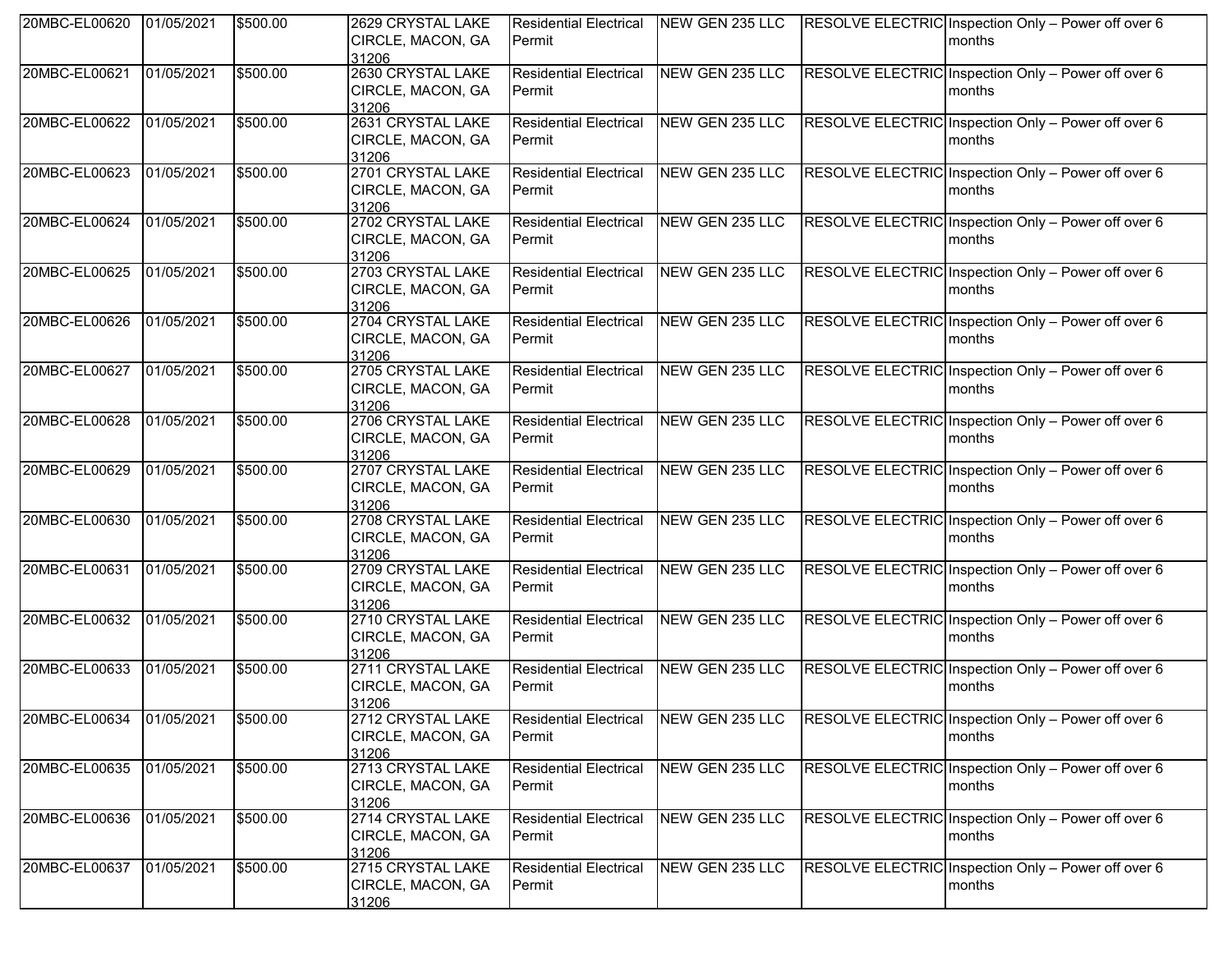| 20MBC-EL00638             | 01/05/2021 | \$500.00    | 2716 CRYSTAL LAKE                | <b>Residential Electrical NEW GEN 235 LLC</b> |                                   |                              | RESOLVE ELECTRIC Inspection Only - Power off over 6              |
|---------------------------|------------|-------------|----------------------------------|-----------------------------------------------|-----------------------------------|------------------------------|------------------------------------------------------------------|
|                           |            |             | CIRCLE, MACON, GA                | lPermit                                       |                                   |                              | months                                                           |
|                           |            |             | 31206                            |                                               |                                   |                              |                                                                  |
| 20MBC-EL00639             | 01/05/2021 | \$500.00    | 2717 CRYSTAL LAKE                | <b>Residential Electrical</b>                 | NEW GEN 235 LLC                   |                              | RESOLVE ELECTRIC Inspection Only - Power off over 6              |
|                           |            |             | CIRCLE, MACON, GA                | Permit                                        |                                   |                              | months                                                           |
|                           |            |             |                                  |                                               |                                   |                              |                                                                  |
| 20MBC-EL00640             | 01/05/2021 | \$500.00    | 31206<br>2718 CRYSTAL LAKE       | <b>Residential Electrical</b>                 | NEW GEN 235 LLC                   |                              |                                                                  |
|                           |            |             |                                  |                                               |                                   |                              | RESOLVE ELECTRIC Inspection Only - Power off over 6              |
|                           |            |             | CIRCLE, MACON, GA                | Permit                                        |                                   |                              | months                                                           |
|                           |            |             | 31206                            |                                               |                                   |                              |                                                                  |
| 20MBC-EL00641             | 01/05/2021 | \$4,200.00  | 1310 BRENTWOOD                   | <b>Residential Electrical</b>                 | <b>TIMLEY JAMES E</b>             | <b>GENERAL</b>               | rewire                                                           |
|                           |            |             | AVE UNIT A, MACON,               | Permit                                        |                                   | <b>SCIENTIFIC</b>            |                                                                  |
|                           |            |             | GA 31204                         |                                               |                                   |                              |                                                                  |
| 20MBC-EL00642             | 01/05/2021 | \$4,200.00  | 1310 BRENTWOOD                   | <b>Residential Electrical</b>                 | <b>TIMLEY JAMES E</b>             | <b>GENERAL</b>               | rewire                                                           |
|                           |            |             | AVE UNIT B, MACON,               | Permit                                        |                                   | <b>SCIENTIFIC</b>            |                                                                  |
|                           |            |             | GA 31204                         |                                               |                                   |                              |                                                                  |
| 20MBC-EL00643             | 01/05/2021 | \$4,800.00  | 4354 ELKAN AVE,                  | <b>Residential Electrical</b>                 | <b>GRIMSLEY EMMA</b>              | <b>GENERAL</b>               | rewire                                                           |
|                           |            |             | <b>MACON, GA 31206</b>           | Permit                                        | <b>CORINNE</b>                    | <b>SCIENTIFIC</b>            |                                                                  |
| 20MBC-EL00644             | 01/05/2021 | \$850.00    | 5740 FREDERICA PL,               | <b>Residential Electrical</b>                 | <b>WILLIAMS DEBRA</b>             | <b>GENERAL</b>               | Service Upgrade                                                  |
|                           |            |             | <b>MACON, GA 31206</b>           | Permit                                        |                                   | <b>SCIENTIFIC</b>            |                                                                  |
| 20MBC-MC00221 01/05/2021  |            | \$5,789.00  | 2427 ROBIN HOOD RD,              | Residential                                   | <b>THOMAS KIMBERLY PRUETT AIR</b> |                              | Installing HVAC unit.                                            |
|                           |            |             | <b>MACON, GA 31206</b>           | <b>Mechanical Permit</b>                      |                                   | <b>CONDITIONING</b>          |                                                                  |
|                           |            |             |                                  |                                               |                                   | ASSOC.                       |                                                                  |
| 20MBC-MC00228 01/05/2021  |            | \$12,500.00 | 141 VONRON DR,                   | Residential                                   | <b>DEUSO</b>                      | <b>PRUETT AIR</b>            | Installing 2 HVAC units                                          |
|                           |            |             | <b>MACON, GA 31210</b>           | <b>Mechanical Permit</b>                      | <b>CHRISTOPHER</b>                | <b>CONDITIONING</b>          |                                                                  |
|                           |            |             |                                  |                                               |                                   | ASSOC.                       |                                                                  |
| 20MBC-PO00026 01/05/2021  |            | \$80,000.00 | 111 PROVIDENCE                   | Pool - Commercial                             | <b>WATERCREST</b>                 | PAMLICO POOL                 | <b>INSTALLATION OF A FREEFORM</b>                                |
|                           |            |             |                                  |                                               |                                   |                              |                                                                  |
|                           |            |             | BLVD, MACON, GA                  |                                               | <b>MACON PROPCO</b>               | COMPANY, INC.                | SWIMMING POOL WITH DECKING                                       |
|                           |            |             | 31210                            |                                               | ILLC.                             |                              | FOR COMMERCIAL USE                                               |
| 20MBC-RLV00161 01/05/2021 |            | \$600.00    | 200 CHARTER LN APT               | Low Voltage                                   | <b>EL-AD RIVOLI RUN</b>           | <b>ADT SECURITY</b>          | <b>BA Alarm</b>                                                  |
|                           |            |             | 408, MACON, GA 31210 Residential |                                               | LLC A DEL                         | <b>SERVICES</b>              |                                                                  |
| 20MBC-RLV00162 01/05/2021 |            | \$600.00    | 2357 PIO NONO AVE,               | Low Voltage                                   | <b>O'NEAL LISA E</b>              | <b>ADT SECURITY</b>          | <b>BA Alarm</b>                                                  |
|                           |            |             | <b>MACON, GA 31206</b>           | Residential                                   |                                   | <b>SERVICES</b>              |                                                                  |
| 20MBC-RLV00163 01/05/2021 |            | \$600.00    | 3062 VINEVILLE AVE,              | Low Voltage                                   | <b>B &amp; C WALKER &amp;</b>     | <b>ADT SECURITY</b>          | <b>BA Alarm</b>                                                  |
|                           |            |             | <b>MACON, GA 31204</b>           | Residential                                   | <b>ASSOCIATES</b>                 | <b>SERVICES</b>              |                                                                  |
| 20MBC-RLV00164 01/05/2021 |            | \$600.00    | 145 WOODMONT DR,                 | Low Voltage                                   | <b>STEPHENS</b>                   | <b>ADT SECURITY</b>          | <b>BA Alarm</b>                                                  |
|                           |            |             | <b>MACON, GA 31216</b>           | Residential                                   | <b>FREDRICK R &amp;</b>           | <b>SERVICES</b>              |                                                                  |
|                           |            |             |                                  |                                               | SHERNETHIA S                      |                              |                                                                  |
| 20MBC-RLV00166 01/05/2021 |            | \$600.00    | 1385 OGLETHORPE                  | Low Voltage                                   | <b>STANISLAUS</b>                 | <b>ADT SECURITY</b>          | <b>Burglar Alarm</b>                                             |
|                           |            |             | ST, MACON, GA 31201              | Residential                                   | <b>PROPERTIES LLC</b>             | <b>SERVICES</b>              |                                                                  |
| 20MBC-RLV00167 01/05/2021 |            | \$600.00    | 2357 PIO NONO AVE,               | Low Voltage                                   | O'NEAL LISA E                     | <b>ADT SECURITY</b>          | <b>Burglar Alarm</b>                                             |
|                           |            |             | <b>MACON, GA 31206</b>           | Residential                                   |                                   | <b>SERVICES</b>              |                                                                  |
| 20MBC-RLV00168 01/05/2021 |            | \$600.00    | 4194 SHEARWATER                  | Low Voltage                                   | HAYES WILLMON & ADT SECURITY      |                              | <b>Burglar Alarm</b>                                             |
|                           |            |             | DR, MACON, GA 31206 Residential  |                                               | <b>TERRIE</b>                     | <b>SERVICES</b>              |                                                                  |
| 21MBC-EL00006             | 01/05/2021 | \$3,600.00  | 2209 VINEVILLE AVE,              | Commercial Electrical NEISLER JEFF            |                                   | JE POWER CO                  | ADDING OUTLETS & BRANCH                                          |
|                           |            |             | MACON, GA 31204                  | Permit                                        |                                   |                              | <b>CIRCUITS</b>                                                  |
| 21MBC-EL00009             | 01/05/2021 | \$1,500.00  | 2514 S NANCELON                  | <b>Residential Electrical</b>                 | PEED JESSICA N &                  | <b>DON FULLMAN</b>           | ADDING A NEW SERVICE TO A                                        |
|                           |            |             | CIR, MACON, GA 31204 Permit      |                                               | <b>WM JOEL</b>                    |                              | <b>RESIDENCE</b>                                                 |
| 21MBC-EL00010             | 01/05/2021 | \$1,500.00  | 353 PIERCE AVE,                  | <b>Residential Electrical</b>                 | 353 PIERCE LLC                    | <b>DON FULLMAN</b>           | ADDING A NEW SERVICE                                             |
|                           |            |             |                                  | Permit                                        |                                   |                              |                                                                  |
|                           |            |             | MACON, GA 31204                  |                                               | <b>RESCUE MISSION</b>             |                              |                                                                  |
| 21MBC-MC00001             | 01/05/2021 | \$4,000.00  | 6601 ZEBULON RD,                 | Residential                                   |                                   |                              | WE CARE HEATING   Installation of hvac unit.                     |
|                           |            |             | <b>MACON, GA 31220</b>           | <b>Mechanical Permit</b>                      | OF MIDDLE GA                      | AND AIR                      |                                                                  |
| 21MBC-MC00003 01/05/2021  |            | \$1,200.00  | 3900 WESTERN WAY,                | Residential                                   |                                   |                              | DANIEL KENNETH M BUZZELL PLUMBING gas repipe from stove to dryer |
|                           |            |             | MACON, GA 31216                  | <b>Mechanical Permit</b>                      | & NANCY S                         | <b>HEATING &amp; AIR INC</b> |                                                                  |
| 21MBC-PL00001             | 01/05/2021 | \$900.00    | 2568 MEDFORD PL,                 | <b>Residential Plumbing</b>                   | <b>PELORUS GLOBAL</b>             | <b>iPLUMBER</b>              | <b>REPAIR SEWER LATERAL</b>                                      |
|                           |            |             | <b>MACON, GA 31206</b>           | Permit                                        | <b>LLC</b>                        |                              |                                                                  |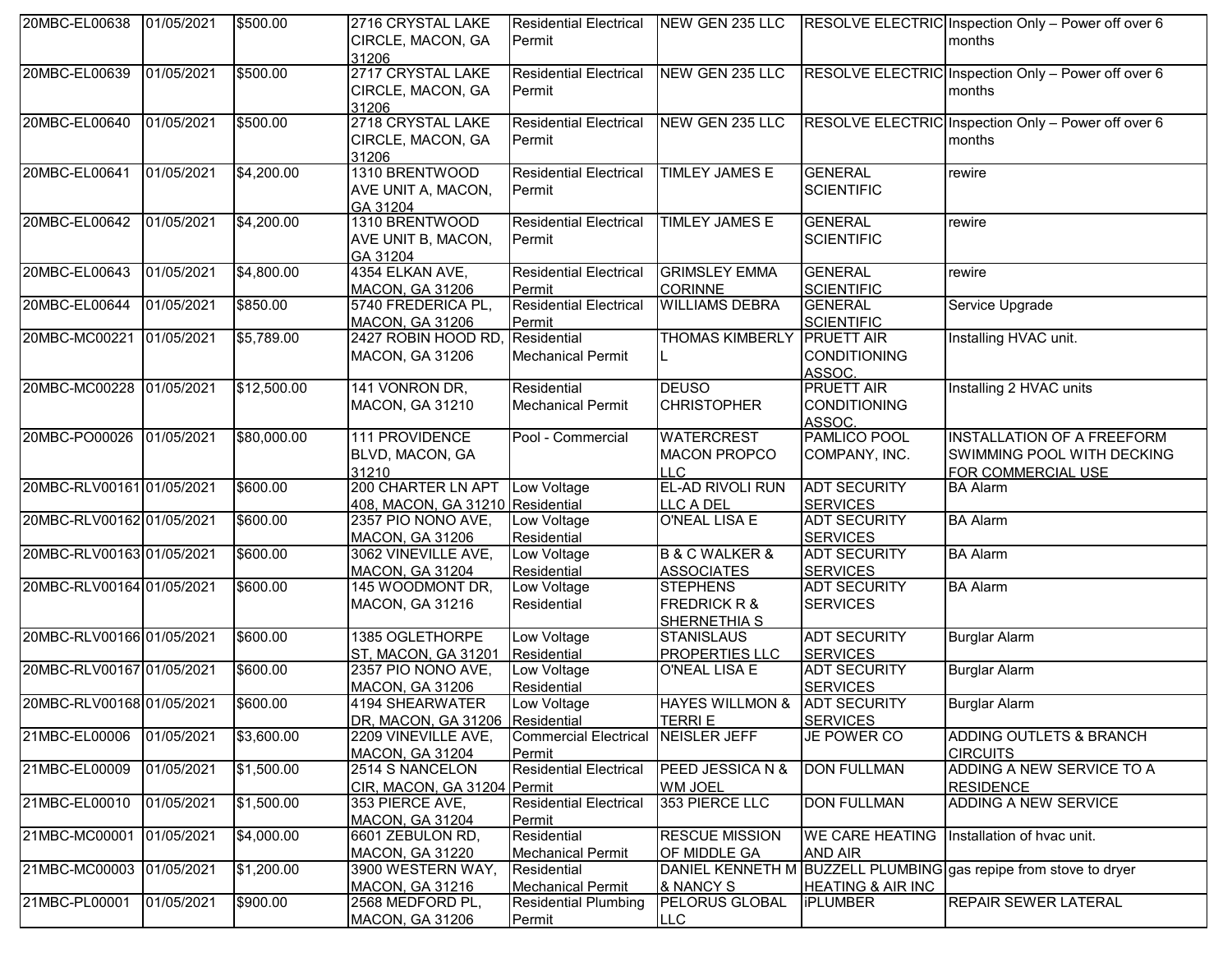| 21MBC-RLV00001 01/05/2021 |            | \$600.00     | 3794 KINGS PARK CIR.                | Low Voltage                            | HARRIS KAMATHI A ADT SECURITY       |                                        | <b>BA Alarm</b>                                           |
|---------------------------|------------|--------------|-------------------------------------|----------------------------------------|-------------------------------------|----------------------------------------|-----------------------------------------------------------|
|                           |            |              | <b>MACON, GA 31217</b>              | Residential                            | & NEFERTITI                         | <b>SERVICES</b>                        |                                                           |
| 20MBC-PL00077             | 01/06/2021 | \$2,800.00   | 778 WINDSOR RD,                     | <b>Residential Plumbing</b>            | <b>CHAV CHOUNG &amp;</b>            |                                        | BUZZELL PLUMBING sewer line replacement                   |
|                           |            |              | <b>MACON, GA 31204</b>              | Permit                                 |                                     | <b>HEATING &amp; AIR INC</b>           |                                                           |
| 20MBC-                    | 01/06/2021 | \$45,000.00  | 5251 SARDIS CHURCH                  | Sign Permit                            | MACON-BIBB CO                       | <b>PRINCIPLE</b>                       | Static Billboard. Construction of 14 x 48                 |
| SGN00009                  |            |              | RD, MACON, GA 31216                 |                                        | <b>IND AUTH</b>                     | OUTDOOR, LLC                           | center mount billboard with overall height                |
|                           |            |              |                                     |                                        |                                     |                                        | of 40 feet. Billboard will be constructed                 |
|                           |            |              |                                     |                                        |                                     |                                        | on property owned by Macon-Bibb                           |
|                           |            |              |                                     |                                        |                                     |                                        | County Industrial Authority - tax parcel                  |
|                           |            |              |                                     |                                        |                                     |                                        | K014-0170 with an address of 5251                         |
|                           |            |              |                                     |                                        |                                     |                                        | Sardis Church Road                                        |
| 20MBC-                    | 01/06/2021 | \$140,000.00 | 5251 Sardis Church                  | Sign Permit                            | Macon-Bibb County                   | <b>PRINCIPLE</b>                       | Construction of digital billboard on                      |
| SGN00010                  |            |              | Road, Macon, GA 31216               |                                        | <b>Industrial Authority</b>         | OUTDOOR, LLC                           | property owned by Macon-Bibb County                       |
|                           |            |              |                                     |                                        |                                     |                                        | Industrial Authority - tax parcel K014-                   |
|                           |            |              |                                     |                                        |                                     |                                        | 0170 with an address of 5251 Sardis                       |
|                           |            |              |                                     |                                        |                                     |                                        | Church Road, Macon, GA 31216                              |
| 21MBC-DM00001             | 01/06/2021 | \$3,000.00   | 454 CHURCH ST,                      | <b>Demolition</b>                      | <b>S&amp;A 2020 LLC</b>             | <b>SOUTHERN</b>                        | <b>DEMOLITION OF AN ENTIRE</b>                            |
|                           |            |              | <b>MACON, GA 31217</b>              |                                        | <b>S&amp;A 2020 LLC</b>             | <b>DIRTWORKS, LLC</b>                  | <b>RESIDENTIAL STRUCTURE</b>                              |
| 21MBC-DM00002             | 01/06/2021 | \$2,000.00   | 444 CHURCH ST,                      | Demolition                             |                                     | <b>SOUTHERN</b>                        | <b>DEMOLITION OF AN ENTIRE</b>                            |
| 21MBC-EL00008             | 01/06/2021 | \$300.00     | <b>MACON, GA 31217</b>              | <b>Residential Electrical</b>          | <b>SAMMY</b>                        | DIRTWORKS, LLC                         | <b>RESIDENCE</b><br><b>SECURE ELECTRICAL WIRE TO</b>      |
|                           |            |              | 683 CARMAN PL,                      |                                        |                                     |                                        |                                                           |
| 21MBC-EL00012             | 01/06/2021 | \$4,000.00   | <b>MACON, GA 31206</b><br>430 LOWER | Permit<br><b>Commercial Electrical</b> | <b>HERNANDEZ</b><br><b>DATO LLC</b> | PITTS ELECTRIC                         | <b>HOUSE WITH BRACKET</b><br>800 AMP SERVICE FOR SUPERIOR |
|                           |            |              | <b>BOUNDARY ST,</b>                 | Permit                                 |                                     | CO., INC.                              |                                                           |
|                           |            |              | <b>MACON, GA 31206</b>              |                                        |                                     |                                        | <b>SWEEPS</b>                                             |
| 21MBC-                    | 01/06/2021 | \$11,000.00  | 116 LAKE RIDGE DR,                  | Accessory Building -                   | <b>WALTER</b>                       | FREDERICK W.                           | ACCESSORY BUILDING INCLUDING                              |
| RBP00002                  |            |              | <b>MACON, GA 31220</b>              | Residential                            | <b>FREDERICK W</b>                  | <b>WALTER</b>                          | <b>ELECTRICAL</b>                                         |
|                           |            |              |                                     |                                        |                                     | (HOMEOWNER)                            |                                                           |
| 20MBC-FR00061             | 01/07/2021 | \$50,000.00  | 2021 Avondale Mill Rd,              | <b>Fire Alarm</b>                      |                                     | <b>DUBLIN</b>                          | Fire alarm submittal for new building                     |
|                           |            |              | Macon, GA 31216                     |                                        |                                     | <b>CONSTRUCTION</b>                    | permitted under permit #: 20MBC-                          |
|                           |            |              |                                     |                                        |                                     | CO., INC.                              | CBP00061                                                  |
| 20MBC-FR00082             | 01/07/2021 | \$3,200.00   | 3804 PIO NONO AVE,                  | Fire Extinguishing                     | <b>GOSHEN REALTY</b>                | <b>BENNETT'S FIRE</b>                  | install Buckeye Fire Suppression system                   |
|                           |            |              | <b>MACON, GA 31206</b>              | System                                 | <b>CORP</b>                         | <b>PROTECTION</b>                      | in kitchen vent hood to cover cooking                     |
|                           |            |              |                                     |                                        |                                     | SYSTEMS, INC.                          | equipment.                                                |
| 20MBC-MC00233 01/07/2021  |            | \$5,060.00   | 2244 UNALIYI TRL,                   | Residential                            | <b>HARPER &amp; U REAL</b>          | BUZZELL PLUMBING HVAC changeout        |                                                           |
|                           |            |              | <b>MACON, GA 31220</b>              | <b>Mechanical Permit</b>               | <b>ESTATE LLC</b>                   | <b>HEATING &amp; AIR INC</b>           |                                                           |
| 20MBC-MC00234             | 01/07/2021 | \$4,500.00   | 1435 THIRD ST,                      | Residential                            | <b>LEESTMA MICAH J</b>              | <b>BUZZELL PLUMBING HVAC CHANGEOUT</b> |                                                           |
|                           |            |              | <b>MACON, GA 31201</b>              | Mechanical Permit                      |                                     | <b>HEATING &amp; AIR INC</b>           |                                                           |
| 21MBC-CLV00001 01/07/2021 |            | \$600.00     | <b>125 PLANTATION</b>               | Low Voltage                            | <b>LONDON COMPANY</b>               | <b>ADT SECURITY</b>                    | <b>BA Alarm</b>                                           |
|                           |            |              | CENTRE DR S STE                     | Commercial                             | <b>LLC</b>                          | <b>SERVICES</b>                        |                                                           |
|                           |            |              | 500. MACON. GA 31210                |                                        |                                     |                                        |                                                           |
| 21MBC-EL00007             | 01/07/2021 | \$1,500.00   | 3706 RIGGINS MILL                   | <b>Residential Electrical</b>          | <b>JONES NEKRA</b>                  | <b>METRO POWER</b>                     | <b>REWORK OF ELECTRICAL</b>                               |
|                           |            |              | RD, MACON, GA 31217 Permit          |                                        |                                     |                                        | THROUGHOUT THE HOUSE,                                     |
|                           |            |              |                                     |                                        |                                     |                                        | <b>INCLUDING NEW EXTERIOR &amp;</b>                       |
|                           |            |              |                                     |                                        |                                     |                                        | INTERIOR PANELS. THIS WORK WAS                            |
|                           |            |              |                                     |                                        |                                     |                                        | ORIGINALLY STARTED BY ANOTHER                             |
|                           |            |              |                                     |                                        |                                     |                                        | ELECTRICAL CONTRACTOR & HAD                               |
|                           |            |              |                                     |                                        |                                     |                                        | PASSED THE ROUGH-IN INSPECTION.                           |
| 21MBC-EL00011             | 01/07/2021 | \$65.00      | 769 BOWMAN ST,                      | <b>Residential Electrical</b>          | ELBERT BROWN.                       | ELBERT BROWN,                          | UPGRADE ELECTRICAL ON AN                                  |
|                           |            |              | <b>MACON, GA 31217</b>              | Permit                                 | JR.                                 | JR. (HOMEOWNER)                        | <b>EXISTING RESIDENCE</b>                                 |
| 21MBC-EL00013             | 01/07/2021 | \$400.00     | 3775 HOUSTON AVE                    | <b>Commercial Electrical</b>           | COLONIAL                            | <b>LANDMARK</b>                        | Unit was wired with aluminum wire. We                     |
|                           |            |              | UNIT 3A, MACON, GA                  | Permit                                 | <b>TERRACE APTS</b>                 | <b>ELECTRIC &amp;</b>                  | added copper wire pigtails and replaced                   |
|                           |            |              | 31206                               |                                        | QOZB                                | <b>COMPANY</b>                         | all devices                                               |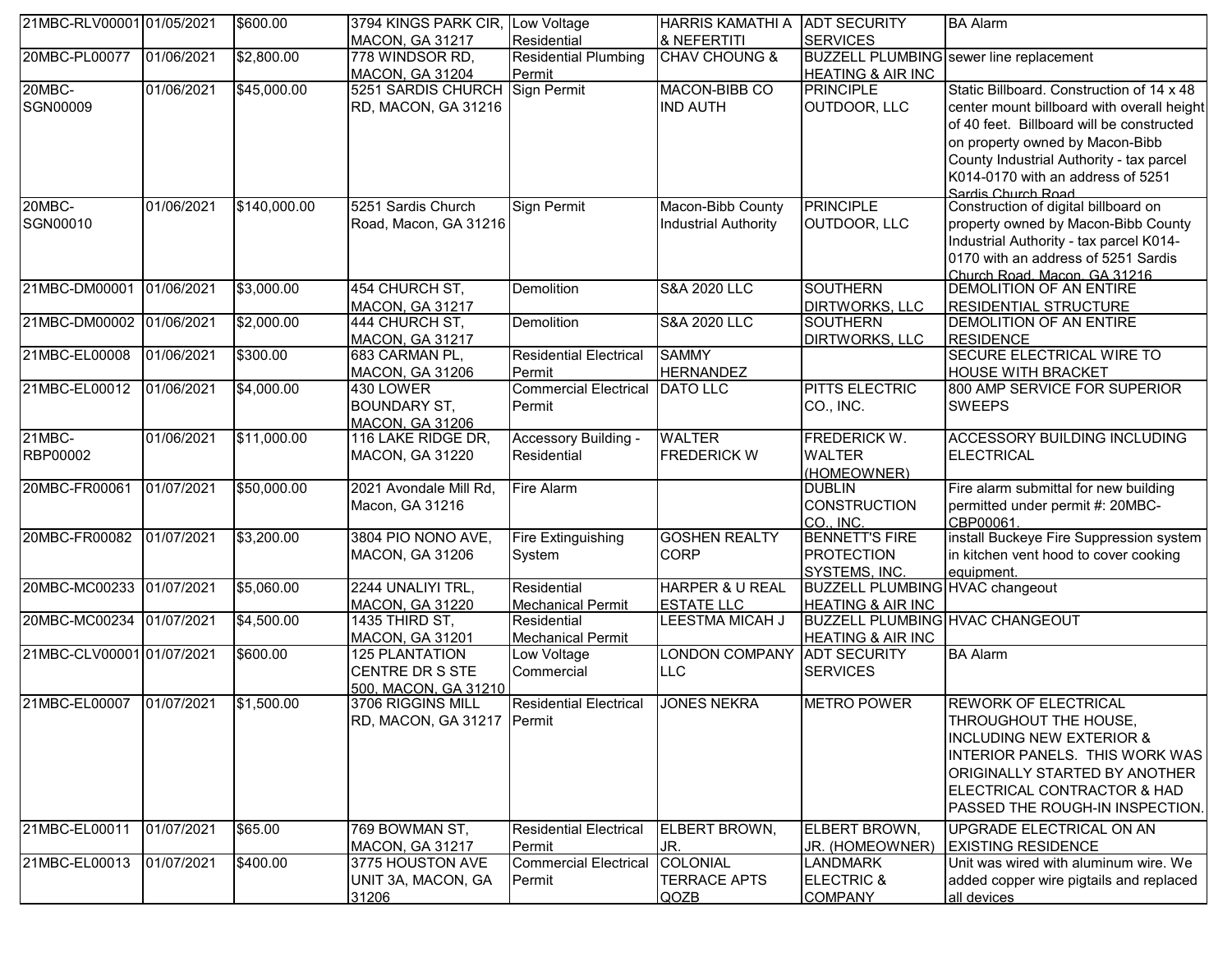| <b>MACON, GA 31206</b><br><b>RESIDENCE</b><br>Permit<br>21MBC-EL00015<br><b>Residential Electrical</b><br>01/07/2021<br>\$2,000.00<br>2863 ELPIS ST,<br>PARKER MARIO<br>Repairing what needs to be replaced:<br>Permit<br>wire, sockets, breakers, switches, etc.<br><b>MACON, GA 31204</b><br>\$582.00<br>Commercial Electrical DUE SOUTH<br><b>SERVICE ELECTRIC</b><br>01/07/2021<br>Communications receptacle<br>280 CLINTON ST,<br><b>INVESTMENTS LLC</b><br>INC.<br><b>MACON, GA 31217</b><br>Permit<br>21MBC-EL00017<br><b>Commercial Electrical</b><br>BEARINGS - DRIVES SERVICE ELECTRIC<br>01/07/2021<br>\$2,485.00<br>585 LOWER POPLAR<br>Communications conduit<br><b>INC</b><br>ST, MACON, GA 31201<br><b>Permit</b><br>INC.<br><b>Commercial Electrical</b><br><b>COLONIAL</b><br><b>LANDMARK</b><br>01/07/2021<br>\$400.00<br>3775 HOUSTON AVE<br>Unit wired in aluminum wire. Added<br><b>TERRACE APTS</b><br><b>ELECTRIC &amp;</b><br>UNIT 3B, MACON, GA<br>copper wire pigtails and replaced<br>Permit<br>31206<br>QOZB<br><b>COMPANY</b><br>devices.<br>3775 HOUSTON AVE<br>21MBC-EL00019<br>COLONIAL<br>Unit wired in aluminum wire. Added<br>01/07/2021<br>\$400.00<br><b>Commercial Electrical</b><br><b>LANDMARK</b><br>UNIT 3C, MACON, GA<br><b>TERRACE APTS</b><br><b>ELECTRIC &amp;</b><br>copper wire pigtails and replaced<br>Permit<br>QOZB<br>31206<br><b>COMPANY</b><br>devices.<br>3775 HOUSTON AVE<br>21MBC-EL00020<br>\$400.00<br><b>Commercial Electrical</b><br>Unit wired in aluminum wire. Added<br>01/07/2021<br><b>COLONIAL</b><br><b>LANDMARK</b><br><b>TERRACE APTS</b><br>UNIT 3D, MACON, GA<br><b>ELECTRIC &amp;</b><br>Permit<br>copper wire pigtails and replaced<br>31206<br>QOZB<br><b>COMPANY</b><br>devices.<br>3775 HOUSTON AVE<br>Unit wired in aluminum wire. Added<br>\$400.00<br><b>Commercial Electrical</b><br>COLONIAL<br>21MBC-EL00021<br>01/07/2021<br><b>LANDMARK</b><br><b>TERRACE APTS</b><br><b>ELECTRIC &amp;</b><br>UNIT 29A, MACON, GA Permit<br>copper wire pigtails and replaced<br>31206<br>QOZB<br>devices.<br><b>COMPANY</b><br>21MBC-EL00022<br>3775 HOUSTON AVE<br>\$400.00<br><b>COLONIAL</b><br>Unit wired in aluminum wire. Added<br>01/07/2021<br><b>Commercial Electrical</b><br><b>LANDMARK</b><br><b>TERRACE APTS</b><br><b>ELECTRIC &amp;</b><br>copper wire pigtails and replaced<br>UNIT 29B, MACON, GA<br><b>IPermit</b><br>31206<br>QOZB<br><b>COMPANY</b><br>devices.<br>3775 HOUSTON AVE<br>Unit wired in aluminum wire. Added<br>21MBC-EL00023<br><b>Commercial Electrical</b><br>01/07/2021<br>\$400.00<br><b>COLONIAL</b><br><b>LANDMARK</b><br><b>TERRACE APTS</b><br>UNIT 29C, MACON, GA<br>Permit<br><b>ELECTRIC &amp;</b><br>copper wire pigtails and replaced<br>31206<br>QOZB<br><b>COMPANY</b><br>devices.<br>3775 HOUSTON AVE<br>21MBC-EL00024<br>\$400.00<br><b>Commercial Electrical</b><br>COLONIAL<br>Unit wired in aluminum wire. Added<br>01/07/2021<br><b>LANDMARK</b><br>UNIT 29D, MACON, GA Permit<br><b>TERRACE APTS</b><br><b>ELECTRIC &amp;</b><br>copper wire pigtails and replaced<br>31206<br>QOZB<br><b>COMPANY</b><br>devices.<br>21MBC-EL00025<br>834 RITCHIE ST,<br>MORALES TEOFILO<br><b>Residential Electrical</b><br>01/07/2021<br>\$11,000.00<br><b>J&amp;I CORDON</b><br><b>New Construction</b><br>MACON, GA 31217<br>Permit<br><b>ELECTRIC LLC</b><br>21MBC-EL00026<br><b>Residential Electrical</b><br><b>WYNN TILIK</b><br>01/07/2021<br>\$3,500.00<br>3015 MELBOURNE ST,<br>RUN NEW ELECTRICAL WIRING<br><b>TILIK WYNN</b><br><b>MACON, GA 31206</b><br>Permit<br>(HOMEOWNER)<br>21MBC-MC00002 01/07/2021<br><b>SS BILLY</b><br>\$2,150.00<br>Commercial<br><b>BUZZELL PLUMBING Install Gree PTAC Unit</b><br><b>4500 BILLY</b><br><b>WILLIAMSON DR,</b><br><b>Mechanical Permit</b><br><b>WILLIAMSON DR</b><br><b>HEATING &amp; AIR INC</b><br>LLC<br><b>MACON, GA 31206</b><br><b>JDZ INVESTMENTS</b><br>21MBC-MC00004 01/07/2021<br>Residential<br>\$2,000.00<br>1972 WHITFIELD ST,<br><b>MAKO</b><br><b>UPDATE HEATING AND AIR</b><br>CONDITIONING FOR AN EXISTING<br><b>MACON, GA 31204</b><br><b>Mechanical Permit</b><br>LLC<br><b>RESIDENCE</b><br>21MBC-MC00005<br>COMPLETE INTALLATION OF NEW<br>01/07/2021<br>\$6,000.00<br>1849 OGLESBY PL,<br><b>NAPIER MILTON &amp;</b><br><b>AIR MASTERS OF</b><br>Residential<br><b>MACON, GA 31204</b><br><b>BERNICE S</b><br><b>Mechanical Permit</b><br><b>MACON LLC</b><br><b>HVAC SYSTEM</b><br>21MBC-PL00002<br>\$2,200.00<br>01/07/2021<br>4705 NORTHSIDE DR<br>Commercial Plumbing JJONES CHARLES H PYLES PLUMBING<br>Plumbing required for 2 sinks in a<br>SUITE 100, MACON, GA Permit<br><b>FAMILY TR</b><br><b>AND UTILITY</b><br>renovation of a dental office.<br>31210<br><b>CONTRACTORS</b><br>INC.<br>20MBC-<br><b>GOLDSTONE</b><br>01/08/2021<br>\$15,000.00<br>1413 ROCKY CREEK<br>A NEW FINISH OUT FOR SHARKS<br>Commercial Remodel<br><b>BRC POWDER</b><br>CBP00107<br><b>SPRING LLC</b><br><b>GENERAL</b><br><b>FISH AND CHICKEN</b><br>RD, MACON, GA 31206<br>CONTRACTOR, INC.<br>20MBC-<br>\$100,000.00<br>01/08/2021<br>4705 NORTHSIDE DR<br><b>JONES CHARLES H</b><br>Commercial Remodel<br><b>WARREN</b><br>Project is a dentist office completed in<br><b>FAMILY TR</b><br>ASSOCIATES INC.<br>Suite 100, MACON, GA<br>2013 or 2014. At that time, two dental<br>31210<br>treatment rooms were shelled-in. This<br>project builds out those two rooms.<br>Project will be constructed by Warren<br><b>Associates</b> | 21MBC-EL00014 | 01/07/2021 | \$300.00 | 2421 LINCOLN ST, | <b>Residential Electrical</b> | <b>KENNETH BROWNE</b> | UPGRADE SERVICE AT EXISTING |
|-------------------------------------------------------------------------------------------------------------------------------------------------------------------------------------------------------------------------------------------------------------------------------------------------------------------------------------------------------------------------------------------------------------------------------------------------------------------------------------------------------------------------------------------------------------------------------------------------------------------------------------------------------------------------------------------------------------------------------------------------------------------------------------------------------------------------------------------------------------------------------------------------------------------------------------------------------------------------------------------------------------------------------------------------------------------------------------------------------------------------------------------------------------------------------------------------------------------------------------------------------------------------------------------------------------------------------------------------------------------------------------------------------------------------------------------------------------------------------------------------------------------------------------------------------------------------------------------------------------------------------------------------------------------------------------------------------------------------------------------------------------------------------------------------------------------------------------------------------------------------------------------------------------------------------------------------------------------------------------------------------------------------------------------------------------------------------------------------------------------------------------------------------------------------------------------------------------------------------------------------------------------------------------------------------------------------------------------------------------------------------------------------------------------------------------------------------------------------------------------------------------------------------------------------------------------------------------------------------------------------------------------------------------------------------------------------------------------------------------------------------------------------------------------------------------------------------------------------------------------------------------------------------------------------------------------------------------------------------------------------------------------------------------------------------------------------------------------------------------------------------------------------------------------------------------------------------------------------------------------------------------------------------------------------------------------------------------------------------------------------------------------------------------------------------------------------------------------------------------------------------------------------------------------------------------------------------------------------------------------------------------------------------------------------------------------------------------------------------------------------------------------------------------------------------------------------------------------------------------------------------------------------------------------------------------------------------------------------------------------------------------------------------------------------------------------------------------------------------------------------------------------------------------------------------------------------------------------------------------------------------------------------------------------------------------------------------------------------------------------------------------------------------------------------------------------------------------------------------------------------------------------------------------------------------------------------------------------------------------------------------------------------------------------------------------------------------------------------------------------------------------------------------------------------------------------------------------------------------------------------------------------------------------------------------------------------------------------------------------------------------------------------------------------------------------------------------------------------------------------------------------------------------------------------------------------------------------------------------------------------------------------------------------------------------------------------------------------------------------------------------------------------------------------------------------------------------------------------------------------------------------------------------|---------------|------------|----------|------------------|-------------------------------|-----------------------|-----------------------------|
|                                                                                                                                                                                                                                                                                                                                                                                                                                                                                                                                                                                                                                                                                                                                                                                                                                                                                                                                                                                                                                                                                                                                                                                                                                                                                                                                                                                                                                                                                                                                                                                                                                                                                                                                                                                                                                                                                                                                                                                                                                                                                                                                                                                                                                                                                                                                                                                                                                                                                                                                                                                                                                                                                                                                                                                                                                                                                                                                                                                                                                                                                                                                                                                                                                                                                                                                                                                                                                                                                                                                                                                                                                                                                                                                                                                                                                                                                                                                                                                                                                                                                                                                                                                                                                                                                                                                                                                                                                                                                                                                                                                                                                                                                                                                                                                                                                                                                                                                                                                                                                                                                                                                                                                                                                                                                                                                                                                                                                                                                                                               |               |            |          |                  |                               |                       |                             |
|                                                                                                                                                                                                                                                                                                                                                                                                                                                                                                                                                                                                                                                                                                                                                                                                                                                                                                                                                                                                                                                                                                                                                                                                                                                                                                                                                                                                                                                                                                                                                                                                                                                                                                                                                                                                                                                                                                                                                                                                                                                                                                                                                                                                                                                                                                                                                                                                                                                                                                                                                                                                                                                                                                                                                                                                                                                                                                                                                                                                                                                                                                                                                                                                                                                                                                                                                                                                                                                                                                                                                                                                                                                                                                                                                                                                                                                                                                                                                                                                                                                                                                                                                                                                                                                                                                                                                                                                                                                                                                                                                                                                                                                                                                                                                                                                                                                                                                                                                                                                                                                                                                                                                                                                                                                                                                                                                                                                                                                                                                                               |               |            |          |                  |                               |                       |                             |
|                                                                                                                                                                                                                                                                                                                                                                                                                                                                                                                                                                                                                                                                                                                                                                                                                                                                                                                                                                                                                                                                                                                                                                                                                                                                                                                                                                                                                                                                                                                                                                                                                                                                                                                                                                                                                                                                                                                                                                                                                                                                                                                                                                                                                                                                                                                                                                                                                                                                                                                                                                                                                                                                                                                                                                                                                                                                                                                                                                                                                                                                                                                                                                                                                                                                                                                                                                                                                                                                                                                                                                                                                                                                                                                                                                                                                                                                                                                                                                                                                                                                                                                                                                                                                                                                                                                                                                                                                                                                                                                                                                                                                                                                                                                                                                                                                                                                                                                                                                                                                                                                                                                                                                                                                                                                                                                                                                                                                                                                                                                               |               |            |          |                  |                               |                       |                             |
|                                                                                                                                                                                                                                                                                                                                                                                                                                                                                                                                                                                                                                                                                                                                                                                                                                                                                                                                                                                                                                                                                                                                                                                                                                                                                                                                                                                                                                                                                                                                                                                                                                                                                                                                                                                                                                                                                                                                                                                                                                                                                                                                                                                                                                                                                                                                                                                                                                                                                                                                                                                                                                                                                                                                                                                                                                                                                                                                                                                                                                                                                                                                                                                                                                                                                                                                                                                                                                                                                                                                                                                                                                                                                                                                                                                                                                                                                                                                                                                                                                                                                                                                                                                                                                                                                                                                                                                                                                                                                                                                                                                                                                                                                                                                                                                                                                                                                                                                                                                                                                                                                                                                                                                                                                                                                                                                                                                                                                                                                                                               | 21MBC-EL00016 |            |          |                  |                               |                       |                             |
|                                                                                                                                                                                                                                                                                                                                                                                                                                                                                                                                                                                                                                                                                                                                                                                                                                                                                                                                                                                                                                                                                                                                                                                                                                                                                                                                                                                                                                                                                                                                                                                                                                                                                                                                                                                                                                                                                                                                                                                                                                                                                                                                                                                                                                                                                                                                                                                                                                                                                                                                                                                                                                                                                                                                                                                                                                                                                                                                                                                                                                                                                                                                                                                                                                                                                                                                                                                                                                                                                                                                                                                                                                                                                                                                                                                                                                                                                                                                                                                                                                                                                                                                                                                                                                                                                                                                                                                                                                                                                                                                                                                                                                                                                                                                                                                                                                                                                                                                                                                                                                                                                                                                                                                                                                                                                                                                                                                                                                                                                                                               |               |            |          |                  |                               |                       |                             |
|                                                                                                                                                                                                                                                                                                                                                                                                                                                                                                                                                                                                                                                                                                                                                                                                                                                                                                                                                                                                                                                                                                                                                                                                                                                                                                                                                                                                                                                                                                                                                                                                                                                                                                                                                                                                                                                                                                                                                                                                                                                                                                                                                                                                                                                                                                                                                                                                                                                                                                                                                                                                                                                                                                                                                                                                                                                                                                                                                                                                                                                                                                                                                                                                                                                                                                                                                                                                                                                                                                                                                                                                                                                                                                                                                                                                                                                                                                                                                                                                                                                                                                                                                                                                                                                                                                                                                                                                                                                                                                                                                                                                                                                                                                                                                                                                                                                                                                                                                                                                                                                                                                                                                                                                                                                                                                                                                                                                                                                                                                                               |               |            |          |                  |                               |                       |                             |
|                                                                                                                                                                                                                                                                                                                                                                                                                                                                                                                                                                                                                                                                                                                                                                                                                                                                                                                                                                                                                                                                                                                                                                                                                                                                                                                                                                                                                                                                                                                                                                                                                                                                                                                                                                                                                                                                                                                                                                                                                                                                                                                                                                                                                                                                                                                                                                                                                                                                                                                                                                                                                                                                                                                                                                                                                                                                                                                                                                                                                                                                                                                                                                                                                                                                                                                                                                                                                                                                                                                                                                                                                                                                                                                                                                                                                                                                                                                                                                                                                                                                                                                                                                                                                                                                                                                                                                                                                                                                                                                                                                                                                                                                                                                                                                                                                                                                                                                                                                                                                                                                                                                                                                                                                                                                                                                                                                                                                                                                                                                               |               |            |          |                  |                               |                       |                             |
|                                                                                                                                                                                                                                                                                                                                                                                                                                                                                                                                                                                                                                                                                                                                                                                                                                                                                                                                                                                                                                                                                                                                                                                                                                                                                                                                                                                                                                                                                                                                                                                                                                                                                                                                                                                                                                                                                                                                                                                                                                                                                                                                                                                                                                                                                                                                                                                                                                                                                                                                                                                                                                                                                                                                                                                                                                                                                                                                                                                                                                                                                                                                                                                                                                                                                                                                                                                                                                                                                                                                                                                                                                                                                                                                                                                                                                                                                                                                                                                                                                                                                                                                                                                                                                                                                                                                                                                                                                                                                                                                                                                                                                                                                                                                                                                                                                                                                                                                                                                                                                                                                                                                                                                                                                                                                                                                                                                                                                                                                                                               | 21MBC-EL00018 |            |          |                  |                               |                       |                             |
|                                                                                                                                                                                                                                                                                                                                                                                                                                                                                                                                                                                                                                                                                                                                                                                                                                                                                                                                                                                                                                                                                                                                                                                                                                                                                                                                                                                                                                                                                                                                                                                                                                                                                                                                                                                                                                                                                                                                                                                                                                                                                                                                                                                                                                                                                                                                                                                                                                                                                                                                                                                                                                                                                                                                                                                                                                                                                                                                                                                                                                                                                                                                                                                                                                                                                                                                                                                                                                                                                                                                                                                                                                                                                                                                                                                                                                                                                                                                                                                                                                                                                                                                                                                                                                                                                                                                                                                                                                                                                                                                                                                                                                                                                                                                                                                                                                                                                                                                                                                                                                                                                                                                                                                                                                                                                                                                                                                                                                                                                                                               |               |            |          |                  |                               |                       |                             |
|                                                                                                                                                                                                                                                                                                                                                                                                                                                                                                                                                                                                                                                                                                                                                                                                                                                                                                                                                                                                                                                                                                                                                                                                                                                                                                                                                                                                                                                                                                                                                                                                                                                                                                                                                                                                                                                                                                                                                                                                                                                                                                                                                                                                                                                                                                                                                                                                                                                                                                                                                                                                                                                                                                                                                                                                                                                                                                                                                                                                                                                                                                                                                                                                                                                                                                                                                                                                                                                                                                                                                                                                                                                                                                                                                                                                                                                                                                                                                                                                                                                                                                                                                                                                                                                                                                                                                                                                                                                                                                                                                                                                                                                                                                                                                                                                                                                                                                                                                                                                                                                                                                                                                                                                                                                                                                                                                                                                                                                                                                                               |               |            |          |                  |                               |                       |                             |
|                                                                                                                                                                                                                                                                                                                                                                                                                                                                                                                                                                                                                                                                                                                                                                                                                                                                                                                                                                                                                                                                                                                                                                                                                                                                                                                                                                                                                                                                                                                                                                                                                                                                                                                                                                                                                                                                                                                                                                                                                                                                                                                                                                                                                                                                                                                                                                                                                                                                                                                                                                                                                                                                                                                                                                                                                                                                                                                                                                                                                                                                                                                                                                                                                                                                                                                                                                                                                                                                                                                                                                                                                                                                                                                                                                                                                                                                                                                                                                                                                                                                                                                                                                                                                                                                                                                                                                                                                                                                                                                                                                                                                                                                                                                                                                                                                                                                                                                                                                                                                                                                                                                                                                                                                                                                                                                                                                                                                                                                                                                               |               |            |          |                  |                               |                       |                             |
|                                                                                                                                                                                                                                                                                                                                                                                                                                                                                                                                                                                                                                                                                                                                                                                                                                                                                                                                                                                                                                                                                                                                                                                                                                                                                                                                                                                                                                                                                                                                                                                                                                                                                                                                                                                                                                                                                                                                                                                                                                                                                                                                                                                                                                                                                                                                                                                                                                                                                                                                                                                                                                                                                                                                                                                                                                                                                                                                                                                                                                                                                                                                                                                                                                                                                                                                                                                                                                                                                                                                                                                                                                                                                                                                                                                                                                                                                                                                                                                                                                                                                                                                                                                                                                                                                                                                                                                                                                                                                                                                                                                                                                                                                                                                                                                                                                                                                                                                                                                                                                                                                                                                                                                                                                                                                                                                                                                                                                                                                                                               |               |            |          |                  |                               |                       |                             |
|                                                                                                                                                                                                                                                                                                                                                                                                                                                                                                                                                                                                                                                                                                                                                                                                                                                                                                                                                                                                                                                                                                                                                                                                                                                                                                                                                                                                                                                                                                                                                                                                                                                                                                                                                                                                                                                                                                                                                                                                                                                                                                                                                                                                                                                                                                                                                                                                                                                                                                                                                                                                                                                                                                                                                                                                                                                                                                                                                                                                                                                                                                                                                                                                                                                                                                                                                                                                                                                                                                                                                                                                                                                                                                                                                                                                                                                                                                                                                                                                                                                                                                                                                                                                                                                                                                                                                                                                                                                                                                                                                                                                                                                                                                                                                                                                                                                                                                                                                                                                                                                                                                                                                                                                                                                                                                                                                                                                                                                                                                                               |               |            |          |                  |                               |                       |                             |
|                                                                                                                                                                                                                                                                                                                                                                                                                                                                                                                                                                                                                                                                                                                                                                                                                                                                                                                                                                                                                                                                                                                                                                                                                                                                                                                                                                                                                                                                                                                                                                                                                                                                                                                                                                                                                                                                                                                                                                                                                                                                                                                                                                                                                                                                                                                                                                                                                                                                                                                                                                                                                                                                                                                                                                                                                                                                                                                                                                                                                                                                                                                                                                                                                                                                                                                                                                                                                                                                                                                                                                                                                                                                                                                                                                                                                                                                                                                                                                                                                                                                                                                                                                                                                                                                                                                                                                                                                                                                                                                                                                                                                                                                                                                                                                                                                                                                                                                                                                                                                                                                                                                                                                                                                                                                                                                                                                                                                                                                                                                               |               |            |          |                  |                               |                       |                             |
|                                                                                                                                                                                                                                                                                                                                                                                                                                                                                                                                                                                                                                                                                                                                                                                                                                                                                                                                                                                                                                                                                                                                                                                                                                                                                                                                                                                                                                                                                                                                                                                                                                                                                                                                                                                                                                                                                                                                                                                                                                                                                                                                                                                                                                                                                                                                                                                                                                                                                                                                                                                                                                                                                                                                                                                                                                                                                                                                                                                                                                                                                                                                                                                                                                                                                                                                                                                                                                                                                                                                                                                                                                                                                                                                                                                                                                                                                                                                                                                                                                                                                                                                                                                                                                                                                                                                                                                                                                                                                                                                                                                                                                                                                                                                                                                                                                                                                                                                                                                                                                                                                                                                                                                                                                                                                                                                                                                                                                                                                                                               |               |            |          |                  |                               |                       |                             |
|                                                                                                                                                                                                                                                                                                                                                                                                                                                                                                                                                                                                                                                                                                                                                                                                                                                                                                                                                                                                                                                                                                                                                                                                                                                                                                                                                                                                                                                                                                                                                                                                                                                                                                                                                                                                                                                                                                                                                                                                                                                                                                                                                                                                                                                                                                                                                                                                                                                                                                                                                                                                                                                                                                                                                                                                                                                                                                                                                                                                                                                                                                                                                                                                                                                                                                                                                                                                                                                                                                                                                                                                                                                                                                                                                                                                                                                                                                                                                                                                                                                                                                                                                                                                                                                                                                                                                                                                                                                                                                                                                                                                                                                                                                                                                                                                                                                                                                                                                                                                                                                                                                                                                                                                                                                                                                                                                                                                                                                                                                                               |               |            |          |                  |                               |                       |                             |
|                                                                                                                                                                                                                                                                                                                                                                                                                                                                                                                                                                                                                                                                                                                                                                                                                                                                                                                                                                                                                                                                                                                                                                                                                                                                                                                                                                                                                                                                                                                                                                                                                                                                                                                                                                                                                                                                                                                                                                                                                                                                                                                                                                                                                                                                                                                                                                                                                                                                                                                                                                                                                                                                                                                                                                                                                                                                                                                                                                                                                                                                                                                                                                                                                                                                                                                                                                                                                                                                                                                                                                                                                                                                                                                                                                                                                                                                                                                                                                                                                                                                                                                                                                                                                                                                                                                                                                                                                                                                                                                                                                                                                                                                                                                                                                                                                                                                                                                                                                                                                                                                                                                                                                                                                                                                                                                                                                                                                                                                                                                               |               |            |          |                  |                               |                       |                             |
|                                                                                                                                                                                                                                                                                                                                                                                                                                                                                                                                                                                                                                                                                                                                                                                                                                                                                                                                                                                                                                                                                                                                                                                                                                                                                                                                                                                                                                                                                                                                                                                                                                                                                                                                                                                                                                                                                                                                                                                                                                                                                                                                                                                                                                                                                                                                                                                                                                                                                                                                                                                                                                                                                                                                                                                                                                                                                                                                                                                                                                                                                                                                                                                                                                                                                                                                                                                                                                                                                                                                                                                                                                                                                                                                                                                                                                                                                                                                                                                                                                                                                                                                                                                                                                                                                                                                                                                                                                                                                                                                                                                                                                                                                                                                                                                                                                                                                                                                                                                                                                                                                                                                                                                                                                                                                                                                                                                                                                                                                                                               |               |            |          |                  |                               |                       |                             |
|                                                                                                                                                                                                                                                                                                                                                                                                                                                                                                                                                                                                                                                                                                                                                                                                                                                                                                                                                                                                                                                                                                                                                                                                                                                                                                                                                                                                                                                                                                                                                                                                                                                                                                                                                                                                                                                                                                                                                                                                                                                                                                                                                                                                                                                                                                                                                                                                                                                                                                                                                                                                                                                                                                                                                                                                                                                                                                                                                                                                                                                                                                                                                                                                                                                                                                                                                                                                                                                                                                                                                                                                                                                                                                                                                                                                                                                                                                                                                                                                                                                                                                                                                                                                                                                                                                                                                                                                                                                                                                                                                                                                                                                                                                                                                                                                                                                                                                                                                                                                                                                                                                                                                                                                                                                                                                                                                                                                                                                                                                                               |               |            |          |                  |                               |                       |                             |
|                                                                                                                                                                                                                                                                                                                                                                                                                                                                                                                                                                                                                                                                                                                                                                                                                                                                                                                                                                                                                                                                                                                                                                                                                                                                                                                                                                                                                                                                                                                                                                                                                                                                                                                                                                                                                                                                                                                                                                                                                                                                                                                                                                                                                                                                                                                                                                                                                                                                                                                                                                                                                                                                                                                                                                                                                                                                                                                                                                                                                                                                                                                                                                                                                                                                                                                                                                                                                                                                                                                                                                                                                                                                                                                                                                                                                                                                                                                                                                                                                                                                                                                                                                                                                                                                                                                                                                                                                                                                                                                                                                                                                                                                                                                                                                                                                                                                                                                                                                                                                                                                                                                                                                                                                                                                                                                                                                                                                                                                                                                               |               |            |          |                  |                               |                       |                             |
|                                                                                                                                                                                                                                                                                                                                                                                                                                                                                                                                                                                                                                                                                                                                                                                                                                                                                                                                                                                                                                                                                                                                                                                                                                                                                                                                                                                                                                                                                                                                                                                                                                                                                                                                                                                                                                                                                                                                                                                                                                                                                                                                                                                                                                                                                                                                                                                                                                                                                                                                                                                                                                                                                                                                                                                                                                                                                                                                                                                                                                                                                                                                                                                                                                                                                                                                                                                                                                                                                                                                                                                                                                                                                                                                                                                                                                                                                                                                                                                                                                                                                                                                                                                                                                                                                                                                                                                                                                                                                                                                                                                                                                                                                                                                                                                                                                                                                                                                                                                                                                                                                                                                                                                                                                                                                                                                                                                                                                                                                                                               |               |            |          |                  |                               |                       |                             |
|                                                                                                                                                                                                                                                                                                                                                                                                                                                                                                                                                                                                                                                                                                                                                                                                                                                                                                                                                                                                                                                                                                                                                                                                                                                                                                                                                                                                                                                                                                                                                                                                                                                                                                                                                                                                                                                                                                                                                                                                                                                                                                                                                                                                                                                                                                                                                                                                                                                                                                                                                                                                                                                                                                                                                                                                                                                                                                                                                                                                                                                                                                                                                                                                                                                                                                                                                                                                                                                                                                                                                                                                                                                                                                                                                                                                                                                                                                                                                                                                                                                                                                                                                                                                                                                                                                                                                                                                                                                                                                                                                                                                                                                                                                                                                                                                                                                                                                                                                                                                                                                                                                                                                                                                                                                                                                                                                                                                                                                                                                                               |               |            |          |                  |                               |                       |                             |
|                                                                                                                                                                                                                                                                                                                                                                                                                                                                                                                                                                                                                                                                                                                                                                                                                                                                                                                                                                                                                                                                                                                                                                                                                                                                                                                                                                                                                                                                                                                                                                                                                                                                                                                                                                                                                                                                                                                                                                                                                                                                                                                                                                                                                                                                                                                                                                                                                                                                                                                                                                                                                                                                                                                                                                                                                                                                                                                                                                                                                                                                                                                                                                                                                                                                                                                                                                                                                                                                                                                                                                                                                                                                                                                                                                                                                                                                                                                                                                                                                                                                                                                                                                                                                                                                                                                                                                                                                                                                                                                                                                                                                                                                                                                                                                                                                                                                                                                                                                                                                                                                                                                                                                                                                                                                                                                                                                                                                                                                                                                               |               |            |          |                  |                               |                       |                             |
|                                                                                                                                                                                                                                                                                                                                                                                                                                                                                                                                                                                                                                                                                                                                                                                                                                                                                                                                                                                                                                                                                                                                                                                                                                                                                                                                                                                                                                                                                                                                                                                                                                                                                                                                                                                                                                                                                                                                                                                                                                                                                                                                                                                                                                                                                                                                                                                                                                                                                                                                                                                                                                                                                                                                                                                                                                                                                                                                                                                                                                                                                                                                                                                                                                                                                                                                                                                                                                                                                                                                                                                                                                                                                                                                                                                                                                                                                                                                                                                                                                                                                                                                                                                                                                                                                                                                                                                                                                                                                                                                                                                                                                                                                                                                                                                                                                                                                                                                                                                                                                                                                                                                                                                                                                                                                                                                                                                                                                                                                                                               |               |            |          |                  |                               |                       |                             |
|                                                                                                                                                                                                                                                                                                                                                                                                                                                                                                                                                                                                                                                                                                                                                                                                                                                                                                                                                                                                                                                                                                                                                                                                                                                                                                                                                                                                                                                                                                                                                                                                                                                                                                                                                                                                                                                                                                                                                                                                                                                                                                                                                                                                                                                                                                                                                                                                                                                                                                                                                                                                                                                                                                                                                                                                                                                                                                                                                                                                                                                                                                                                                                                                                                                                                                                                                                                                                                                                                                                                                                                                                                                                                                                                                                                                                                                                                                                                                                                                                                                                                                                                                                                                                                                                                                                                                                                                                                                                                                                                                                                                                                                                                                                                                                                                                                                                                                                                                                                                                                                                                                                                                                                                                                                                                                                                                                                                                                                                                                                               |               |            |          |                  |                               |                       |                             |
|                                                                                                                                                                                                                                                                                                                                                                                                                                                                                                                                                                                                                                                                                                                                                                                                                                                                                                                                                                                                                                                                                                                                                                                                                                                                                                                                                                                                                                                                                                                                                                                                                                                                                                                                                                                                                                                                                                                                                                                                                                                                                                                                                                                                                                                                                                                                                                                                                                                                                                                                                                                                                                                                                                                                                                                                                                                                                                                                                                                                                                                                                                                                                                                                                                                                                                                                                                                                                                                                                                                                                                                                                                                                                                                                                                                                                                                                                                                                                                                                                                                                                                                                                                                                                                                                                                                                                                                                                                                                                                                                                                                                                                                                                                                                                                                                                                                                                                                                                                                                                                                                                                                                                                                                                                                                                                                                                                                                                                                                                                                               |               |            |          |                  |                               |                       |                             |
|                                                                                                                                                                                                                                                                                                                                                                                                                                                                                                                                                                                                                                                                                                                                                                                                                                                                                                                                                                                                                                                                                                                                                                                                                                                                                                                                                                                                                                                                                                                                                                                                                                                                                                                                                                                                                                                                                                                                                                                                                                                                                                                                                                                                                                                                                                                                                                                                                                                                                                                                                                                                                                                                                                                                                                                                                                                                                                                                                                                                                                                                                                                                                                                                                                                                                                                                                                                                                                                                                                                                                                                                                                                                                                                                                                                                                                                                                                                                                                                                                                                                                                                                                                                                                                                                                                                                                                                                                                                                                                                                                                                                                                                                                                                                                                                                                                                                                                                                                                                                                                                                                                                                                                                                                                                                                                                                                                                                                                                                                                                               |               |            |          |                  |                               |                       |                             |
|                                                                                                                                                                                                                                                                                                                                                                                                                                                                                                                                                                                                                                                                                                                                                                                                                                                                                                                                                                                                                                                                                                                                                                                                                                                                                                                                                                                                                                                                                                                                                                                                                                                                                                                                                                                                                                                                                                                                                                                                                                                                                                                                                                                                                                                                                                                                                                                                                                                                                                                                                                                                                                                                                                                                                                                                                                                                                                                                                                                                                                                                                                                                                                                                                                                                                                                                                                                                                                                                                                                                                                                                                                                                                                                                                                                                                                                                                                                                                                                                                                                                                                                                                                                                                                                                                                                                                                                                                                                                                                                                                                                                                                                                                                                                                                                                                                                                                                                                                                                                                                                                                                                                                                                                                                                                                                                                                                                                                                                                                                                               |               |            |          |                  |                               |                       |                             |
|                                                                                                                                                                                                                                                                                                                                                                                                                                                                                                                                                                                                                                                                                                                                                                                                                                                                                                                                                                                                                                                                                                                                                                                                                                                                                                                                                                                                                                                                                                                                                                                                                                                                                                                                                                                                                                                                                                                                                                                                                                                                                                                                                                                                                                                                                                                                                                                                                                                                                                                                                                                                                                                                                                                                                                                                                                                                                                                                                                                                                                                                                                                                                                                                                                                                                                                                                                                                                                                                                                                                                                                                                                                                                                                                                                                                                                                                                                                                                                                                                                                                                                                                                                                                                                                                                                                                                                                                                                                                                                                                                                                                                                                                                                                                                                                                                                                                                                                                                                                                                                                                                                                                                                                                                                                                                                                                                                                                                                                                                                                               |               |            |          |                  |                               |                       |                             |
|                                                                                                                                                                                                                                                                                                                                                                                                                                                                                                                                                                                                                                                                                                                                                                                                                                                                                                                                                                                                                                                                                                                                                                                                                                                                                                                                                                                                                                                                                                                                                                                                                                                                                                                                                                                                                                                                                                                                                                                                                                                                                                                                                                                                                                                                                                                                                                                                                                                                                                                                                                                                                                                                                                                                                                                                                                                                                                                                                                                                                                                                                                                                                                                                                                                                                                                                                                                                                                                                                                                                                                                                                                                                                                                                                                                                                                                                                                                                                                                                                                                                                                                                                                                                                                                                                                                                                                                                                                                                                                                                                                                                                                                                                                                                                                                                                                                                                                                                                                                                                                                                                                                                                                                                                                                                                                                                                                                                                                                                                                                               |               |            |          |                  |                               |                       |                             |
|                                                                                                                                                                                                                                                                                                                                                                                                                                                                                                                                                                                                                                                                                                                                                                                                                                                                                                                                                                                                                                                                                                                                                                                                                                                                                                                                                                                                                                                                                                                                                                                                                                                                                                                                                                                                                                                                                                                                                                                                                                                                                                                                                                                                                                                                                                                                                                                                                                                                                                                                                                                                                                                                                                                                                                                                                                                                                                                                                                                                                                                                                                                                                                                                                                                                                                                                                                                                                                                                                                                                                                                                                                                                                                                                                                                                                                                                                                                                                                                                                                                                                                                                                                                                                                                                                                                                                                                                                                                                                                                                                                                                                                                                                                                                                                                                                                                                                                                                                                                                                                                                                                                                                                                                                                                                                                                                                                                                                                                                                                                               |               |            |          |                  |                               |                       |                             |
|                                                                                                                                                                                                                                                                                                                                                                                                                                                                                                                                                                                                                                                                                                                                                                                                                                                                                                                                                                                                                                                                                                                                                                                                                                                                                                                                                                                                                                                                                                                                                                                                                                                                                                                                                                                                                                                                                                                                                                                                                                                                                                                                                                                                                                                                                                                                                                                                                                                                                                                                                                                                                                                                                                                                                                                                                                                                                                                                                                                                                                                                                                                                                                                                                                                                                                                                                                                                                                                                                                                                                                                                                                                                                                                                                                                                                                                                                                                                                                                                                                                                                                                                                                                                                                                                                                                                                                                                                                                                                                                                                                                                                                                                                                                                                                                                                                                                                                                                                                                                                                                                                                                                                                                                                                                                                                                                                                                                                                                                                                                               |               |            |          |                  |                               |                       |                             |
|                                                                                                                                                                                                                                                                                                                                                                                                                                                                                                                                                                                                                                                                                                                                                                                                                                                                                                                                                                                                                                                                                                                                                                                                                                                                                                                                                                                                                                                                                                                                                                                                                                                                                                                                                                                                                                                                                                                                                                                                                                                                                                                                                                                                                                                                                                                                                                                                                                                                                                                                                                                                                                                                                                                                                                                                                                                                                                                                                                                                                                                                                                                                                                                                                                                                                                                                                                                                                                                                                                                                                                                                                                                                                                                                                                                                                                                                                                                                                                                                                                                                                                                                                                                                                                                                                                                                                                                                                                                                                                                                                                                                                                                                                                                                                                                                                                                                                                                                                                                                                                                                                                                                                                                                                                                                                                                                                                                                                                                                                                                               |               |            |          |                  |                               |                       |                             |
|                                                                                                                                                                                                                                                                                                                                                                                                                                                                                                                                                                                                                                                                                                                                                                                                                                                                                                                                                                                                                                                                                                                                                                                                                                                                                                                                                                                                                                                                                                                                                                                                                                                                                                                                                                                                                                                                                                                                                                                                                                                                                                                                                                                                                                                                                                                                                                                                                                                                                                                                                                                                                                                                                                                                                                                                                                                                                                                                                                                                                                                                                                                                                                                                                                                                                                                                                                                                                                                                                                                                                                                                                                                                                                                                                                                                                                                                                                                                                                                                                                                                                                                                                                                                                                                                                                                                                                                                                                                                                                                                                                                                                                                                                                                                                                                                                                                                                                                                                                                                                                                                                                                                                                                                                                                                                                                                                                                                                                                                                                                               |               |            |          |                  |                               |                       |                             |
|                                                                                                                                                                                                                                                                                                                                                                                                                                                                                                                                                                                                                                                                                                                                                                                                                                                                                                                                                                                                                                                                                                                                                                                                                                                                                                                                                                                                                                                                                                                                                                                                                                                                                                                                                                                                                                                                                                                                                                                                                                                                                                                                                                                                                                                                                                                                                                                                                                                                                                                                                                                                                                                                                                                                                                                                                                                                                                                                                                                                                                                                                                                                                                                                                                                                                                                                                                                                                                                                                                                                                                                                                                                                                                                                                                                                                                                                                                                                                                                                                                                                                                                                                                                                                                                                                                                                                                                                                                                                                                                                                                                                                                                                                                                                                                                                                                                                                                                                                                                                                                                                                                                                                                                                                                                                                                                                                                                                                                                                                                                               |               |            |          |                  |                               |                       |                             |
|                                                                                                                                                                                                                                                                                                                                                                                                                                                                                                                                                                                                                                                                                                                                                                                                                                                                                                                                                                                                                                                                                                                                                                                                                                                                                                                                                                                                                                                                                                                                                                                                                                                                                                                                                                                                                                                                                                                                                                                                                                                                                                                                                                                                                                                                                                                                                                                                                                                                                                                                                                                                                                                                                                                                                                                                                                                                                                                                                                                                                                                                                                                                                                                                                                                                                                                                                                                                                                                                                                                                                                                                                                                                                                                                                                                                                                                                                                                                                                                                                                                                                                                                                                                                                                                                                                                                                                                                                                                                                                                                                                                                                                                                                                                                                                                                                                                                                                                                                                                                                                                                                                                                                                                                                                                                                                                                                                                                                                                                                                                               |               |            |          |                  |                               |                       |                             |
|                                                                                                                                                                                                                                                                                                                                                                                                                                                                                                                                                                                                                                                                                                                                                                                                                                                                                                                                                                                                                                                                                                                                                                                                                                                                                                                                                                                                                                                                                                                                                                                                                                                                                                                                                                                                                                                                                                                                                                                                                                                                                                                                                                                                                                                                                                                                                                                                                                                                                                                                                                                                                                                                                                                                                                                                                                                                                                                                                                                                                                                                                                                                                                                                                                                                                                                                                                                                                                                                                                                                                                                                                                                                                                                                                                                                                                                                                                                                                                                                                                                                                                                                                                                                                                                                                                                                                                                                                                                                                                                                                                                                                                                                                                                                                                                                                                                                                                                                                                                                                                                                                                                                                                                                                                                                                                                                                                                                                                                                                                                               |               |            |          |                  |                               |                       |                             |
|                                                                                                                                                                                                                                                                                                                                                                                                                                                                                                                                                                                                                                                                                                                                                                                                                                                                                                                                                                                                                                                                                                                                                                                                                                                                                                                                                                                                                                                                                                                                                                                                                                                                                                                                                                                                                                                                                                                                                                                                                                                                                                                                                                                                                                                                                                                                                                                                                                                                                                                                                                                                                                                                                                                                                                                                                                                                                                                                                                                                                                                                                                                                                                                                                                                                                                                                                                                                                                                                                                                                                                                                                                                                                                                                                                                                                                                                                                                                                                                                                                                                                                                                                                                                                                                                                                                                                                                                                                                                                                                                                                                                                                                                                                                                                                                                                                                                                                                                                                                                                                                                                                                                                                                                                                                                                                                                                                                                                                                                                                                               |               |            |          |                  |                               |                       |                             |
|                                                                                                                                                                                                                                                                                                                                                                                                                                                                                                                                                                                                                                                                                                                                                                                                                                                                                                                                                                                                                                                                                                                                                                                                                                                                                                                                                                                                                                                                                                                                                                                                                                                                                                                                                                                                                                                                                                                                                                                                                                                                                                                                                                                                                                                                                                                                                                                                                                                                                                                                                                                                                                                                                                                                                                                                                                                                                                                                                                                                                                                                                                                                                                                                                                                                                                                                                                                                                                                                                                                                                                                                                                                                                                                                                                                                                                                                                                                                                                                                                                                                                                                                                                                                                                                                                                                                                                                                                                                                                                                                                                                                                                                                                                                                                                                                                                                                                                                                                                                                                                                                                                                                                                                                                                                                                                                                                                                                                                                                                                                               |               |            |          |                  |                               |                       |                             |
|                                                                                                                                                                                                                                                                                                                                                                                                                                                                                                                                                                                                                                                                                                                                                                                                                                                                                                                                                                                                                                                                                                                                                                                                                                                                                                                                                                                                                                                                                                                                                                                                                                                                                                                                                                                                                                                                                                                                                                                                                                                                                                                                                                                                                                                                                                                                                                                                                                                                                                                                                                                                                                                                                                                                                                                                                                                                                                                                                                                                                                                                                                                                                                                                                                                                                                                                                                                                                                                                                                                                                                                                                                                                                                                                                                                                                                                                                                                                                                                                                                                                                                                                                                                                                                                                                                                                                                                                                                                                                                                                                                                                                                                                                                                                                                                                                                                                                                                                                                                                                                                                                                                                                                                                                                                                                                                                                                                                                                                                                                                               |               |            |          |                  |                               |                       |                             |
|                                                                                                                                                                                                                                                                                                                                                                                                                                                                                                                                                                                                                                                                                                                                                                                                                                                                                                                                                                                                                                                                                                                                                                                                                                                                                                                                                                                                                                                                                                                                                                                                                                                                                                                                                                                                                                                                                                                                                                                                                                                                                                                                                                                                                                                                                                                                                                                                                                                                                                                                                                                                                                                                                                                                                                                                                                                                                                                                                                                                                                                                                                                                                                                                                                                                                                                                                                                                                                                                                                                                                                                                                                                                                                                                                                                                                                                                                                                                                                                                                                                                                                                                                                                                                                                                                                                                                                                                                                                                                                                                                                                                                                                                                                                                                                                                                                                                                                                                                                                                                                                                                                                                                                                                                                                                                                                                                                                                                                                                                                                               |               |            |          |                  |                               |                       |                             |
|                                                                                                                                                                                                                                                                                                                                                                                                                                                                                                                                                                                                                                                                                                                                                                                                                                                                                                                                                                                                                                                                                                                                                                                                                                                                                                                                                                                                                                                                                                                                                                                                                                                                                                                                                                                                                                                                                                                                                                                                                                                                                                                                                                                                                                                                                                                                                                                                                                                                                                                                                                                                                                                                                                                                                                                                                                                                                                                                                                                                                                                                                                                                                                                                                                                                                                                                                                                                                                                                                                                                                                                                                                                                                                                                                                                                                                                                                                                                                                                                                                                                                                                                                                                                                                                                                                                                                                                                                                                                                                                                                                                                                                                                                                                                                                                                                                                                                                                                                                                                                                                                                                                                                                                                                                                                                                                                                                                                                                                                                                                               |               |            |          |                  |                               |                       |                             |
|                                                                                                                                                                                                                                                                                                                                                                                                                                                                                                                                                                                                                                                                                                                                                                                                                                                                                                                                                                                                                                                                                                                                                                                                                                                                                                                                                                                                                                                                                                                                                                                                                                                                                                                                                                                                                                                                                                                                                                                                                                                                                                                                                                                                                                                                                                                                                                                                                                                                                                                                                                                                                                                                                                                                                                                                                                                                                                                                                                                                                                                                                                                                                                                                                                                                                                                                                                                                                                                                                                                                                                                                                                                                                                                                                                                                                                                                                                                                                                                                                                                                                                                                                                                                                                                                                                                                                                                                                                                                                                                                                                                                                                                                                                                                                                                                                                                                                                                                                                                                                                                                                                                                                                                                                                                                                                                                                                                                                                                                                                                               |               |            |          |                  |                               |                       |                             |
|                                                                                                                                                                                                                                                                                                                                                                                                                                                                                                                                                                                                                                                                                                                                                                                                                                                                                                                                                                                                                                                                                                                                                                                                                                                                                                                                                                                                                                                                                                                                                                                                                                                                                                                                                                                                                                                                                                                                                                                                                                                                                                                                                                                                                                                                                                                                                                                                                                                                                                                                                                                                                                                                                                                                                                                                                                                                                                                                                                                                                                                                                                                                                                                                                                                                                                                                                                                                                                                                                                                                                                                                                                                                                                                                                                                                                                                                                                                                                                                                                                                                                                                                                                                                                                                                                                                                                                                                                                                                                                                                                                                                                                                                                                                                                                                                                                                                                                                                                                                                                                                                                                                                                                                                                                                                                                                                                                                                                                                                                                                               |               |            |          |                  |                               |                       |                             |
|                                                                                                                                                                                                                                                                                                                                                                                                                                                                                                                                                                                                                                                                                                                                                                                                                                                                                                                                                                                                                                                                                                                                                                                                                                                                                                                                                                                                                                                                                                                                                                                                                                                                                                                                                                                                                                                                                                                                                                                                                                                                                                                                                                                                                                                                                                                                                                                                                                                                                                                                                                                                                                                                                                                                                                                                                                                                                                                                                                                                                                                                                                                                                                                                                                                                                                                                                                                                                                                                                                                                                                                                                                                                                                                                                                                                                                                                                                                                                                                                                                                                                                                                                                                                                                                                                                                                                                                                                                                                                                                                                                                                                                                                                                                                                                                                                                                                                                                                                                                                                                                                                                                                                                                                                                                                                                                                                                                                                                                                                                                               |               |            |          |                  |                               |                       |                             |
|                                                                                                                                                                                                                                                                                                                                                                                                                                                                                                                                                                                                                                                                                                                                                                                                                                                                                                                                                                                                                                                                                                                                                                                                                                                                                                                                                                                                                                                                                                                                                                                                                                                                                                                                                                                                                                                                                                                                                                                                                                                                                                                                                                                                                                                                                                                                                                                                                                                                                                                                                                                                                                                                                                                                                                                                                                                                                                                                                                                                                                                                                                                                                                                                                                                                                                                                                                                                                                                                                                                                                                                                                                                                                                                                                                                                                                                                                                                                                                                                                                                                                                                                                                                                                                                                                                                                                                                                                                                                                                                                                                                                                                                                                                                                                                                                                                                                                                                                                                                                                                                                                                                                                                                                                                                                                                                                                                                                                                                                                                                               |               |            |          |                  |                               |                       |                             |
|                                                                                                                                                                                                                                                                                                                                                                                                                                                                                                                                                                                                                                                                                                                                                                                                                                                                                                                                                                                                                                                                                                                                                                                                                                                                                                                                                                                                                                                                                                                                                                                                                                                                                                                                                                                                                                                                                                                                                                                                                                                                                                                                                                                                                                                                                                                                                                                                                                                                                                                                                                                                                                                                                                                                                                                                                                                                                                                                                                                                                                                                                                                                                                                                                                                                                                                                                                                                                                                                                                                                                                                                                                                                                                                                                                                                                                                                                                                                                                                                                                                                                                                                                                                                                                                                                                                                                                                                                                                                                                                                                                                                                                                                                                                                                                                                                                                                                                                                                                                                                                                                                                                                                                                                                                                                                                                                                                                                                                                                                                                               |               |            |          |                  |                               |                       |                             |
|                                                                                                                                                                                                                                                                                                                                                                                                                                                                                                                                                                                                                                                                                                                                                                                                                                                                                                                                                                                                                                                                                                                                                                                                                                                                                                                                                                                                                                                                                                                                                                                                                                                                                                                                                                                                                                                                                                                                                                                                                                                                                                                                                                                                                                                                                                                                                                                                                                                                                                                                                                                                                                                                                                                                                                                                                                                                                                                                                                                                                                                                                                                                                                                                                                                                                                                                                                                                                                                                                                                                                                                                                                                                                                                                                                                                                                                                                                                                                                                                                                                                                                                                                                                                                                                                                                                                                                                                                                                                                                                                                                                                                                                                                                                                                                                                                                                                                                                                                                                                                                                                                                                                                                                                                                                                                                                                                                                                                                                                                                                               |               |            |          |                  |                               |                       |                             |
|                                                                                                                                                                                                                                                                                                                                                                                                                                                                                                                                                                                                                                                                                                                                                                                                                                                                                                                                                                                                                                                                                                                                                                                                                                                                                                                                                                                                                                                                                                                                                                                                                                                                                                                                                                                                                                                                                                                                                                                                                                                                                                                                                                                                                                                                                                                                                                                                                                                                                                                                                                                                                                                                                                                                                                                                                                                                                                                                                                                                                                                                                                                                                                                                                                                                                                                                                                                                                                                                                                                                                                                                                                                                                                                                                                                                                                                                                                                                                                                                                                                                                                                                                                                                                                                                                                                                                                                                                                                                                                                                                                                                                                                                                                                                                                                                                                                                                                                                                                                                                                                                                                                                                                                                                                                                                                                                                                                                                                                                                                                               |               |            |          |                  |                               |                       |                             |
|                                                                                                                                                                                                                                                                                                                                                                                                                                                                                                                                                                                                                                                                                                                                                                                                                                                                                                                                                                                                                                                                                                                                                                                                                                                                                                                                                                                                                                                                                                                                                                                                                                                                                                                                                                                                                                                                                                                                                                                                                                                                                                                                                                                                                                                                                                                                                                                                                                                                                                                                                                                                                                                                                                                                                                                                                                                                                                                                                                                                                                                                                                                                                                                                                                                                                                                                                                                                                                                                                                                                                                                                                                                                                                                                                                                                                                                                                                                                                                                                                                                                                                                                                                                                                                                                                                                                                                                                                                                                                                                                                                                                                                                                                                                                                                                                                                                                                                                                                                                                                                                                                                                                                                                                                                                                                                                                                                                                                                                                                                                               | CBP00161      |            |          |                  |                               |                       |                             |
|                                                                                                                                                                                                                                                                                                                                                                                                                                                                                                                                                                                                                                                                                                                                                                                                                                                                                                                                                                                                                                                                                                                                                                                                                                                                                                                                                                                                                                                                                                                                                                                                                                                                                                                                                                                                                                                                                                                                                                                                                                                                                                                                                                                                                                                                                                                                                                                                                                                                                                                                                                                                                                                                                                                                                                                                                                                                                                                                                                                                                                                                                                                                                                                                                                                                                                                                                                                                                                                                                                                                                                                                                                                                                                                                                                                                                                                                                                                                                                                                                                                                                                                                                                                                                                                                                                                                                                                                                                                                                                                                                                                                                                                                                                                                                                                                                                                                                                                                                                                                                                                                                                                                                                                                                                                                                                                                                                                                                                                                                                                               |               |            |          |                  |                               |                       |                             |
|                                                                                                                                                                                                                                                                                                                                                                                                                                                                                                                                                                                                                                                                                                                                                                                                                                                                                                                                                                                                                                                                                                                                                                                                                                                                                                                                                                                                                                                                                                                                                                                                                                                                                                                                                                                                                                                                                                                                                                                                                                                                                                                                                                                                                                                                                                                                                                                                                                                                                                                                                                                                                                                                                                                                                                                                                                                                                                                                                                                                                                                                                                                                                                                                                                                                                                                                                                                                                                                                                                                                                                                                                                                                                                                                                                                                                                                                                                                                                                                                                                                                                                                                                                                                                                                                                                                                                                                                                                                                                                                                                                                                                                                                                                                                                                                                                                                                                                                                                                                                                                                                                                                                                                                                                                                                                                                                                                                                                                                                                                                               |               |            |          |                  |                               |                       |                             |
|                                                                                                                                                                                                                                                                                                                                                                                                                                                                                                                                                                                                                                                                                                                                                                                                                                                                                                                                                                                                                                                                                                                                                                                                                                                                                                                                                                                                                                                                                                                                                                                                                                                                                                                                                                                                                                                                                                                                                                                                                                                                                                                                                                                                                                                                                                                                                                                                                                                                                                                                                                                                                                                                                                                                                                                                                                                                                                                                                                                                                                                                                                                                                                                                                                                                                                                                                                                                                                                                                                                                                                                                                                                                                                                                                                                                                                                                                                                                                                                                                                                                                                                                                                                                                                                                                                                                                                                                                                                                                                                                                                                                                                                                                                                                                                                                                                                                                                                                                                                                                                                                                                                                                                                                                                                                                                                                                                                                                                                                                                                               |               |            |          |                  |                               |                       |                             |
|                                                                                                                                                                                                                                                                                                                                                                                                                                                                                                                                                                                                                                                                                                                                                                                                                                                                                                                                                                                                                                                                                                                                                                                                                                                                                                                                                                                                                                                                                                                                                                                                                                                                                                                                                                                                                                                                                                                                                                                                                                                                                                                                                                                                                                                                                                                                                                                                                                                                                                                                                                                                                                                                                                                                                                                                                                                                                                                                                                                                                                                                                                                                                                                                                                                                                                                                                                                                                                                                                                                                                                                                                                                                                                                                                                                                                                                                                                                                                                                                                                                                                                                                                                                                                                                                                                                                                                                                                                                                                                                                                                                                                                                                                                                                                                                                                                                                                                                                                                                                                                                                                                                                                                                                                                                                                                                                                                                                                                                                                                                               |               |            |          |                  |                               |                       |                             |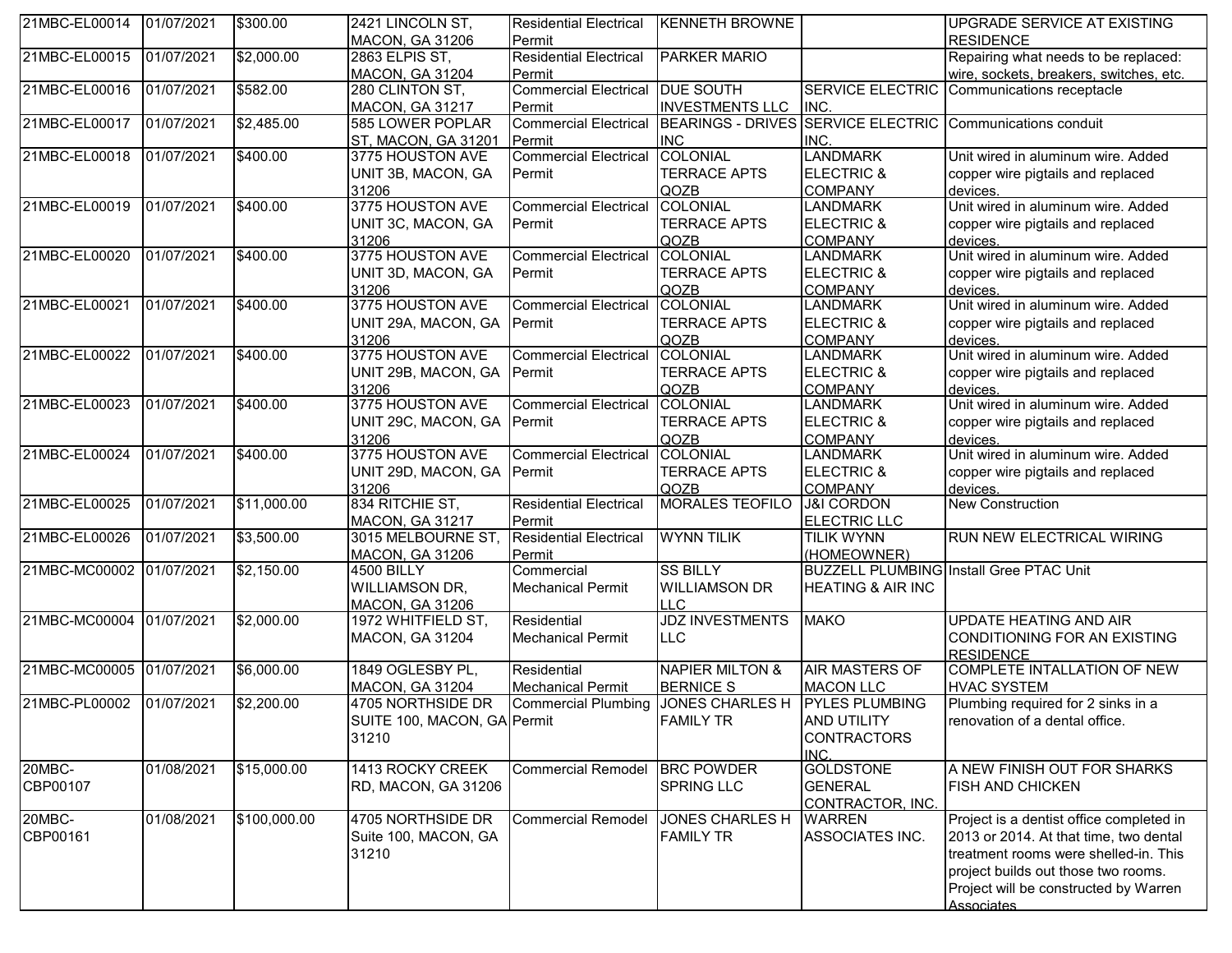| 21MBC-                    | 01/08/2021          | \$16,847.00    | 3093 GENERAL LEE       | <b>Residential Addition</b>     | <b>MCELRATH JAY M</b>                  | <b>ARCHADECK OF</b>           | Adding a screen porch to the home in             |
|---------------------------|---------------------|----------------|------------------------|---------------------------------|----------------------------------------|-------------------------------|--------------------------------------------------|
| RBP00001                  |                     |                | RD, MACON, GA 31204    |                                 |                                        | CENTRAL GEORGIA the backyard. |                                                  |
| $21MBC -$                 | 01/08/2021          | \$125,000.00   | 657 BRITTON WAY,       | <b>New Single Family</b>        | <b>EQUITY TRUST CO</b>                 |                               | CUSTOM HOMES BY Single family including 3 trades |
| RBP00003                  |                     |                | <b>MACON, GA 31216</b> | <b>Dwelling</b>                 |                                        | <b>MICHELE</b>                |                                                  |
| 2018-00005329             | 01/11/2021          |                | 1895 CLINTON RD,       | <b>Commercial Remodel</b>       | THE CLIFFS OF                          |                               | PN# 18-149, THE CLIFFS                           |
|                           |                     |                | <b>MACON, GA 31211</b> |                                 | <b>MACON LLC</b>                       |                               | <b>APARTMENTS; THE CLIFFS</b>                    |
|                           |                     |                |                        |                                 |                                        |                               | APARTMENTS-200 BUILDING                          |
|                           |                     |                |                        |                                 |                                        |                               | STANSBERRY AND COMPANY                           |
|                           |                     |                |                        |                                 |                                        |                               |                                                  |
| 20MBC-FR00064             | 01/11/2021          | \$25,000.00    | 2009 Felton Avenue,    | Fire Alarm                      | MACON-BIBB CO                          | <b>BURGLAR ALARM</b>          | New fire alarm and devices in building           |
|                           |                     |                | Macon, GA 31201        |                                 | <b>HOUSING</b>                         | PRODUCTS INC.                 | being remodeled using existing Fire              |
|                           |                     |                |                        |                                 | <b>AUTHORITY</b>                       |                               | <b>Alarm Control Panel</b>                       |
| 21MBC-                    | 01/11/2021          | \$40,000.00    | 110 WITMAN WAY,        | Accessory Building -            | <b>COX MICHAEL D</b>                   | <b>MIKE COX</b>               | <b>ACCESSORY BUILDING INCLUDING</b>              |
| RBP00004                  |                     |                | <b>MACON, GA 31210</b> | Residential                     |                                        | (HOMEOWNER)                   | ELECTRICAL, MECHANICAL, LOW                      |
|                           |                     |                |                        |                                 |                                        |                               | <b>VOLTAGE</b>                                   |
| $21MBC -$                 | 01/11/2021          | \$95,000.00    | 338 PONDVIEW RD,       | New Townhome                    | <b>CENTURY</b>                         | <b>CENTURY</b>                | New construction for a Single Family             |
| RBP00005                  |                     |                | MACON, GA 31206        |                                 | <b>TRADITIONS LLC</b>                  | TRADITIONS, LLC               | dwelling, New townhome including 4               |
|                           |                     |                |                        |                                 |                                        |                               | trades                                           |
| 21MBC-                    | 01/11/2021          | \$95,000.00    | 340 PONDVIEW RD,       | New Townhome                    | <b>CENTURY</b>                         | <b>CENTURY</b>                | New Construction Single family Dwelling          |
| RBP00006                  |                     |                | <b>MACON, GA 31206</b> |                                 | <b>TRADITIONS LLC</b>                  | <b>TRADITIONS, LLC</b>        | Townhome including 4 trades                      |
| $21MBC -$                 | 01/11/2021          | \$95,000.00    | 344 Pond View Rd.,     | New Townhome                    | <b>Century Traditions</b>              | <b>CENTURY</b>                | New construction Townhome including 4            |
| RBP00007                  |                     |                | Macon, GA 31206        |                                 | <b>LLC</b>                             | TRADITIONS, LLC               | trades.                                          |
| 21MBC-                    | 01/11/2021          | \$101,727.00   | 308 MILL MEADOW RD     | New Single Family               | <b>NEDA</b>                            | <b>NBC HOMES AT</b>           | <b>Single Family New Construction</b>            |
| RBP00008                  |                     |                | MACON, GA 31216        | <b>Dwelling</b>                 | <b>INVESTMENTS LLC</b>                 | GOODALL WOODS,                | including 3 trades                               |
|                           |                     |                |                        |                                 |                                        | <b>ILLC</b>                   |                                                  |
| 21MBC-RLV00002 01/11/2021 |                     | \$600.00       | 401 LAUREL PL,         | Low Voltage                     | <b>BOHAN THOMAS F</b>                  | <b>ADT SECURITY</b>           | <b>BA Alarm</b>                                  |
|                           |                     |                | <b>MACON, GA 31220</b> | Residential                     |                                        | <b>SERVICES</b>               |                                                  |
| 20MBC-BP00020             | $\sqrt{01/12/2021}$ | \$2,197,000.00 | 3044 BLOOMFIELD DR     | Multi-Family Unit               | <b>SSGM HOUSING</b>                    | <b>WHITESTONE</b>             | Interior/Exterior Renovations, including         |
|                           |                     |                | <b>MACON, GA 31206</b> | Permit                          | <b>PARTNERS LP</b>                     | <b>CONSTRUCTION</b>           | kitchen and bath remodels, new flooring,         |
|                           |                     |                |                        |                                 |                                        | <b>GROUP, LLC</b>             | LED light fixtures, ne energy efficient          |
|                           |                     |                |                        |                                 |                                        |                               | HVAC systems and waters heaters in all           |
|                           |                     |                |                        |                                 |                                        |                               | units. Exterior renovation will include          |
|                           |                     |                |                        |                                 |                                        |                               |                                                  |
|                           |                     |                |                        |                                 |                                        |                               | new entry doors, modified exterior stairs,       |
|                           |                     |                |                        |                                 |                                        |                               | new roofs and gutters. The scope also            |
|                           |                     |                |                        |                                 |                                        |                               | includes upgrading four (4) existing units       |
|                           |                     |                |                        |                                 |                                        |                               | to current accessible standards and              |
|                           |                     |                |                        |                                 |                                        |                               | equipping two (2) existing units for the         |
|                           |                     |                |                        |                                 |                                        |                               | auditory/visual impaired. The                    |
|                           |                     |                |                        |                                 |                                        |                               | renovations will provide new site and            |
|                           |                     |                |                        |                                 |                                        |                               | common amenities and upgrades to                 |
|                           |                     |                |                        |                                 |                                        |                               | existing community room and leasing              |
| 21MBC-                    | 01/12/2021          | \$56,000.00    | 3601 MERCER            | Commercial Remodel  BELLA VISTA |                                        | $E$ & E                       | Interior renovation for 8 apartments in          |
| CBP00001                  |                     |                |                        |                                 | <b>EQUITIES LLC</b>                    | <b>CONSTRUCTION</b>           |                                                  |
|                           |                     |                | UNIVERSITY DR Bldg     |                                 |                                        |                               | building 17. Scope of work includes              |
|                           |                     |                | 17, MACON, GA 31204    |                                 |                                        | <b>COMPANY</b>                | Drywall repairs and patch work.                  |
|                           |                     |                |                        |                                 |                                        |                               | Complete interior wall painting. Install all     |
|                           |                     |                |                        |                                 |                                        |                               | new kitchen cabinets, bathroom vanities,         |
|                           |                     |                |                        |                                 |                                        |                               | install new water heaters, install new           |
|                           |                     |                |                        |                                 |                                        |                               | kitchen and bathroom faucets, install            |
|                           |                     |                |                        |                                 |                                        |                               | new power outlets and switches, install          |
|                           |                     |                |                        |                                 |                                        |                               | now light fixtures                               |
| 21MBC-CLV00002 01/12/2021 |                     | \$600.00       | 2075 ROCKY CREEK       | Low Voltage                     | <b>LUNKER LAKE DEV</b>                 | <b>ADT SECURITY</b>           | <b>BA Alarm</b>                                  |
|                           |                     |                | RD, MACON, GA 31206    | Commercial                      | <b>CO</b>                              | <b>SERVICES</b>               |                                                  |
| 21MBC-CLV00003 01/12/2021 |                     | \$5,480.00     | 2656 NAPIER AVE,       | Low Voltage                     | <b>GREATER ZION HILL BURGLAR ALARM</b> |                               | Install Commercial Hybrid wired/wireless         |
|                           |                     |                | <b>MACON, GA 31204</b> | Commercial                      | <b>MISS BAPT</b>                       | PRODUCTS INC.                 | intrusion alarm system                           |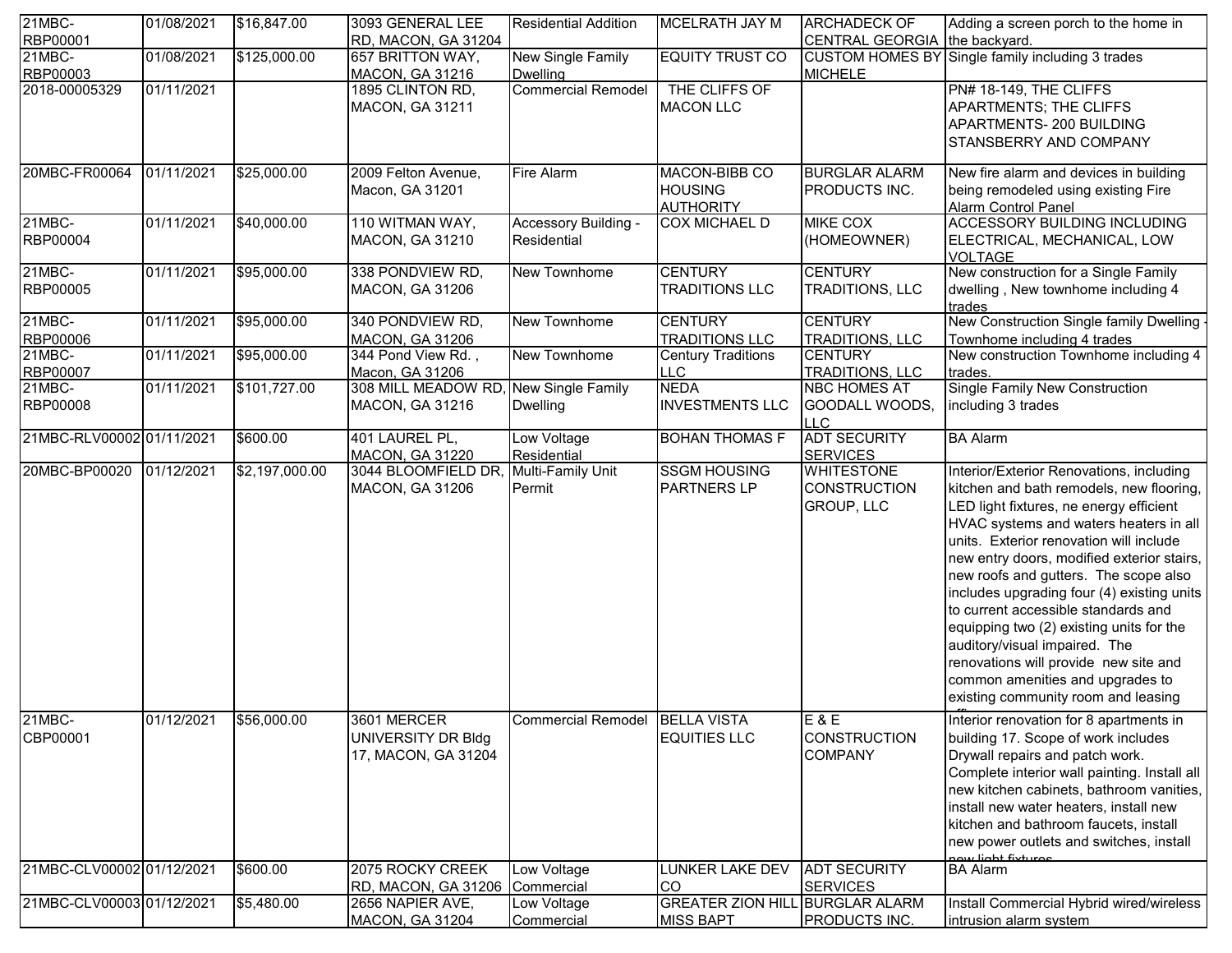| 21MBC-DM00003 01/12/2021 |            | \$52,000.00  | 400 PIO NONO AVE,                         | Demolition                    | 400 PIO NONO                    | <b>AHB GENERAL</b>                     | DEMOLITION OF INTERIOR OF A                |
|--------------------------|------------|--------------|-------------------------------------------|-------------------------------|---------------------------------|----------------------------------------|--------------------------------------------|
|                          |            |              | <b>MACON, GA 31204</b>                    |                               | <b>AVENUE LLC</b>               | <b>CONTRACTORS</b>                     | <b>COMMERCIAL SPACE</b>                    |
| 21MBC-EL00005            | 01/12/2021 | \$5,000.00   | 125 LOWER POPLAR                          | <b>Commercial Electrical</b>  | <b>CASCADE</b>                  | <b>GEORGIA PREMIER</b>                 | Relocate the existing service to the north |
|                          |            |              | ST, MACON, GA 31201                       | Permit                        | <b>INVESTMENTS LLC</b>          | <b>ELECTRICAL</b>                      | end of the building. It will be replaced   |
|                          |            |              |                                           |                               |                                 | <b>SERVICES</b>                        | with a new service.                        |
| 21MBC-EL00027            | 01/12/2021 | \$1,700.00   | 2963 ROLLING RD,                          | <b>Residential Electrical</b> | <b>RETHEMEYER</b>               | LEWIS ELECTRIC,                        | <b>Emergency PANel Changeout</b>           |
|                          |            |              | <b>MACON, GA 31204</b>                    | Permit                        | FRITZ W II - Tommy              | LLC.                                   |                                            |
|                          |            |              |                                           |                               | Askew                           |                                        |                                            |
| 21MBC-EL00028            | 01/12/2021 | \$2,300.00   | 871 GRADY ST S,                           | <b>Residential Electrical</b> | <b>STAINES LESTENNA</b>         |                                        | RENOVATE, UPGRADE, AND                     |
|                          |            |              | MACON, GA 31206                           | Permit                        |                                 |                                        | REPLACE ELECTRICAL                         |
| 21MBC-MC00007            | 01/12/2021 | \$7,759.00   | 1749 NOWELL RD W,                         | Residential                   | <b>BLOWERS ROBERT</b>           | <b>WE CARE HEATING</b>                 | Installation of a 3.5 ton Hvac unit        |
|                          |            |              | <b>MACON, GA 31220</b>                    | <b>Mechanical Permit</b>      | M - MARY W                      | <b>AND AIR</b>                         |                                            |
| 21MBC-MC00009            | 01/12/2021 | \$4,990.00   | 3316 CLUB DR,                             | Residential                   | <b>MCCUIN TONI N</b>            | <b>BUCKY HOLLAND</b>                   | 2 on hp                                    |
| 21MBC-PL00004            |            |              | <b>MACON, GA 31217</b>                    | <b>Mechanical Permit</b>      | COLBERT ANNA L & PRO TECH       | <b>HEATING &amp; AIR INC.</b>          |                                            |
|                          | 01/12/2021 | \$1,856.86   | 4941 JOHN KENNEDY                         | <b>Plumbing Permit</b>        |                                 |                                        | water heater                               |
| 21MBC-                   | 01/12/2021 | \$111,963.00 | DR, MACON, GA 31204<br>306 MILL MEADOW RD | New Single Family             | <b>BARTYCE L</b><br><b>NEDA</b> | <b>PLUMBING</b><br><b>NBC HOMES AT</b> | Single family New Construction including   |
| RBP00009                 |            |              |                                           | <b>Dwelling</b>               | <b>INVESTMENTS LLC</b>          | GOODALL WOODS,                         | 3 trades                                   |
|                          |            |              | MACON, GA 31216                           |                               |                                 | LLC.                                   |                                            |
| 21MBC-                   | 01/12/2021 | \$127,854.00 | 304 MILL MEADOW RD,                       | New Single Family             | <b>NEDA</b>                     | <b>NBC HOMES AT</b>                    | Single family new construction including   |
| RBP00010                 |            |              | MACON, GA 31216                           | <b>Dwelling</b>               | <b>INVESTMENTS LLC</b>          | GOODALL WOODS,                         | 3 trades                                   |
|                          |            |              |                                           |                               |                                 | LLC.                                   |                                            |
| 21MBC-                   | 01/12/2021 | \$100,000.00 | 5133 Shirley Ct, Macon,                   | New Single Family             | Macon Atlanta                   | <b>INFINITY HOMES</b>                  | <b>New Residential SFD</b>                 |
| RBP00011                 |            |              | GA 31210                                  | <b>Dwelling</b>               | <b>Community LLC</b>            | <b>AND</b>                             |                                            |
|                          |            |              |                                           |                               |                                 | DEVELOPMENT, LLC                       |                                            |
|                          |            |              |                                           |                               |                                 |                                        |                                            |
| 21MBC-                   | 01/12/2021 | \$100,000.00 | 5137 SHIRLEY CT,                          | <b>New Single Family</b>      | <b>MACON ATLANTA</b>            | <b>INFINITY HOMES</b>                  | New Residential SFD including 3 trades     |
| RBP00012                 |            |              | MACON, GA 31210                           | <b>Dwelling</b>               | <b>COMMUNITY LLC</b>            | <b>AND</b>                             |                                            |
|                          |            |              |                                           |                               |                                 | DEVELOPMENT, LLC                       |                                            |
|                          |            |              |                                           |                               |                                 |                                        |                                            |
| 21MBC-                   | 01/12/2021 | \$100,000.00 | 5129 SHIRLEY CT,                          | <b>New Single Family</b>      | <b>MACON ATLANTA</b>            | <b>INFINITY HOMES</b>                  | New Residential SFD including 3 trades     |
| RBP00013                 |            |              | MACON, GA 31210                           | <b>Dwelling</b>               | <b>COMMUNITY LLC</b>            | <b>AND</b>                             |                                            |
|                          |            |              |                                           |                               |                                 | DEVELOPMENT, LLC                       |                                            |
|                          |            |              |                                           |                               |                                 |                                        |                                            |
| 21MBC-                   | 01/12/2021 | \$100,000.00 | 5125 SHIRLEY CT,                          | <b>New Single Family</b>      | <b>MACON ATLANTA</b>            | <b>INFINITY HOMES</b>                  | New Residential SFD including 3 trades     |
| RBP00014                 |            |              | MACON, GA 31210                           | <b>Dwelling</b>               | <b>COMMUNITY LLC</b>            | <b>AND</b>                             |                                            |
|                          |            |              |                                           |                               |                                 | DEVELOPMENT, LLC                       |                                            |
| 21MBC-                   | 01/12/2021 |              | 5121 SHIRLEY CT.                          |                               | <b>MACON ATLANTA</b>            | <b>INFINITY HOMES</b>                  |                                            |
| RBP00015                 |            | \$100,000.00 |                                           | <b>New Single Family</b>      | <b>COMMUNITY LLC</b>            | <b>AND</b>                             | New Residential SFD including 3 trades     |
|                          |            |              | MACON, GA 31210                           | <b>Dwelling</b>               |                                 |                                        |                                            |
|                          |            |              |                                           |                               |                                 | DEVELOPMENT, LLC                       |                                            |
| 21MBC-                   | 01/12/2021 | \$100,000.00 | 5117 SHIRLEY CT,                          | New Single Family             | <b>MACON ATLANTA</b>            | <b>INFINITY HOMES</b>                  | New Residential SFD including 3 trades     |
| RBP00016                 |            |              | MACON, GA 31210                           | <b>Dwelling</b>               | <b>COMMUNITY LLC</b>            | <b>AND</b>                             |                                            |
|                          |            |              |                                           |                               |                                 | DEVELOPMENT, LLC                       |                                            |
|                          |            |              |                                           |                               |                                 |                                        |                                            |
| 21MBC-                   | 01/12/2021 | \$100,000.00 | 5113 SHIRLEY CT,                          | New Single Family             | <b>MACON ATLANTA</b>            | <b>INFINITY HOMES</b>                  | New Residential SFD including 3 trades     |
| RBP00017                 |            |              | <b>MACON, GA 31210</b>                    | <b>Dwelling</b>               | <b>COMMUNITY LLC</b>            | <b>AND</b>                             |                                            |
|                          |            |              |                                           |                               |                                 | DEVELOPMENT, LLC                       |                                            |
|                          |            |              |                                           |                               |                                 |                                        |                                            |
| 21MBC-                   | 01/12/2021 | \$100,000.00 | 5109 SHIRLEY CT,                          | New Single Family             | <b>MACON ATLANTA</b>            | <b>INFINITY HOMES</b>                  | New Residential SFD including 3 trades     |
| RBP00018                 |            |              | MACON, GA 31210                           | <b>Dwelling</b>               | <b>COMMUNITY LLC</b>            | <b>AND</b>                             |                                            |
|                          |            |              |                                           |                               |                                 | DEVELOPMENT, LLC                       |                                            |
|                          |            |              |                                           |                               |                                 |                                        |                                            |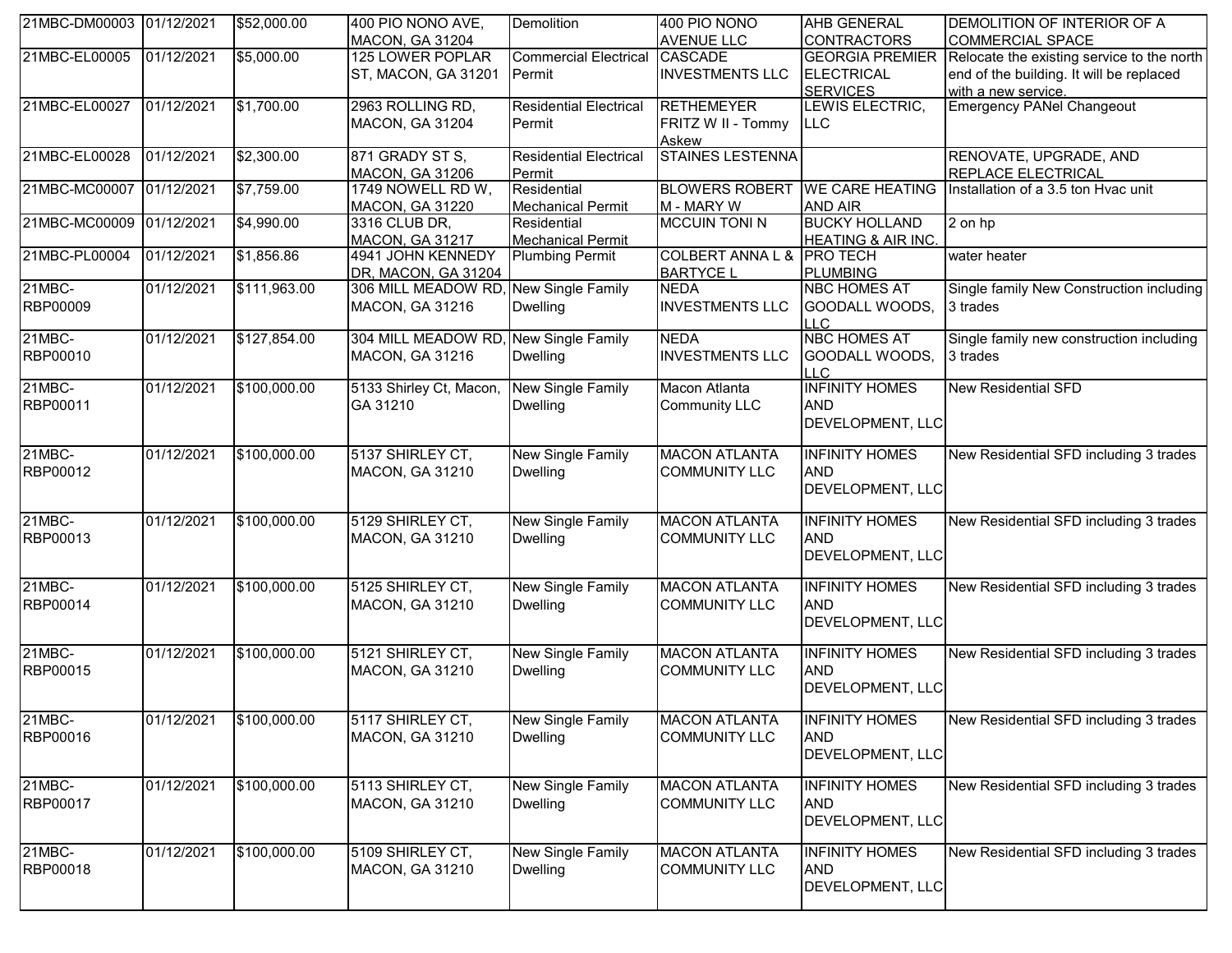| $21MBC -$<br>01/12/2021<br>\$100,000.00<br>5105 SHIRLEY CT,<br>New Single Family<br><b>MACON ATLANTA</b><br><b>INFINITY HOMES</b>                                                             | New Residential SFD including 3 trades                        |
|-----------------------------------------------------------------------------------------------------------------------------------------------------------------------------------------------|---------------------------------------------------------------|
| RBP00019<br><b>AND</b><br><b>MACON, GA 31210</b><br><b>COMMUNITY LLC</b><br><b>Dwelling</b>                                                                                                   |                                                               |
| DEVELOPMENT, LLC                                                                                                                                                                              |                                                               |
| 21MBC-<br>01/12/2021<br>\$100,000.00<br>5101 SHIRLEY CT,<br>New Single Family<br><b>MACON ATLANTA</b><br><b>INFINITY HOMES</b>                                                                | New Residential SFD including 3 trades                        |
| RBP00020<br>MACON, GA 31210<br><b>COMMUNITY LLC</b><br><b>AND</b><br><b>Dwelling</b>                                                                                                          |                                                               |
| DEVELOPMENT, LLC                                                                                                                                                                              |                                                               |
|                                                                                                                                                                                               |                                                               |
| 21MBC-RLV00003 01/12/2021<br><b>HOLLINGSHED</b><br><b>ADT SECURITY</b><br>\$600.00<br>202 BROWNING<br>Low Voltage                                                                             | <b>BA Alarm</b>                                               |
| <b>DYNISHA</b><br>Residential<br><b>SERVICES</b><br>POINTE RD, MACON,                                                                                                                         |                                                               |
| GA 31216                                                                                                                                                                                      |                                                               |
| 21MBC-<br>\$8,000.00<br>6601 SKIPPER RD,<br>Sign Permit<br><b>FLINT EQUIPMENT</b><br>MACON SIGNS, INC.<br>01/12/2021                                                                          | Installing a sign foundation                                  |
| SGN00001<br>20MBC-<br><b>COMPANY</b><br><b>MACON, GA 31216</b>                                                                                                                                |                                                               |
| \$110,000.00<br><b>Commercial Remodel</b><br>01/13/2021<br>3755 Bloomfield Road                                                                                                               | This will be a tenant improvement project                     |
| CBP00132<br>Ste 5A, Macon, GA                                                                                                                                                                 | of the existing space into a rent-a-center                    |
| 31206                                                                                                                                                                                         | store.                                                        |
| 6751 houston rd.,<br>\$30,000.00<br><b>Fire Sprinkler</b><br>20MBC-FR00077<br>01/13/2021<br>mikado baptist church GEORGIA                                                                     | new addition w/ new sprinkler system &                        |
| <b>AUTOMATIC</b><br>macon, GA 31216                                                                                                                                                           | new fire protection underground water                         |
| <b>SPRINKLER</b>                                                                                                                                                                              | main stub-in.                                                 |
| 21MBC-EL00029<br><b>2649 CHATSWORTH</b><br><b>BISSAINTHE</b><br>01/13/2021<br>\$500.00<br><b>HYGRADE</b><br><b>Residential Electrical</b>                                                     | <b>REPLACE SERVICE RISER</b>                                  |
| <b>BERTHA &amp;</b><br><b>ELECTRICAL</b><br>CT, MACON, GA 31206<br>Permit                                                                                                                     |                                                               |
| <b>RODOLPHE</b><br><b>SERVICES</b><br>21MBC-EL00030<br>2723 VILLAGE GREEN<br>01/13/2021<br><b>Residential Electrical</b>                                                                      |                                                               |
| \$1,000.00<br><b>MIKE HODGES</b><br><b>METRO POWER</b>                                                                                                                                        | <b>GA POWER VACANCY PERMIT</b>                                |
| LN, MACON, GA 31206<br>Permit<br>21MBC-EL00031<br>01/13/2021<br>\$10,000.00<br><b>136 ASHFORD TRACE</b><br><b>Residential Electrical</b><br><b>WILLIAMS DONNELL LEWIS ELECTRIC,</b>           | Installing whole home generator                               |
| & PATRICIA<br>Permit<br><b>LLC</b>                                                                                                                                                            |                                                               |
| LN, MACON, GA 31210<br>21MBC-EL00032<br><b>ALFREDO DANIEL</b><br>\$1,200.00<br><b>Commercial Electrical</b><br>01/13/2021<br><b>BRC Powder Spring</b><br>1413 ROCKY CREEK                     | Add receptacles devices/ GC Permit                            |
| RD., MACON, GA 31206 Permit<br><b>LLC</b>                                                                                                                                                     | 20MBC-CBP00107                                                |
| 21MBC-EL00033<br><b>WALLER CHARLES</b><br>\$300.00<br>01/13/2021<br>1205 SHERBROOKE<br><b>Residential Electrical</b>                                                                          | HOGAN'S ELECTRIC NEW METER, RE-ATTACH STACK ON                |
| Permit<br>DR, MACON, GA 31204<br>D                                                                                                                                                            | <b>HOUSE</b>                                                  |
| 21MBC-MC00006<br>JONES CHARLES H BUCKY HOLLAND<br>\$600.00<br>01/13/2021<br>Commercial<br>4705 NORTHSIDE DR,                                                                                  | Relocate grill to accommodate new                             |
| MACON, GA 31210<br><b>FAMILY TR</b><br><b>HEATING &amp; AIR INC.</b><br><b>Mechanical Permit</b>                                                                                              | rooms                                                         |
| 21MBC-MC00018<br>\$4,200.00<br>THOMAS JACK G SR WE CARE HEATING<br>01/13/2021<br>209 FOREST HILL RD,<br>Residential                                                                           | installation of a 5 ton 90% furnace                           |
| <b>AND AIR</b><br><b>MACON, GA 31204</b><br><b>Mechanical Permit</b>                                                                                                                          |                                                               |
| 21MBC-MC00019<br><b>MILES RICHARD D -</b><br><b>PRO TECH AIR LLC</b><br>01/13/2021<br>\$6,029.00<br>110 DESOTO PL,<br><b>Mechanical Permit</b>                                                | Replace 4 Ton Gas Package unit                                |
| <b>LESLIE C</b><br><b>MACON, GA 31204</b>                                                                                                                                                     |                                                               |
| 21MBC-PL00005<br>\$4,500.00<br>MCCOMMON SARAH RICKY HEATH<br>779 MALVERN HILL<br><b>Plumbing Permit</b><br>01/13/2021                                                                         | Repair sewer under street                                     |
| & ROBERT LIII<br>DR, MACON, GA 31204<br>PLUMBING                                                                                                                                              |                                                               |
| 21MBC-<br>\$95,000.00<br>New Townhome<br><b>CENTURY</b><br><b>CENTURY</b><br>01/13/2021<br>339 PONDVIEW RD,                                                                                   | New Construction Single Family                                |
| RBP00021<br><b>MACON, GA 31206</b><br><b>TRADITIONS LLC</b><br><b>TRADITIONS, LLC</b>                                                                                                         | Townhome including 4 trades                                   |
| 21MBC-<br>01/13/2021<br>\$100,000.00<br><b>New Single Family</b><br><b>MACON AREA</b><br><b>MACON HABITAT</b><br>4212 ROY AVE,                                                                | NEW SINGLE FAMILY DWELLING                                    |
| RBP00022<br><b>HABITAT FOR</b><br>FOR HUMANITY,<br><b>MACON, GA 31206</b><br>Dwelling                                                                                                         | <b>INCLUDING ELECTRICAL,</b>                                  |
| <b>HUMAN</b><br>INC.                                                                                                                                                                          | MECHANICAL, PLUMBING                                          |
| 21MBC-<br>01/13/2021<br><b>CENTURY</b><br><b>CENTURY</b><br>\$95,000.00<br>327 PONDVIEW RD,<br>New Townhome                                                                                   | New Construction Single Family dwelling                       |
| RBP00023<br>MACON, GA 31206<br><b>TRADITIONS LLC</b><br><b>TRADITIONS, LLC</b><br>21MBC-                                                                                                      | Townhome including 4 trades                                   |
| \$95,000.00<br>01/13/2021<br><b>CENTURY</b><br>343 PONDVIEW RD,<br>New Townhome<br><b>CENTURY</b>                                                                                             | <b>New Construction Single Family</b>                         |
| RBP00024<br><b>MACON, GA 31206</b><br><b>TRADITIONS LLC</b><br><b>TRADITIONS, LLC</b><br>21MBC-<br>New Townhome                                                                               | Townhome including 4 trades<br>NEw construction Single Family |
| 01/13/2021<br>\$95,000.00<br>337 PONDVIEW RD,<br><b>CENTURY</b><br><b>CENTURY</b>                                                                                                             |                                                               |
| RBP00025<br>TRADITIONS, LLC<br><b>MACON, GA 31206</b><br><b>TRADITIONS LLC</b><br>21MBC-<br>\$95,000.00<br>01/13/2021<br>New Townhome<br><b>CENTURY</b><br>333 PONDVIEW RD,<br><b>CENTURY</b> | Townhome including 4 trades<br>New construction Single Family |
| RBP00026<br><b>MACON, GA 31206</b><br><b>TRADITIONS LLC</b><br><b>TRADITIONS, LLC</b>                                                                                                         | Townhome including 4 trades                                   |
| $21MBC -$<br>01/13/2021<br>\$95,000.00<br>329 PONDVIEW RD,<br><b>CENTURY</b><br><b>CENTURY</b><br>New Townhome                                                                                | <b>NEw Construction Single Family</b>                         |
| <b>TRADITIONS, LLC</b>                                                                                                                                                                        | Townhome including 4 trades                                   |
|                                                                                                                                                                                               |                                                               |
| RBP00027<br><b>MACON, GA 31206</b><br><b>TRADITIONS LLC</b><br>21MBC-<br>01/13/2021<br>\$95,000.00<br>331 PONDVIEW RD,<br>New Townhome<br><b>CENTURY</b><br><b>CENTURY</b>                    | New Construction Single Family                                |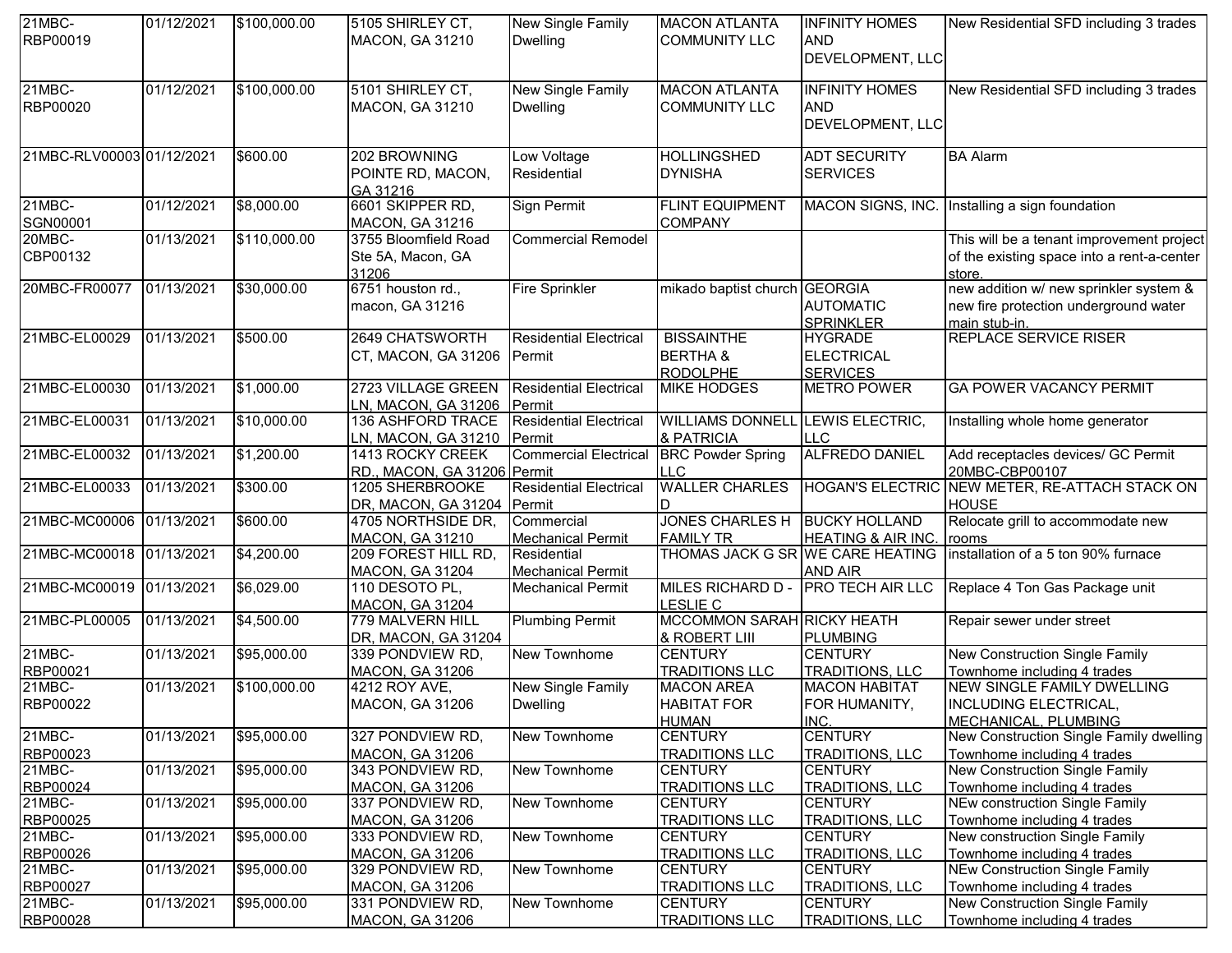| 21MBC-                    | 01/13/2021 | \$158,400.00 | 314 PHEASANT RUN,                             | New Single Family             | Wade Jurney Homes, WJH LLC             |                                         | New Single Family Dwelling - 314                             |
|---------------------------|------------|--------------|-----------------------------------------------|-------------------------------|----------------------------------------|-----------------------------------------|--------------------------------------------------------------|
| RBP00029                  |            |              | MACON, GA 31216                               | <b>Dwelling</b>               | <b>LLC</b>                             |                                         | Pheasant Run, 3 trades                                       |
| $21MBC -$                 | 01/13/2021 | \$158,400.00 | 211 SKY HAWK LN,                              | New Single Family             | Wade Jurney Homes, WJH LLC             |                                         | New Single Family Dwelling- 211 Sky                          |
| RBP00030                  |            |              | <b>MACON, GA 31216</b>                        | <b>Dwelling</b>               | LLC                                    |                                         | Hawk Lane- 3 trades                                          |
| 21MBC-                    | 01/13/2021 | \$177,546.00 | 315 PHEASANT RUN,                             | New Single Family             | <b>SOUTH BIBB</b>                      | <b>WJH LLC</b>                          | New Single Family Dwelling- 315                              |
| RBP00031                  |            |              | <b>MACON, GA 31216</b>                        | <b>Dwelling</b>               | <b>CAPITAL HOLDINGS</b>                |                                         | Pheasant Run Trl, 3 trades                                   |
| 21MBC-                    | 01/13/2021 | \$177,546.00 | 316 PHEASANT RUN,                             | <b>New Single Family</b>      | <b>SOUTH BIBB</b>                      | <b>WJH LLC</b>                          | New Single Family Dwelling- 316                              |
| RBP00032                  |            |              | MACON, GA 31216                               | <b>Dwelling</b>               | <b>CAPITAL HOLDINGS</b>                |                                         | Pheasant Run Trail - 3 trades                                |
| 21MBC-                    | 01/13/2021 | \$158,400.00 | 318 PHEASANT RUN,                             | New Single Family             | <b>SOUTH BIBB</b>                      | <b>WJH LLC</b>                          | New Single Family Dwelling- 318                              |
| RBP00033                  |            |              | <b>MACON, GA 31216</b>                        | <b>Dwelling</b>               | <b>CAPITAL HOLDINGS</b>                |                                         | Pheasant Run Trail- 3 trades                                 |
| 21MBC-                    | 01/13/2021 | \$177,546.00 | 322 PHEASANT RUN,                             | <b>New Single Family</b>      | <b>SOUTH BIBB</b>                      | <b>WJH LLC</b>                          | New Single Family Dwelling- 322                              |
| RBP00034                  |            |              | MACON, GA 31216                               | <b>Dwelling</b>               | CAPITAL HOLDINGS                       |                                         | Pheasant Run Trail - 3 Trades                                |
| 21MBC-                    | 01/13/2021 | \$158,400.00 | 324 Pheasant Run Trail                        | New Single Family             | Wade Jurney Homes, WJH LLC             |                                         | New Single Family Dwelling- 324                              |
| RBP00035                  |            |              | Macon, GA 31216                               | <b>Dwelling</b>               | <b>LLC</b>                             |                                         | Pheasant Run Trail- 3 trades                                 |
| 21MBC-RLV00004 01/13/2021 |            | \$600.00     | 2578 ROBIN HOOD RD                            | Low Voltage                   | <b>REEVES MORRIS</b>                   | <b>ADT SECURITY</b>                     | <b>BA Alarm</b>                                              |
|                           |            |              | <b>MACON, GA 31206</b>                        | Residential                   |                                        | <b>SERVICES</b>                         |                                                              |
| 21MBC-RLV00005 01/13/2021 |            | \$600.00     | 2672 STANISLAUS CIR,                          | Low Voltage                   | <b>IMPERIAL</b>                        | <b>ADT SECURITY</b>                     | <b>BA Alarm</b>                                              |
|                           |            |              | MACON, GA 31204                               | Residential                   | <b>RESOURCE GROUP SERVICES</b>         |                                         |                                                              |
|                           |            |              |                                               |                               | <b>LLC</b>                             |                                         |                                                              |
| 21MBC-RO00002 01/13/2021  |            | \$8,643.00   | 135 SOUTHFORK DR.                             | <b>Residential Reroof</b>     | <b>HOOD JOSEPH L</b>                   |                                         | <b>BTA CONTRACTING, NEW ROOF FOR AN EXISTING</b>             |
|                           |            |              | <b>MACON, GA 31220</b>                        |                               |                                        | <b>ILLC</b>                             | <b>RESIDENCE</b>                                             |
| 21MBC-RO00003             | 01/13/2021 | \$6,723.00   | 1451 NINADEL DR,                              | <b>Residential Reroof</b>     | <b>JONES MATTIE P</b>                  |                                         | BTA CONTRACTING, NEW ROOF FOR AN EXISTING                    |
|                           |            |              | <b>MACON, GA 31204</b>                        |                               |                                        | <b>LLC</b>                              | <b>RESIDENCE</b>                                             |
| 20MBC-FR00057             | 01/14/2021 | \$20,000.00  | 156 TOM HILL SR                               | <b>Fire Alarm</b>             | <b>MAJK</b>                            | <b>SECURITY</b>                         | <b>INSTALL FIRE ALARM SYSTEM</b>                             |
|                           |            |              | BLVD, MACON, GA                               |                               | ENTERTAINMENT,                         | <b>ENGINEERING AND</b>                  |                                                              |
|                           |            |              | 31210                                         |                               | <b>LLC</b>                             |                                         |                                                              |
| 20MBC-FR00067             | 01/14/2021 | \$100,000.00 | 682 cherry st., macon,                        | <b>Fire Sprinkler</b>         | idp properties                         | <b>DESIGNS, INC.</b><br><b>GEORGIA</b>  | new fire protection system for the entire                    |
|                           |            |              |                                               |                               |                                        |                                         |                                                              |
|                           |            |              | GA 31201                                      |                               |                                        | <b>AUTOMATIC</b>                        | existing bldg.                                               |
| 21MBC-DM00004             | 01/14/2021 | \$5,000.00   | 1976 HOUSTON AVE,                             | Demolition                    | THE SALVATION                          | <b>SPRINKLER</b><br><b>SOUTHERN</b>     | Demolition of entire Residential                             |
|                           |            |              |                                               |                               |                                        |                                         |                                                              |
| 21MBC-EL00034             | 01/14/2021 | \$400.00     | <b>MACON, GA 31201</b><br>5411                | <b>Residential Electrical</b> | <b>ARMY</b><br><b>ANTIOCH BAPTIST</b>  | <b>DIRTWORKS, LLC</b><br><b>GENERAL</b> | structure.<br><b>VACANCY INSPECTION</b>                      |
|                           |            |              |                                               |                               |                                        |                                         |                                                              |
|                           |            |              | JEFFERSONVILLE RD,                            | Permit                        | <b>CHURCH OF</b>                       | <b>SCIENTIFIC</b>                       |                                                              |
| 21MBC-MC00013             | 01/14/2021 |              | <b>MACON, GA 31020</b><br>136 ISLAND VIEW DR, | Residential                   | <b>JONES JACKIE &amp;</b>              | <b>BUCKY HOLLAND</b>                    |                                                              |
|                           |            | \$2,850.00   |                                               |                               |                                        |                                         | 2 ton gas furnace                                            |
| 21MBC-MC00014 01/14/2021  |            |              | <b>MACON, GA 31052</b>                        | <b>Mechanical Permit</b>      | <b>MATHIS ML</b><br><b>BLANKENSHIP</b> | <b>HEATING &amp; AIR INC.</b>           |                                                              |
|                           |            | \$4,650.00   | 100 SPRINGS CT S,                             | Residential                   |                                        | <b>BUCKY HOLLAND</b>                    | 2 ton hp                                                     |
|                           |            |              | <b>MACON, GA 31052</b>                        | <b>Mechanical Permit</b>      | DAVID J                                | HEATING & AIR INC.                      |                                                              |
| 21MBC-CLV00004 01/15/2021 |            | \$600.00     | 4145 HARTLEY                                  | Low Voltage                   | <b>ROY PROPERTY</b>                    | <b>ADT SECURITY</b>                     | <b>BA Alarm</b>                                              |
|                           |            |              | BRIDGE RD, MACON,                             | Commercial                    | <b>LLC</b>                             | <b>SERVICES</b>                         |                                                              |
|                           |            |              | GA 31216                                      |                               |                                        |                                         |                                                              |
| 21MBC-CLV00005 01/15/2021 |            | \$600.00     | 2031 SHURLING DR,                             | Low Voltage                   | <b>MACON</b>                           | <b>ADT SECURITY</b>                     | <b>BA Alarm</b>                                              |
|                           |            |              | MACON, GA 31217                               | Commercial                    | <b>MANAGEMENT</b>                      | <b>SERVICES</b>                         |                                                              |
|                           |            |              |                                               |                               | <b>GEORGIA LLC</b>                     |                                         |                                                              |
| 21MBC-EL00035             | 01/15/2021 | \$1,000.00   | 400 PIO NONO AVE,                             | <b>Commercial Electrical</b>  | 400 PIO NONO                           | SIMON E ELECTRIC                        | temporary pole                                               |
|                           |            |              | <b>MACON, GA 31204</b>                        | Permit                        | <b>AVENUE LLC</b>                      | <b>LLC</b>                              |                                                              |
| 21MBC-EL00036             | 01/15/2021 | \$125.00     | 2761 MONTPELIER                               | <b>Commercial Electrical</b>  | SIDNEY LATTIMORE ELECTRICAL            |                                         | GA POWER NEEDS INSPECTION TO                                 |
|                           |            |              | AVE, MACON, GA                                | Permit                        |                                        | <b>INNOVATIONS OF</b>                   | CONNECT WIRING IN PLACE                                      |
|                           |            |              | 31204                                         |                               |                                        | <b>GA</b>                               |                                                              |
| 21MBC-EL00037             | 01/15/2021 | \$1,900.00   | 557 GROSSO AVE                                | <b>Residential Electrical</b> |                                        |                                         | BRAIMAH LIASU A & HOGAN'S ELECTRIC CORRECT SERVICE NEW METER |
|                           |            |              | UNIT A, MACON, GA                             | Permit                        | <b>JANET</b>                           |                                         | <b>BASE AND DISCONNECT</b>                                   |
|                           |            |              | 31204                                         |                               |                                        |                                         |                                                              |
| 21MBC-EL00038             | 01/15/2021 | \$1,900.00   | 557 GROSSO AVE                                | <b>Residential Electrical</b> |                                        |                                         | BRAIMAH LIASU A & HOGAN'S ELECTRIC CORRECT SERVICE NEW METER |
|                           |            |              | UNIT B, MACON, GA                             | Permit                        | <b>JANET</b>                           |                                         | <b>BASE AND DISCONNECT</b>                                   |
|                           |            |              | 31204                                         |                               |                                        |                                         |                                                              |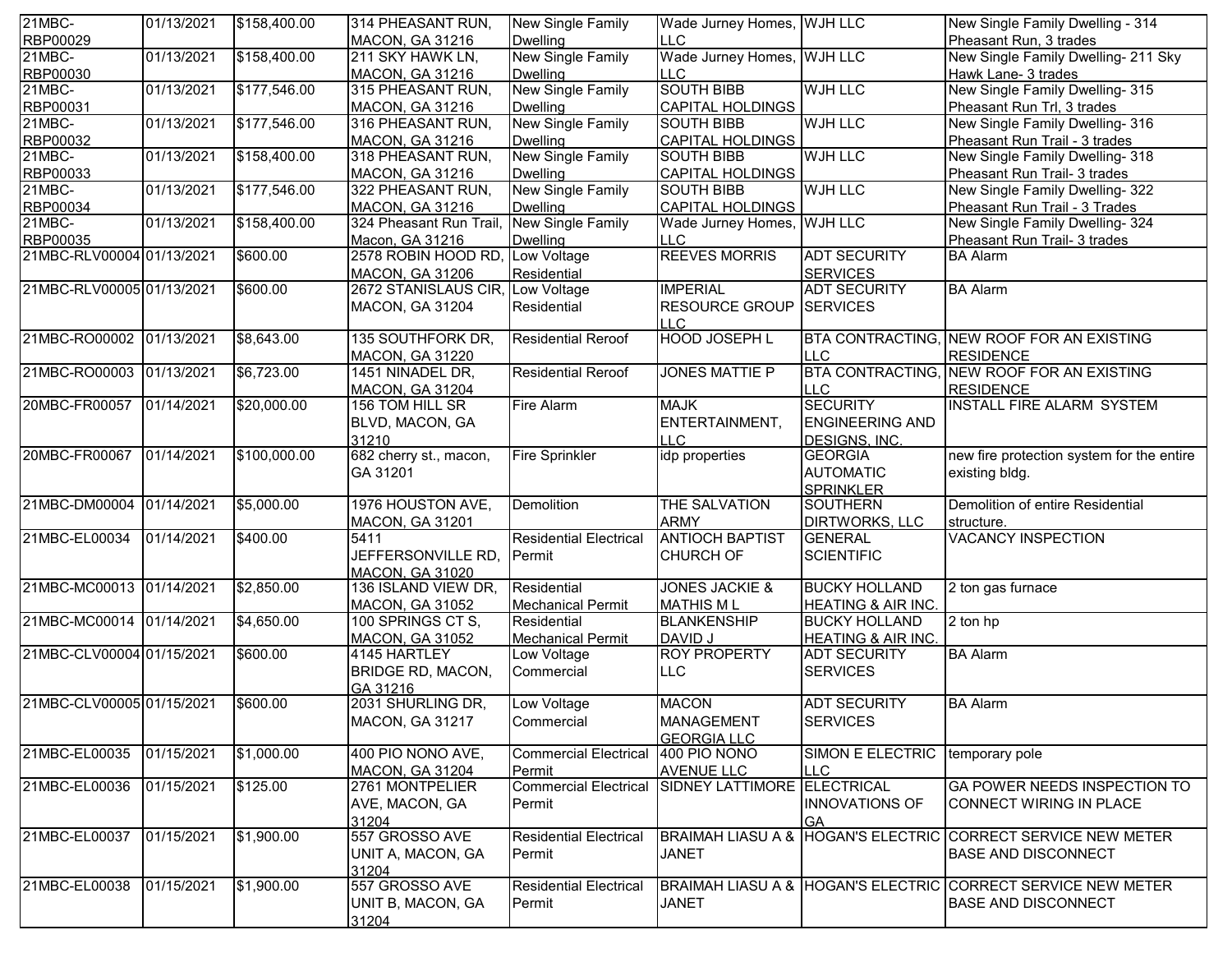| 21MBC-EL00039             | 01/15/2021 | \$800.00     | 836 SUNNYDALE DR,                            | <b>Residential Electrical</b>           | <b>SCOTT TARIO</b>                |                                   | HOGAN'S ELECTRIC CHANGE OUT SERVICEPANEL WHICH         |
|---------------------------|------------|--------------|----------------------------------------------|-----------------------------------------|-----------------------------------|-----------------------------------|--------------------------------------------------------|
|                           |            |              | <b>MACON, GA 31217</b>                       | Permit                                  |                                   |                                   | IS ON OUTSIDE OF HOUSE                                 |
| 21MBC-EL00040             | 01/15/2021 | \$2,900.00   | 451 GILES ST, MACON,                         | <b>Residential Electrical</b>           | <b>THOMAS ROY L</b>               |                                   | HOGAN'S ELECTRIC UPGRADE SERVICE, GROUNDING            |
|                           |            |              | GA 31201                                     | Permit                                  |                                   |                                   | <b>SYSTEM</b>                                          |
| 21MBC-EL00041             | 01/15/2021 | \$3,800.00   | 1730 TELFAIR ST,                             | <b>Residential Electrical</b>           | <b>LEWIS ARLENA</b>               |                                   | HOGAN'S ELECTRIC UPGRADE SERVICE TO 200 AMPS,          |
|                           |            |              | <b>MACON, GA 31201</b>                       | Permit                                  | <b>HEIRS OF</b>                   |                                   | INSTALL OUTSIDE SERVICE PANEL,                         |
|                           |            |              |                                              |                                         |                                   |                                   | SUB FEED INSIDE PANEL,                                 |
|                           |            |              |                                              |                                         |                                   |                                   | <b>GROUNDING SYSTEM, HARDWIRE</b>                      |
|                           |            |              |                                              |                                         |                                   |                                   | SMOKF/CARBON                                           |
| 21MBC-EL00042             | 01/15/2021 | \$2,500.00   | 2840 BACON ST,                               | <b>Residential Electrical</b>           | <b>TERTSAN LLC</b>                |                                   | HOGAN'S ELECTRIC REPULL ENTRANCE CABLE, CHECK          |
|                           |            |              | <b>MACON, GA 31206</b>                       | Permit                                  |                                   |                                   | <b>GROUNDIGN SYSTEM, INSTALL</b>                       |
|                           |            |              |                                              |                                         |                                   |                                   | CORRECT DISCONNECT, CHECK                              |
|                           | 01/15/2021 |              |                                              |                                         | <b>NAPIER MILTON &amp;</b>        | <b>GENERAL</b>                    | <b>OUTLETS</b>                                         |
| 21MBC-EL00043             |            | \$1,200.00   | 1849 OGLESBY PL,                             | <b>Residential Electrical</b>           | <b>BERNICE S</b>                  | <b>SCIENTIFIC</b>                 | UPGRADE SERVICE                                        |
| 21MBC-EL00044             | 01/15/2021 | \$400.00     | <b>MACON, GA 31204</b><br>5755 FREDERICA PL, | Permit<br><b>Residential Electrical</b> | <b>HEADS</b>                      | <b>GRIGGERS</b>                   | USE OLD MAST AND PANEL FOR                             |
|                           |            |              | <b>MACON, GA 31206</b>                       | Permit                                  | <b>INVESTMENT</b>                 | <b>ELECTRIC</b>                   | TEMP SERVICE. WIRE ONE GFI                             |
|                           |            |              |                                              |                                         | <b>PROPERTIES</b>                 |                                   | <b>RECEPTACLE</b>                                      |
| 21MBC-EL00045             | 01/15/2021 | \$500.00     | 588 HANSON ST,                               | <b>Residential Electrical</b>           | <b>ELOSAEL LLC</b>                | PESCO--PITTS                      | <b>SERVICE CHANGE</b>                                  |
|                           |            |              | <b>MACON, GA 31206</b>                       | Permit                                  |                                   | <b>ELECTRICAL</b>                 |                                                        |
|                           |            |              |                                              |                                         |                                   | SERVICE CO.                       |                                                        |
| 21MBC-EL00046             | 01/15/2021 | \$800.00     | 3508 THORPE ST,                              | <b>Residential Electrical</b>           | THE STEP AFTER-                   | PESCO--PITTS                      | REWIRE EXISTING RESIDENCE                              |
|                           |            |              | <b>MACON, GA 31204</b>                       | Permit                                  | <b>EVICENCE</b>                   | <b>ELECTRICAL</b>                 |                                                        |
|                           |            |              |                                              |                                         |                                   | SERVICE CO.                       |                                                        |
| 21MBC-MC00010 01/15/2021  |            | \$3,250.00   | 209 PEBBLEBROOK                              | Residential                             | <b>SCRUGGS</b>                    | <b>BUCKY HOLLAND</b>              | 12,000 btu mini split                                  |
|                           |            |              | LN, MACON, GA 31220                          | <b>Mechanical Permit</b>                | KENNETH H &                       | <b>HEATING &amp; AIR INC.</b>     |                                                        |
|                           |            |              |                                              |                                         | SHERRY H                          |                                   |                                                        |
| 21MBC-MC00011 01/15/2021  |            | \$5,400.00   | 367 WESLEYAN DR,                             | Residential                             | <b>WILLIAMS ERNEST</b>            | <b>BUCKY HOLLAND</b>              | 2.5 ton a/c, coil, furnace                             |
|                           |            |              | <b>MACON, GA 31210</b>                       | <b>Mechanical Permit</b>                |                                   | <b>HEATING &amp; AIR INC.</b>     |                                                        |
| 21MBC-MC00012 01/15/2021  |            | \$3,830.00   | 317 HINES TERR,                              | Residential                             | <b>CANTWELL KEVIN T</b>           | <b>BUCKY HOLLAND</b>              | 4 ton gas furnace                                      |
|                           |            |              | <b>MACON, GA 31204</b>                       | <b>Mechanical Permit</b>                |                                   | <b>HEATING &amp; AIR INC.</b>     |                                                        |
| 21MBC-MC00021             | 01/15/2021 | \$5,000.00   | 1936 BARNES FERRY                            | Residential                             | <b>WOOD DARLENE</b>               |                                   | J &J HEATING & AIR, HVAC - Air conditioning Change out |
|                           |            |              | RD, MACON, GA 31216   Mechanical Permit      |                                         |                                   | <b>LLC</b>                        |                                                        |
| 21MBC-MC00022 01/15/2021  |            | \$5,236.00   | 126 HOLLY WAY,                               | <b>Mechanical Permit</b>                | DINKINS HORACE R PRO TECH AIR LLC |                                   | Replace 4 Ton Heat Pump system                         |
|                           |            |              | <b>MACON, GA 31216</b>                       |                                         | & BRENDA A                        |                                   |                                                        |
| 21MBC-MC00025 01/15/2021  |            | \$6,129.00   | 1418 TWIN PINES LN,                          | Residential                             | HUDSON WENDY A WE CARE HEATING    |                                   | Installation of a XR14 2.5 ton 80% gas                 |
| 21MBC-                    | 01/15/2021 | \$150,000.00 | <b>MACON, GA 31211</b>                       | <b>Mechanical Permit</b>                | <b>DEPARTMENT OF</b>              | <b>AND AIR</b><br><b>STAFFORD</b> | hvac unit.<br>NEW SINGLE FAMILY HOME BUILD             |
| RBP00036                  |            |              | 347 MONROE ST,                               | New Single Family                       |                                   | <b>BUILDERS &amp;</b>             | <b>WITH 4 TRADES</b>                                   |
|                           |            |              | <b>MACON, GA 31201</b>                       | <b>Dwelling</b>                         | <b>TRANSPORTATION</b>             | CONSULTANTS,                      |                                                        |
|                           |            |              |                                              |                                         |                                   | INC.                              |                                                        |
| 21MBC-                    | 01/15/2021 | \$146,781.00 | 326 PHEASANT RUN,                            | New Single Family                       | Wade Jurney Homes, WJH LLC        |                                   | New Single Family Dwelling- 326                        |
| <b>RBP00037</b>           |            |              | MACON, GA 31216                              | <b>Dwelling</b>                         | <b>LLC</b>                        |                                   | Pheasant Run Trail- 3 trades                           |
| 21MBC-                    | 01/15/2021 | \$127,854.00 | 126 GOODALL WOODS New Single Family          |                                         | NBC Homes at                      | <b>NBC HOMES AT</b>               | New construction - Single Family Home                  |
| RBP00038                  |            |              | DR, MACON, GA 31216   Dwelling               |                                         | Goodall Woods, LLC                | GOODALL WOODS,                    |                                                        |
|                           |            |              |                                              |                                         |                                   | LLC.                              |                                                        |
| 21MBC-                    | 01/15/2021 | \$150,000.00 | 1789 BONNER                                  | <b>New Single Family</b>                | <b>COWART KENNETH</b>             |                                   | NEW SINGLE FAMILY DWELLING NO                          |
| RBP00039                  |            |              | GILBERT RD, MACON,                           | Dwelling                                | B                                 |                                   | TRADES INCLUDED                                        |
|                           |            |              | GA 31052                                     |                                         |                                   |                                   |                                                        |
| 21MBC-                    | 01/15/2021 | \$133,062.00 | <b>101 LITTLE BROOKE</b>                     | New Single Family                       | <b>SOUTH BIBB</b>                 | <b>WJH LLC</b>                    | New Single Family Dwelling- 101 Little                 |
| RBP00040                  |            |              | WAY, MACON, GA                               | Dwelling                                | <b>CAPITAL HOLDINGS</b>           |                                   | Brooke Way- 3 trades                                   |
|                           |            |              | 31216                                        |                                         |                                   |                                   |                                                        |
| 21MBC-RLV00006 01/15/2021 |            | \$600.00     | 515 BROOKSIDE DR,                            | Low Voltage                             | SMITH ROCHELL M                   | <b>ADT SECURITY</b>               | <b>BA Alarm</b>                                        |
|                           |            |              | <b>MACON, GA 31210</b>                       | Residential                             | & JUANITA R                       | <b>SERVICES</b>                   |                                                        |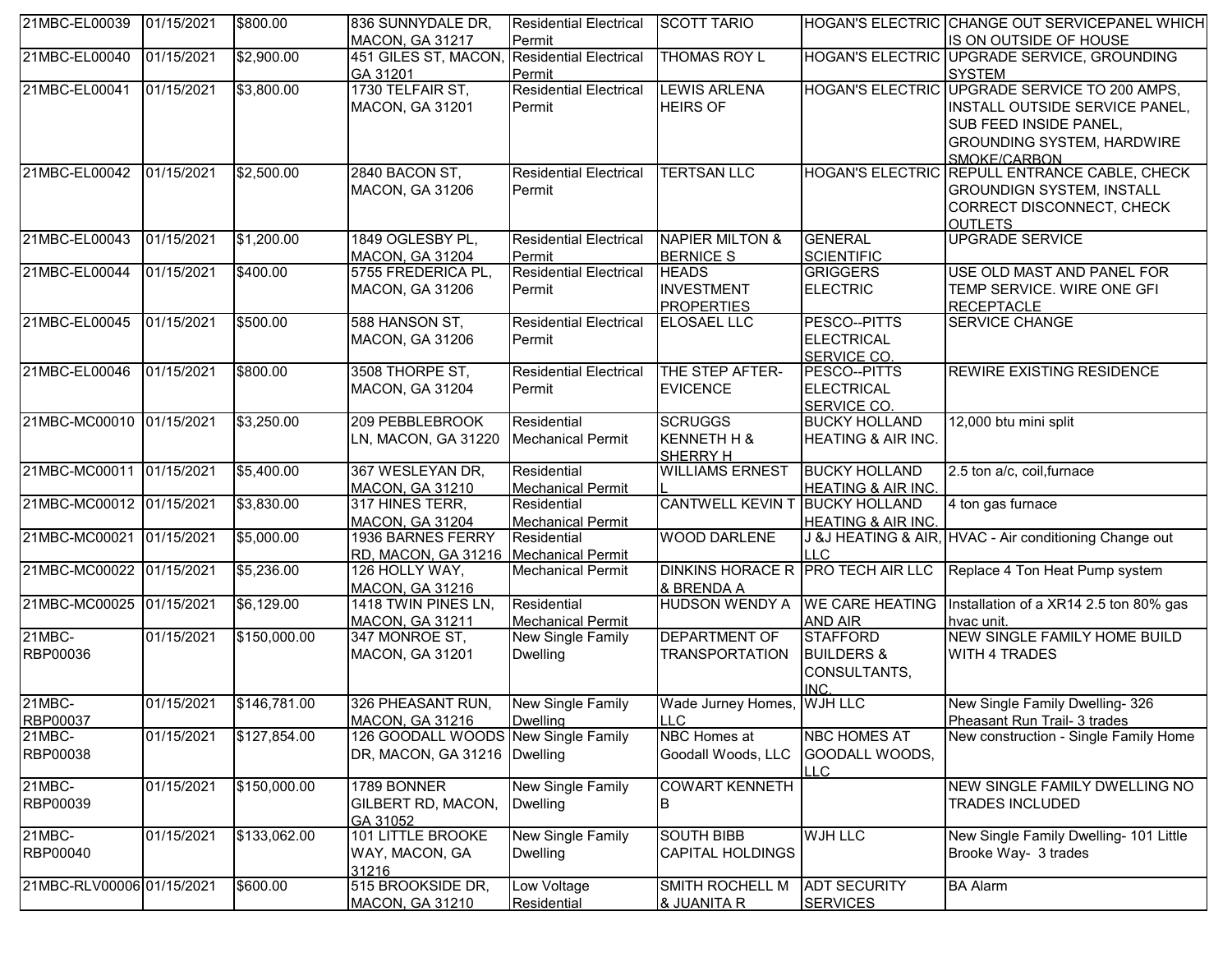| 21MBC-RLV00007 01/15/2021 |            | \$600.00     | 1983 BAYSWATER RD, Low Voltage                 |                               | <b>BROWN THOMAS S</b>            | <b>ADT SECURITY</b>     | <b>BA Alarm</b>                                   |
|---------------------------|------------|--------------|------------------------------------------------|-------------------------------|----------------------------------|-------------------------|---------------------------------------------------|
|                           |            |              | <b>MACON, GA 31211</b>                         | Residential                   |                                  | <b>SERVICES</b>         |                                                   |
| 21MBC-RO00001             | 01/15/2021 | \$7,887.00   | 580 EDGEWOOD AVE,                              | <b>Residential Reroof</b>     | <b>BUCKINS TOMEKIA</b>           | <b>BTA CONTRACTING,</b> | <b>NEW ROOF FOR AN EXISTING</b>                   |
|                           |            |              | MACON, GA 31201                                |                               |                                  | <b>LLC</b>              | <b>RESIDENCE</b>                                  |
| 20MBC-                    | 01/19/2021 | \$88,000.00  | 4388 Robinson Road,                            | Accessory Building -          | <b>NEW PILGRIM</b>               |                         | INSTALL AN OPEN AIR PAVILLION                     |
| CBP00137                  |            |              | Macon, GA 31204                                | Commercial                    | <b>BAPTIST CHURCH</b>            |                         | AND GARAGE/ CARPORT FOR NEW                       |
|                           |            |              |                                                |                               |                                  |                         | PILGRIM BAPTIST CHURCH                            |
| 20MBC-FR00037             | 01/19/2021 | \$1,500.00   | 308 COLISEUM DR,                               | <b>Fire Sprinkler</b>         | CHATTMAC LLC                     | <b>CENTURY FIRE</b>     | CENTURY TO ADD AND RELOCATE                       |
|                           |            |              | <b>MACON, GA 31217</b>                         |                               |                                  | PROTECTION LLC          | OFF THE EXISTING FIRE SPRINKLER                   |
|                           |            |              |                                                |                               |                                  |                         | SYSTEM PER NFPA 13.                               |
| 21MBC-EL00047             | 01/19/2021 | \$600.00     | 622 Shurling Dr., Macon, Commercial Electrical |                               | Southern Scissors                | <b>KEN GORDON</b>       | Repairing one leg of three phase meter            |
|                           |            |              | GA 31217                                       | Permit                        |                                  | <b>ELECTRIC</b>         |                                                   |
| 21MBC-EL00048             | 01/19/2021 | \$400.00     | 223 Edward Drive,                              | <b>Residential Electrical</b> | <b>RUBY KELLER</b>               | <b>GENERAL POWER</b>    | VACANCY INSPECTION WITH PANEL                     |
|                           |            |              | Macon, GA 31216                                | Permit                        |                                  | ELECTRIC CO.            | <b>COVER INSTALL</b>                              |
| 20MBC-MC00240             | 01/20/2021 | \$4,885.00   | 236 CRUMPS PARK                                | Residential                   | <b>REBECCA M</b>                 | <b>CONDITIONED AIR,</b> | replace 2.5 ton gas package unit                  |
|                           |            |              | AVE, MACON, GA                                 | <b>Mechanical Permit</b>      | <b>MAGNUM HEARD</b>              | INC.                    |                                                   |
|                           |            |              | 31204                                          |                               |                                  |                         |                                                   |
| 21MBC-                    | 01/20/2021 | \$150,000.00 | 121 TOM HILL SR                                | <b>Commercial Remodel</b>     | WHLR - RIVERGATE J & B SPECIALTY |                         | <b>INTERIOR RENOVATIONS FOR</b>                   |
| CBP00014                  |            |              | BLVD, MACON, GA                                |                               | LLC                              |                         | <b>EXISTING STARBUCK'S</b>                        |
| 21MBC-EL00050             | 01/20/2021 | \$56,000.00  | 31210<br>873 Linden Avenue,                    | <b>Commercial Electrical</b>  | <b>Mercer University</b>         | <b>MIDDLE GEORGIA</b>   |                                                   |
|                           |            |              |                                                |                               |                                  |                         | Installing sports lighting on new soccer          |
|                           |            |              | Macon, GA 31201                                | <b>Permit</b>                 |                                  | <b>OUTDOOR</b>          | fields, direct bore underground from              |
|                           |            |              |                                                |                               |                                  | <b>LIGHTING</b>         | panel to each pole, install underground           |
| 21MBC-MC00008             | 01/20/2021 | \$5,600.00   | 3847 BERKLEY DR,                               | Residential                   | LEE HULDAH P                     | <b>CONDITIONED AIR.</b> | wiring. install new panel<br>2.5 TON GAS PKG UNIT |
|                           |            |              | MACON, GA 31204                                | <b>Mechanical Permit</b>      |                                  | INC.                    |                                                   |
| 21MBC-                    | 01/20/2021 | \$25,000.00  | 1129 COCHRAN AVE,                              | <b>Residential Remodel</b>    | <b>MIZELL M CORBITT</b>          | <b>BLACK DAWG</b>       | <b>Residential Remodel</b>                        |
| RBP00042                  |            |              | MACON, GA 31217                                |                               |                                  | <b>CONSTRUCTION</b>     | Framing                                           |
|                           |            |              |                                                |                               |                                  | <b>LLC</b>              | Drywall                                           |
|                           |            |              |                                                |                               |                                  |                         | Plumbing                                          |
|                           |            |              |                                                |                               |                                  |                         | Electrical                                        |
|                           |            |              |                                                |                               |                                  |                         |                                                   |
|                           |            |              |                                                |                               |                                  |                         | Flooring<br>Painting                              |
| 21MBC-                    | 01/20/2021 | \$25,000.00  | 1131 Cochran Ave,                              | <b>Residential Remodel</b>    | <b>MIZELL M CORBITT</b>          | <b>BLACK DAWG</b>       | <b>Residential Remodel</b>                        |
| RBP00043                  |            |              | Macon, GA 31217                                |                               |                                  | <b>CONSTRUCTION</b>     | Framing                                           |
|                           |            |              |                                                |                               |                                  | <b>LLC</b>              | Plumbing                                          |
|                           |            |              |                                                |                               |                                  |                         | Electrical                                        |
|                           |            |              |                                                |                               |                                  |                         | Flooring                                          |
|                           |            |              |                                                |                               |                                  |                         | <b>Drywall</b>                                    |
|                           |            |              |                                                |                               |                                  |                         | Painting                                          |
| $21MBC -$                 | 01/20/2021 | \$580,000.00 | 704 LATROBE WAY,                               | New Single Family             | <b>PATEL</b>                     |                         | MICHAEL STROMAN NEW SINGLE FAMILY DWELLING        |
| RBP00044                  |            |              | <b>MACON, GA 31220</b>                         | <b>Dwelling</b>               | <b>ASHWINKUMAR M &amp;</b>       |                         | <b>INCLUDING ELECTRICAL,</b>                      |
|                           |            |              |                                                |                               |                                  |                         | MECHANICAL, LOW VOLTAGE,                          |
|                           |            |              |                                                |                               |                                  |                         | <b>PLUMBING</b>                                   |
| $21MBC -$                 | 01/20/2021 | \$2,750.00   | 187 FOREST AVE,                                | <b>Residential Remodel</b>    | <b>BOCO JEAN R</b>               | <b>BRIDESHEAD</b>       | REPLACE DRY WALL, PAINT, AND                      |
| <b>RBP00045</b>           |            |              | MACON, GA 31204                                |                               |                                  | <b>BUILDERS LLC</b>     | ADD FIXTURES IN EXISTING                          |
|                           |            |              |                                                |                               |                                  |                         | <b>RESIDENCE</b>                                  |
| 20MBC-MC00239             | 01/21/2021 | \$18,000.00  | 4123 FORSYTH RD,                               | Commercial                    | PRADO CENTER                     |                         | Replace Kitchen Hood                              |
|                           |            |              | <b>MACON, GA 31210</b>                         | <b>Mechanical Permit</b>      | LLC                              |                         | Add chimney for Pizza Oven                        |
| 21MBC-CLV00006 01/21/2021 |            | \$2,833.00   | 2521 ANDERSON DR.                              | Low Voltage                   | <b>BOARD OF</b>                  | <b>BURGLAR ALARM</b>    | Add outdoor motion sensors with voice             |
|                           |            |              | <b>MACON, GA 31206</b>                         | Commercial                    | <b>EDUCATION</b>                 | PRODUCTS INC.           | alert and strobe to alert unauthorized            |
|                           |            |              |                                                |                               |                                  |                         | visitors/intruders after business hours.          |
| 21MBC-EL00049             | 01/21/2021 | \$13,650.00  | 8784 THOMASTON RD.                             | <b>Residential Electrical</b> | <b>CARROLL</b>                   | <b>AWC ELECTRICAL</b>   | <b>INSTALL 4.5KW OF SOLAR PANELS</b>              |
|                           |            |              | MACON, GA 31220                                | Permit                        | <b>DOROTHY S</b>                 |                         | TO ROOF.                                          |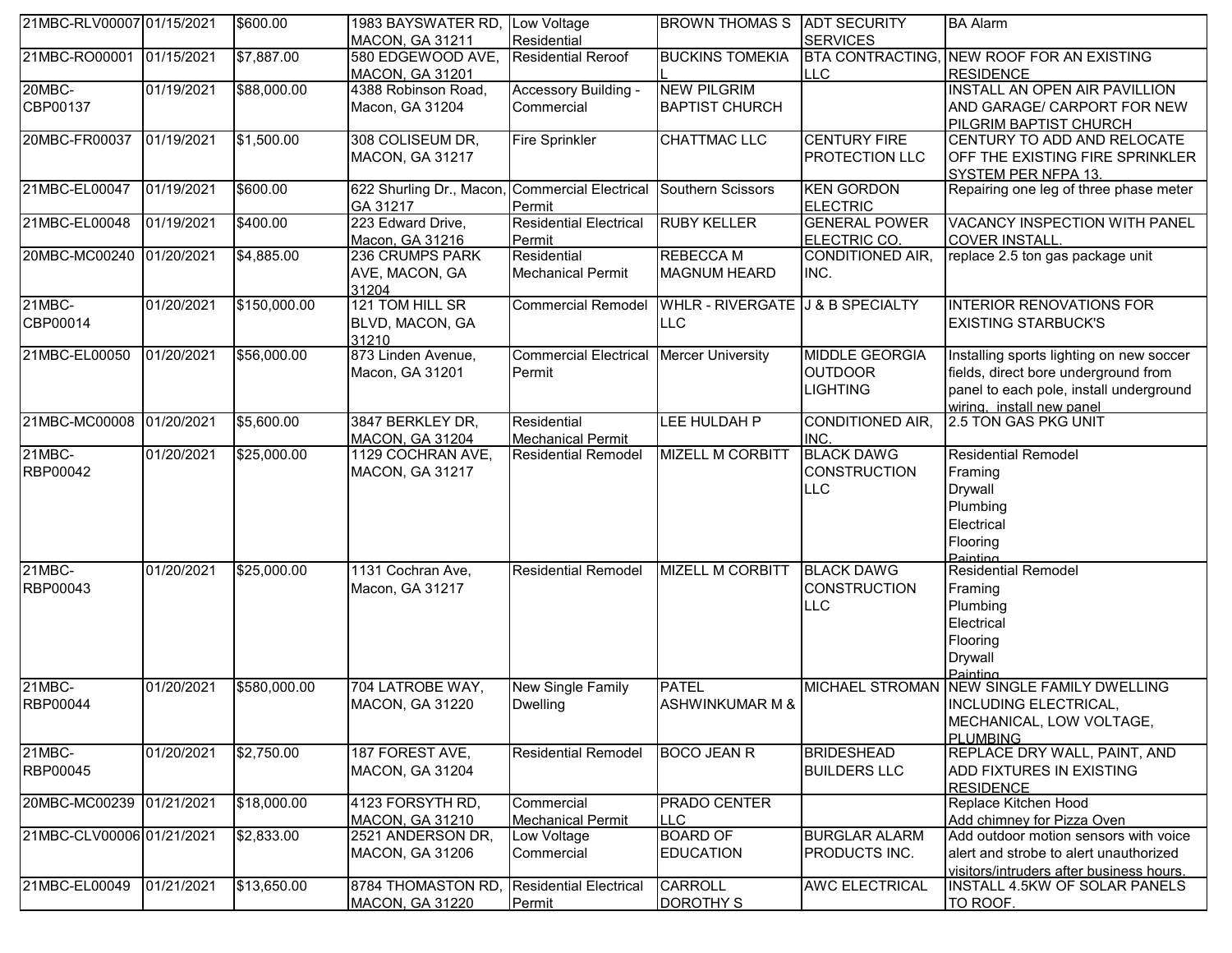| 21MBC-EL00051            | 01/21/2021 | \$675.00     | 4040 VINEVILLE AVE,                                 | Commercial Electrical                             | <b>CENTERSTATE</b>                         |                                                     | SERVICE ELECTRIC Communications receptacle                |
|--------------------------|------------|--------------|-----------------------------------------------------|---------------------------------------------------|--------------------------------------------|-----------------------------------------------------|-----------------------------------------------------------|
|                          |            |              | <b>MACON, GA 31210</b>                              | Permit                                            | <b>BANK N A</b>                            | INC.                                                |                                                           |
| 21MBC-EL00052            | 01/21/2021 | \$800.00     | 2429 ADGER RD,                                      | <b>Residential Electrical</b>                     | VASQUEZ OLIVERIO ALFREDO DANIEL            |                                                     | Inspection Requested by Georgia Power                     |
|                          |            |              | <b>MACON, GA 31206</b>                              | Permit                                            |                                            |                                                     | to re-stablish power                                      |
| 21MBC-EL00053            | 01/21/2021 | \$800.00     | 942 LITTLE SHORT ST,                                | <b>Residential Electrical</b>                     | <b>PRYOR ROBERT A</b>                      | <b>ALFREDO DANIEL</b>                               | Requested by Georgia Power for power                      |
|                          |            |              | <b>MACON, GA 31211</b>                              | Permit                                            | <b>ET AL</b>                               |                                                     | hook up                                                   |
| 21MBC-EL00054            | 01/21/2021 | \$800.00     | 1930 NORTHBROOK                                     | <b>Residential Electrical</b>                     | <b>CIENFUEGOS</b>                          | <b>ALFREDO DANIEL</b>                               | Georgia Power Request for power hook                      |
|                          |            |              | AVE, MACON, GA                                      | Permit                                            | <b>SIGFREDO</b>                            |                                                     | up                                                        |
|                          |            |              | 31201                                               |                                                   |                                            |                                                     |                                                           |
| 21MBC-EL00055            | 01/21/2021 | \$900.00     | 4076 ST CHARLES PL,                                 | <b>Residential Electrical</b>                     | <b>VILLALOBOS</b>                          | ALFREDO DANIEL                                      | Requested by Georgia Power for power                      |
|                          |            |              | <b>MACON, GA 31206</b>                              | Permit                                            | <b>CARLOS A</b>                            |                                                     | hook up                                                   |
| 21MBC-EL00056            | 01/21/2021 | \$2,000.00   | 1131 Cochran Avenue,                                | <b>Residential Electrical</b>                     | <b>Mizell Corbitt</b>                      | <b>MACON</b>                                        | rewire                                                    |
|                          |            |              | Macon, GA 31217                                     | Permit                                            |                                            | <b>CONNECTIONS LLC</b>                              |                                                           |
| 21MBC-EL00057            | 01/21/2021 | \$1,200.00   | 5251 SARDIS CHURCH                                  | <b>Commercial Electrical</b>                      | MACON-BIBB CO                              | <b>PREMIER</b>                                      | Installation of new service 200 amp for                   |
|                          |            |              | RD, MACON, GA 31216 Permit                          |                                                   | <b>IND AUTH</b>                            | <b>ELECTRICAL</b>                                   | digital billboard, Associated sign permti                 |
|                          |            |              |                                                     |                                                   |                                            | SERVICES, INC.                                      | #20MBC-SGN00010                                           |
| 21MBC-EL00059            | 01/21/2021 | \$500.00     | 1456 HELON ST,                                      | <b>Residential Electrical</b>                     | <b>SMITH JOHN &amp;</b>                    | <b>B &amp; B ELECTRICAL</b>                         | no power 6 months. power reconnect.                       |
|                          |            |              | <b>MACON, GA 31204</b>                              | Permit                                            | <b>THOMPSON</b>                            | SERVICE REPAIR,                                     |                                                           |
|                          |            |              |                                                     |                                                   | <b>LATASHA</b>                             | LLC                                                 |                                                           |
| 21MBC-EL00060            | 01/21/2021 | \$500.00     | 2945 WALMAR DR,                                     | <b>Residential Electrical</b>                     | <b>MUHAMMAD EDGAR</b>                      |                                                     | <b>REPLACE BUSTED WEATHERHEAD,</b>                        |
| 21MBC-EL00061            | 01/21/2021 |              | <b>MACON, GA 31206</b>                              | Permit                                            |                                            |                                                     | REPLACE DAMAGED METER CAN<br><b>REPLACE 2 SYSTEMS</b>     |
|                          |            | \$8,900.00   | 820 ORANGE TERR,                                    | <b>Residential Electrical</b>                     | <b>CARTER JOHN II &amp;</b>                | <b>OLD SOUTH HTG &amp;</b>                          |                                                           |
| 21MBC-EL00064            | 01/21/2021 | \$500.00     | <b>MACON, GA 31201</b><br>2662 VILLAGE GREEN        | Permit<br><b>Residential Electrical</b>           | <b>FOSTER A S</b><br><b>GNC PROPERTIES</b> | AC, LLC<br><b>GRIGGERS</b>                          | REPLACE ELECTRICAL METER BASE                             |
|                          |            |              |                                                     |                                                   | <b>INC</b>                                 |                                                     |                                                           |
| 21MBC-MC00017 01/21/2021 |            | \$1.00       | LN, MACON, GA 31206<br>265 TOM HILL SR              | Permit<br>Commercial                              |                                            | <b>ELECTRIC</b>                                     | WHLR - RIVERGATE BUZZELL PLUMBING 15 ton gas package unit |
|                          |            |              | BLVD, MACON, GA                                     | <b>Mechanical Permit</b>                          | <b>LLC</b>                                 | <b>HEATING &amp; AIR INC</b>                        |                                                           |
|                          |            |              | 31210                                               |                                                   |                                            |                                                     |                                                           |
| 21MBC-PL00003            | 01/21/2021 | \$1.00       | 6251 STAPLETON RD                                   | <b>Residential Plumbing</b>                       | <b>BAIN JONATHAN</b>                       |                                                     | <b>BUZZELL PLUMBING</b> install electric water heater     |
|                          |            |              | <b>MACON, GA 31216</b>                              | Permit                                            |                                            | <b>HEATING &amp; AIR INC</b>                        |                                                           |
| 21MBC-PL00006            | 01/21/2021 | \$4,200.00   | 338 IVY STONE DR,                                   | <b>Residential Plumbing</b>                       | ROBB MICHAEL J &                           | <b>ML SCARBARY</b>                                  | <b>INSTALL OUTDOOR INSTANTANEOUS</b>                      |
|                          |            |              | <b>MACON, GA 31220</b>                              | Permit                                            | <b>MICHELE R</b>                           |                                                     | PLUMBING CO., LLC WATER HEATER AND RUN GAS LINE           |
|                          |            |              |                                                     |                                                   |                                            |                                                     | <b>TO UNIT</b>                                            |
| 21MBC-PL00008            | 01/21/2021 | \$1,498.87   | 6011 BETHEL CHURCH Commercial Plumbing MOREAU KEVIN |                                                   |                                            | <b>PRO TECH</b>                                     | <b>WATER HEATER</b>                                       |
|                          |            |              | RD, MACON, GA 31216 Permit                          |                                                   |                                            | <b>PLUMBING</b>                                     |                                                           |
| 21MBC-PL00009            | 01/21/2021 | \$400.00     | 1045 RIVERSIDE DR                                   | Commercial Plumbing CAUSEY RIVERSIDE M L SCARBARY |                                            |                                                     | <b>RUN TEST ON FUEL LINE</b>                              |
|                          |            |              | SUITE A, MACON, GA                                  | Permit                                            | <b>PROPERTIES</b>                          | PLUMBING CO., LLC                                   |                                                           |
|                          |            |              | 31201                                               |                                                   |                                            |                                                     |                                                           |
| 21MBC-PL00010            | 01/21/2021 | \$1.00       | 2000 CUTLER CT,                                     | Residential Plumbing                              |                                            | EINBINDER LENORE BUZZELL PLUMBING replace sewerline |                                                           |
|                          |            |              | <b>MACON, GA 31216</b>                              | Permit                                            | <b>BIVONA</b>                              | <b>HEATING &amp; AIR INC</b>                        |                                                           |
| 21MBC-                   | 01/21/2021 | \$100,000.00 | 6350 GOVERNOR                                       | <b>Residential Remodel</b>                        | <b>SIMMONS NEAL &amp;</b>                  | <b>GO CLEANCO</b>                                   | Interior Remodel and Closing in of Back                   |
| RBP00041                 |            |              | MACDONALD DR,                                       |                                                   | <b>ANDREA</b>                              |                                                     | Porch: Remodeling will be done to the                     |
|                          |            |              | MACON, GA 31052                                     |                                                   |                                            |                                                     | majority of the home, including flooring,                 |
|                          |            |              |                                                     |                                                   |                                            |                                                     | bathrooms, kitchen, trimwork, and paint.                  |
|                          |            |              |                                                     |                                                   |                                            |                                                     | Including 2 trades (Electrical and                        |
|                          |            |              |                                                     |                                                   |                                            |                                                     | Plumhina)                                                 |
| $21MBC -$                | 01/21/2021 | \$107,823.00 | 217 HAWTHORN TRL,                                   | New Single Family                                 | <b>VJA LLC</b>                             | <b>WJH LLC</b>                                      | New Single Family Dwelling- 217                           |
| RBP00046                 |            |              | <b>MACON, GA 31210</b>                              | Dwelling                                          |                                            |                                                     | Hawthorne Way - 3 trades                                  |
| 21MBC-                   | 01/21/2021 | \$121,383.00 | 109 COLD CREEK                                      | New Single Family                                 | <b>VJA LLC</b>                             | <b>WJH LLC</b>                                      | New Single Family Dwelling- 109 Cold                      |
| RBP00047                 |            |              | PKWY, MACON, GA                                     | <b>Dwelling</b>                                   |                                            |                                                     | Creek Pkwy- 3 trades                                      |
|                          |            |              | 31210                                               |                                                   |                                            |                                                     |                                                           |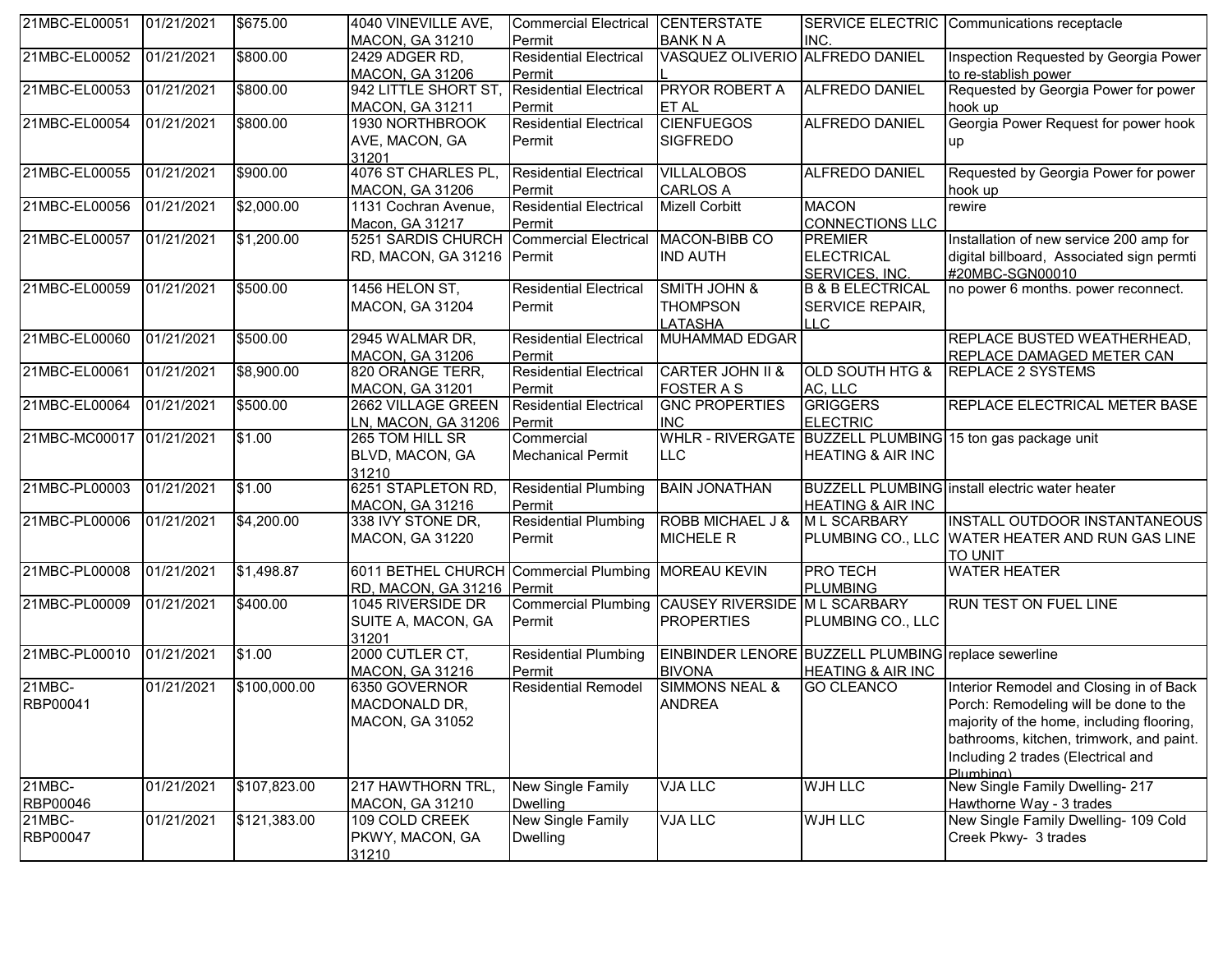| 21MBC-RO00004 01/21/2021 |            | \$30,913.00     | 910 HIGH ST, MACON,<br>GA 31201                      | <b>Residential Reroof</b>               | <b>LEVITT DEBRA R</b><br><b>MCMAHON</b>       | E SCHWARTZ &<br>SON INC.                                         | Remove and dispose of existing metal<br>shingles. Install new 7/16 decking on<br>entire roof. Install underlayment and<br>new Berridge metal shingles with<br>associated flashings. Install 60 mil<br>White TPO membrane with coverboard,<br>edge metal, and associated flashings on<br>back. Thorough clean up and written |
|--------------------------|------------|-----------------|------------------------------------------------------|-----------------------------------------|-----------------------------------------------|------------------------------------------------------------------|-----------------------------------------------------------------------------------------------------------------------------------------------------------------------------------------------------------------------------------------------------------------------------------------------------------------------------|
| 20MBC-                   | 01/22/2021 | \$10,089,987.00 | 1897 ALLEN RD,                                       | <b>Commercial Shell</b>                 | MACON-BIBB CO                                 | <b>CR MEYER AND</b>                                              | inspection upon completion<br>Interior build out of new TM building.                                                                                                                                                                                                                                                        |
| CBP00151                 |            |                 | <b>MACON, GA 31216</b>                               |                                         | <b>IND AUTHORITY</b>                          | <b>SONS COMPANY</b>                                              |                                                                                                                                                                                                                                                                                                                             |
| 20MBC-                   | 01/22/2021 | \$80,000.00     | 5020 MERCER                                          | <b>Commercial Remodel</b>               | <b>EVERSOLE</b>                               | JL DELL                                                          | Renovation of interior spaces for sales                                                                                                                                                                                                                                                                                     |
| CBP00160                 |            |                 | UNIVERSITY DR,<br><b>MACON, GA 31210</b>             |                                         | <b>STANLEY L</b>                              | <b>CONSTRUCTION</b>                                              | area, parts area, and service area<br>(Mixed Use Occupancy - Mercantile<br>(Class B), Factory-Industrial, Storage) /<br>(Construction Type - IIA and IIB)<br>New handicap restrooms<br>Electrical work is being done under a                                                                                                |
| 20MBC-FR00076            | 01/22/2021 | \$1,500.00      | 1137 KITCHENS ST,                                    | <b>Fire Extinguishing</b>               | <b>UNION BAPTIST CH</b>                       | <b>WEST FIRE</b>                                                 | Inreviously issued permit<br> Installation of a Hood Fire Suppression                                                                                                                                                                                                                                                       |
|                          |            |                 | <b>MACON, GA 31217</b>                               | System                                  |                                               | <b>EXTINGUISHER</b><br>SERVICE, INC                              | System                                                                                                                                                                                                                                                                                                                      |
| 21MBC-                   | 01/22/2021 | \$20,000.00     | 3301 ROFF AVE,                                       | <b>Commercial Addition</b>              | <b>MACON-BIBB</b>                             | <b>WARREN</b>                                                    | Addition of a new pavilion at Freedom                                                                                                                                                                                                                                                                                       |
| CBP00015                 |            |                 | <b>MACON, GA 31204</b>                               |                                         | <b>COUNTY</b>                                 | ASSOCIATES INC.                                                  | Park.                                                                                                                                                                                                                                                                                                                       |
| 21MBC-EL00062            | 01/22/2021 | \$1,500.00      | 588 HANSON ST,<br><b>MACON, GA 31206</b>             | <b>Residential Electrical</b><br>Permit | <b>ELOSAEL LLC</b>                            |                                                                  | HACKETT ELECTRIC Electrical service upgrade.                                                                                                                                                                                                                                                                                |
| 21MBC-EL00063            | 01/22/2021 | \$0.00          | 212 PENDLETON CT,<br><b>MACON, GA 31216</b>          | <b>Residential Electrical</b><br>Permit | <b>MITAHA LLC</b>                             | <b>MACON</b><br><b>CONNECTIONS LLC</b>                           | power has been out for over 6 months<br>would like an inspection before we<br>proceed                                                                                                                                                                                                                                       |
| 21MBC-FR00007            | 01/22/2021 | \$2,000.00      | 1342 GRAY HWY,<br><b>MACON, GA 31211</b>             | Fire Extinguishing<br>System            | <b>NATIONAL RETAIL</b><br><b>PROPERTIES L</b> | <b>PROTEC FIRE</b><br><b>PROTECTION</b><br><b>SERVICES LLC</b>   | CONNECTING AND ARMING THE<br>KITCHEN HOOD FIRE SUPPRESSION<br><b>SYSTEM</b>                                                                                                                                                                                                                                                 |
| 21MBC-MC00029 01/22/2021 |            | \$57,000.00     | 4635 PRESIDENTIAL<br>PKWY, MACON, GA                 | Commercial<br><b>Mechanical Permit</b>  | HD DEVELOP OF<br><b>MARYLAND INC</b>          | <b>ENGINEERED</b><br><b>TECHNICAL</b>                            | 16 like for like RTU Change outs - 10x)<br>15 ton units, 1x) 10 ton unit, 2x) 5 ton                                                                                                                                                                                                                                         |
| 21MBC-MC00030 01/22/2021 |            | \$6,235.00      | 31206<br>670 MIDDLESEX DR,<br><b>MACON, GA 31210</b> | <b>Mechanical Permit</b>                | <b>DEHART HARRY E</b><br>JR                   | <b>SERVICES</b><br><b>PRO TECH AIR LLC</b>                       | units 2x) 4 ton units, & 1x) 3 ton unit<br>INSTALLING 4 TON/14 SEER 100K<br><b>BTU RHEEM GAS PACKAGE UNIT</b>                                                                                                                                                                                                               |
| 21MBC-                   | 01/22/2021 | \$9,832.27      | 7017 PRICE RD,                                       | Sign Permit                             | <b>MASPALOMAS</b>                             | THE FITTS                                                        | An illuminated monument sign: 6 ft high -                                                                                                                                                                                                                                                                                   |
| SGN00002                 |            |                 | <b>MACON, GA 31220</b>                               |                                         | <b>PROPERTIES LLC</b>                         | COMPANY INC.                                                     | 32 sq ft - electrical by owner. A non-<br>illuminated wall sign: 4 ft high - 32 sg ft.                                                                                                                                                                                                                                      |
| 2019-00005176            | 01/25/2021 |                 | 4065 FORSYTH RD,<br><b>MACON, GA 31210</b>           | New Commercial<br><b>Building</b>       | CITY OF MACON                                 |                                                                  | FULL PERMIT; GC-WAFFLE HOUSE<br><b>INC</b>                                                                                                                                                                                                                                                                                  |
| 20MBC-<br>CBP00113       | 01/25/2021 | \$153,688.00    | 811 FORSYTH ST,<br><b>MACON, GA 31201</b>            | <b>Commercial Remodel</b>               | <b>ADAMS SQUARED</b><br><b>LLC</b>            | STAFFORD<br><b>BUILDERS &amp;</b><br>CONSULTANTS,<br>INC.        | Building Renovation (1st Floor)<br>White Box for Mercantile/Business<br>Project has been submitted for Historic<br>Building Tax Credits to Georgia SHPO<br>and National Parks Service                                                                                                                                       |
| 20MBC-<br>CBP00114       | 01/25/2021 | \$275,375.00    | 817 Forsyth Street,<br>Macon, GA 31201               | <b>Commercial Remodel</b>               | <b>Brian Adams</b>                            | <b>STAFFORD</b><br><b>BUILDERS &amp;</b><br>CONSULTANTS,<br>INC. | Building Renovation - 1st Floor<br>white box for Mercantile/Business<br>Project has been submitted for Historic<br>Building Tax Credits to Georgia SHPO<br>and National Parks Service                                                                                                                                       |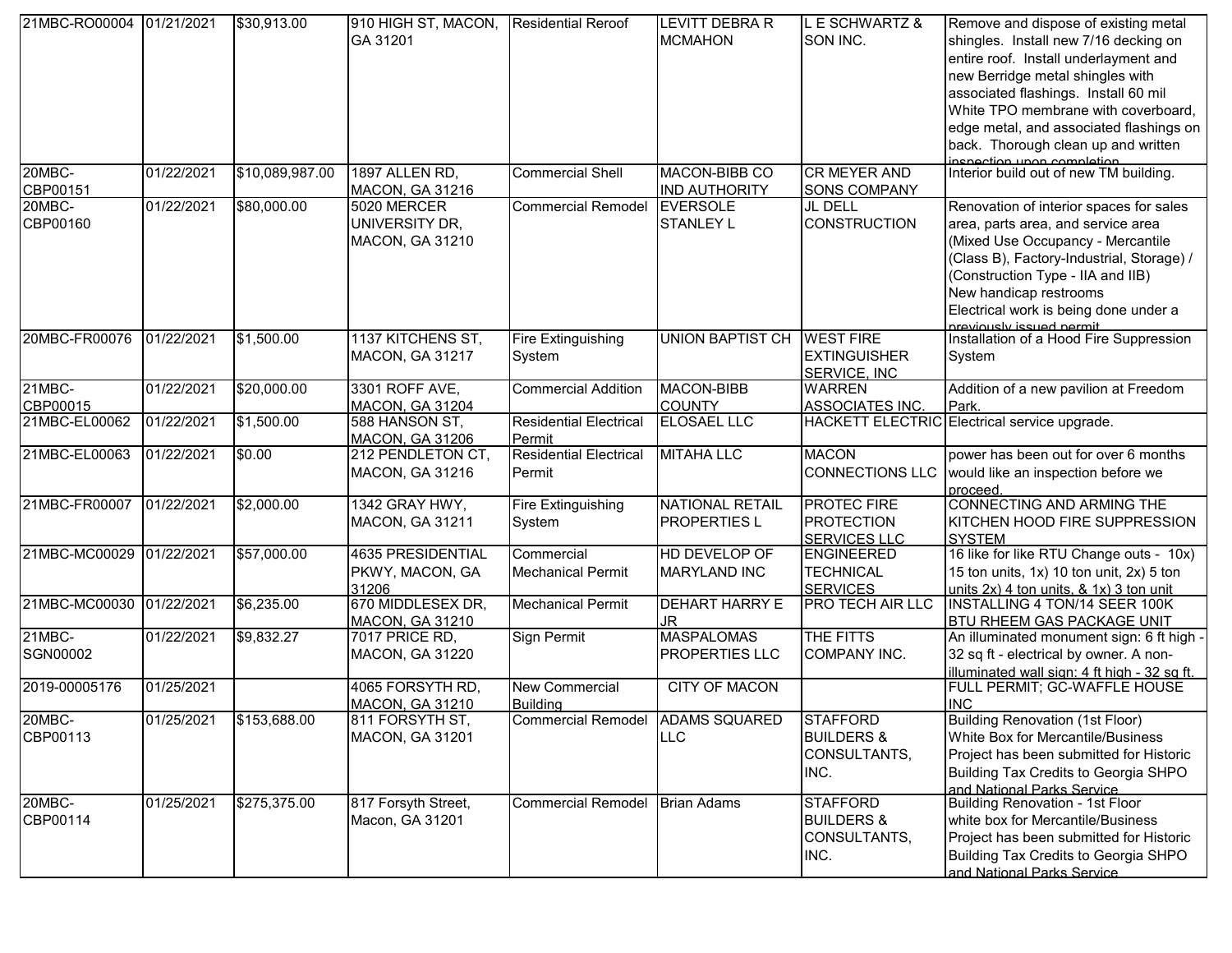| 20MBC-                    | 01/25/2021 | \$75,240.00  | 827 FORSYTH ST,                              | Commercial Remodel ADAMS SQUARED           |                                 | <b>STAFFORD</b>                   | Building Renovation - 1st and 2nd Floor                  |
|---------------------------|------------|--------------|----------------------------------------------|--------------------------------------------|---------------------------------|-----------------------------------|----------------------------------------------------------|
| CBP00115                  |            |              | <b>MACON, GA 31201</b>                       |                                            | <b>LLC</b>                      | <b>BUILDERS &amp;</b>             | white box for Mercantile/Business                        |
|                           |            |              |                                              |                                            |                                 | CONSULTANTS,                      | Project has been submitted for Historic                  |
|                           |            |              |                                              |                                            |                                 | INC.                              | Building Tax Credits to Georgia SHPO                     |
|                           |            |              |                                              |                                            |                                 |                                   | and National Parks Service                               |
| 20MBC-                    | 01/25/2021 | \$73,125.00  | 839 FORSYTH ST,                              | <b>Commercial Remodel</b>                  | <b>ADAMS SQUARED</b>            | <b>STAFFORD</b>                   | <b>Building Renovation</b>                               |
| CBP00116                  |            |              | <b>MACON, GA 31201</b>                       |                                            | LLC                             | <b>BUILDERS &amp;</b>             | 1st Floor White Box for                                  |
|                           |            |              |                                              |                                            |                                 | CONSULTANTS,                      | Mercantile/Business                                      |
|                           |            |              |                                              |                                            |                                 | INC.                              | Project has been submitted for Historic                  |
|                           |            |              |                                              |                                            |                                 |                                   | Building Tax Credits to Georgia SHPO                     |
|                           |            |              |                                              |                                            |                                 |                                   | and National Parks Service                               |
| 20MBC-                    | 01/25/2021 | \$55,950.00  | 841 FORSYTH ST,                              | <b>Commercial Remodel</b>                  | <b>ADAMS SQUARED</b>            | <b>STAFFORD</b>                   | <b>Building Renovation</b>                               |
| CBP00117                  |            |              | MACON, GA 31201                              |                                            | LLC                             | <b>BUILDERS &amp;</b>             | 1st Floor - White Box for                                |
|                           |            |              |                                              |                                            |                                 | CONSULTANTS,                      | mercantile/business                                      |
|                           |            |              |                                              |                                            |                                 | INC.                              | Project has been submitted for Historic                  |
|                           |            |              |                                              |                                            |                                 |                                   | Tax Credits to Georgia SHPO and                          |
|                           |            |              |                                              |                                            |                                 |                                   | National Parks Service                                   |
| $20MBC -$                 | 01/25/2021 | \$61,688.00  | 813 Forsyth Street,                          | <b>Residential Remodel</b>                 | <b>Brian Adams</b>              | <b>STAFFORD</b>                   | Renovation of three (3) loft apartments                  |
| RBP00179                  |            |              | Macon, GA 31201                              |                                            |                                 | <b>BUILDERS &amp;</b>             | Project has been submitted for Historic                  |
|                           |            |              |                                              |                                            |                                 |                                   | Building Tax Credits to Georgia SHPO                     |
|                           |            |              |                                              |                                            |                                 | CONSULTANTS,<br>INC.              |                                                          |
| 20MBC-                    | 01/25/2021 | \$363,750.00 | 835 FORSYTH ST,                              | <b>Residential Remodel</b>                 | <b>ADAMS SQUARED</b>            | <b>STAFFORD</b>                   | and National Parks Service<br><b>Building Renovation</b> |
| RBP00180                  |            |              | MACON, GA 31201                              |                                            | LLC.                            | <b>BUILDERS &amp;</b>             | 1st Floor white box for                                  |
|                           |            |              |                                              |                                            |                                 |                                   |                                                          |
|                           |            |              |                                              |                                            |                                 | CONSULTANTS,                      | mercantile/Business with storage spaces                  |
|                           |            |              |                                              |                                            |                                 | INC.                              | for loft apartments                                      |
|                           |            |              |                                              |                                            |                                 |                                   | 2nd Floor - two (2) loft apartments                      |
|                           |            |              |                                              |                                            |                                 |                                   | Project has been submitted for Historic                  |
|                           |            |              |                                              |                                            |                                 |                                   | Building Tax Credits to Georgia SHPO                     |
| 20MBC-                    | 01/25/2021 | \$81,620.00  | 843 Forsyth Street,                          | <b>Residential Remodel</b>                 | <b>Brian Adams</b>              | <b>STAFFORD</b>                   | and National Parks Service<br><b>Building Renovation</b> |
|                           |            |              |                                              |                                            |                                 |                                   |                                                          |
| RBP00181                  |            |              | Macon, GA 31201                              |                                            |                                 | <b>BUILDERS &amp;</b>             | 2nd Floor Loft Apartment                                 |
|                           |            |              |                                              |                                            |                                 | CONSULTANTS,                      | Project has been submitted for Historic                  |
|                           |            |              |                                              |                                            |                                 | INC.                              | Building Tax Credits to Georgia SHPO                     |
| 21MBC-CLV00007 01/25/2021 |            | \$600.00     | 3311 PIO NONO AVE,                           | Low Voltage                                | <b>ACCESS</b>                   | <b>ADT SECURITY</b>               | and National Parks Service                               |
|                           |            |              |                                              |                                            |                                 |                                   | <b>Burglar Alarm</b>                                     |
| 21MBC-EL00058             | 01/25/2021 | \$500.00     | <b>MACON, GA 31206</b><br>5251 SARDIS CHURCH | Commercial<br><b>Commercial Electrical</b> | PROPERTIES LLC<br>MACON-BIBB CO | <b>SERVICES</b><br><b>PREMIER</b> | New overhead service to existing                         |
|                           |            |              |                                              |                                            |                                 |                                   |                                                          |
|                           |            |              | RD, MACON, GA 31216 Permit                   |                                            | <b>IND AUTH</b>                 | <b>ELECTRICAL</b>                 | billboard                                                |
|                           |            |              |                                              |                                            |                                 | SERVICES, INC.                    |                                                          |
| 21MBC-EL00067             | 01/25/2021 | \$1,500.00   | 580 OLD LUNDY RD,                            | <b>Residential Electrical</b>              | <b>NEVILLE CHARLES</b>          | K & P ELECTRICAL                  | REPLACE SERVICE FOR AN EXISTING                          |
|                           |            |              | <b>MACON, GA 31210</b>                       | Permit                                     | L & LYNN T                      | <b>SERVICES INC</b>               | <b>RESIDENCE</b>                                         |
| 21MBC-EL00069             | 01/25/2021 | \$1,375.00   | 518 HIGH POINT                               | <b>Residential Electrical</b>              | <b>TUCKER DOROTHY</b>           | LEWIS ELECTRIC,                   | Meter Base changeout                                     |
|                           |            |              | NORTH RD, MACON,                             | Permit                                     |                                 | <b>LLC</b>                        |                                                          |
|                           |            |              | GA 31210                                     |                                            |                                 |                                   |                                                          |
| 21MBC-EL00070             | 01/25/2021 | \$150.00     | 2979 MERCER                                  | <b>Residential Electrical</b>              | <b>AKRIDGE RUFUS</b>            | <b>GENERAL</b>                    | ELECTRICAL SAFETY (INSURANCE)                            |
|                           |            |              | UNIVERSITY DR,                               | Permit                                     |                                 | <b>SCIENTIFIC</b>                 |                                                          |
|                           |            |              | <b>MACON, GA 31204</b>                       |                                            |                                 |                                   |                                                          |
| 21MBC-EL00071             | 01/25/2021 | \$150.00     | 2977 MERCER                                  | <b>Residential Electrical</b>              | <b>AKRIDGE RUFUS</b>            | <b>GENERAL</b>                    | ELECTRICAL SAFETY (INSURANCE)                            |
|                           |            |              | UNIVERSITY DR.,                              | Permit                                     |                                 | <b>SCIENTIFIC</b>                 |                                                          |
|                           |            |              | <b>MACON, GA 31204</b>                       |                                            |                                 |                                   |                                                          |
| 21MBC-EL00072             | 01/25/2021 | \$2,659.87   | 3044 BLOOMFIELD DR                           | <b>Residential Electrical</b>              | <b>SSGM HOUSING</b>             | <b>BALLARD</b>                    | RECONNECT; Changing devices, light                       |
|                           |            |              | G3, MACON, GA 31206 Permit                   |                                            | <b>PARTNERS LP</b>              | <b>ELECTRICAL</b>                 | fixtures, and panel                                      |
|                           |            |              |                                              |                                            |                                 | <b>SERVICES</b>                   |                                                          |
| 21MBC-EL00074             | 01/25/2021 | \$1,800.00   | 1226 WOOLFOLK ST,                            | <b>Residential Electrical</b>              | <b>DUNAGAN GARY D</b>           | <b>GENERAL</b>                    | <b>REWIRE EXISTING RESIDENCE</b>                         |
|                           |            |              | <b>MACON, GA 31217</b>                       | Permit                                     |                                 | <b>SCIENTIFIC</b>                 |                                                          |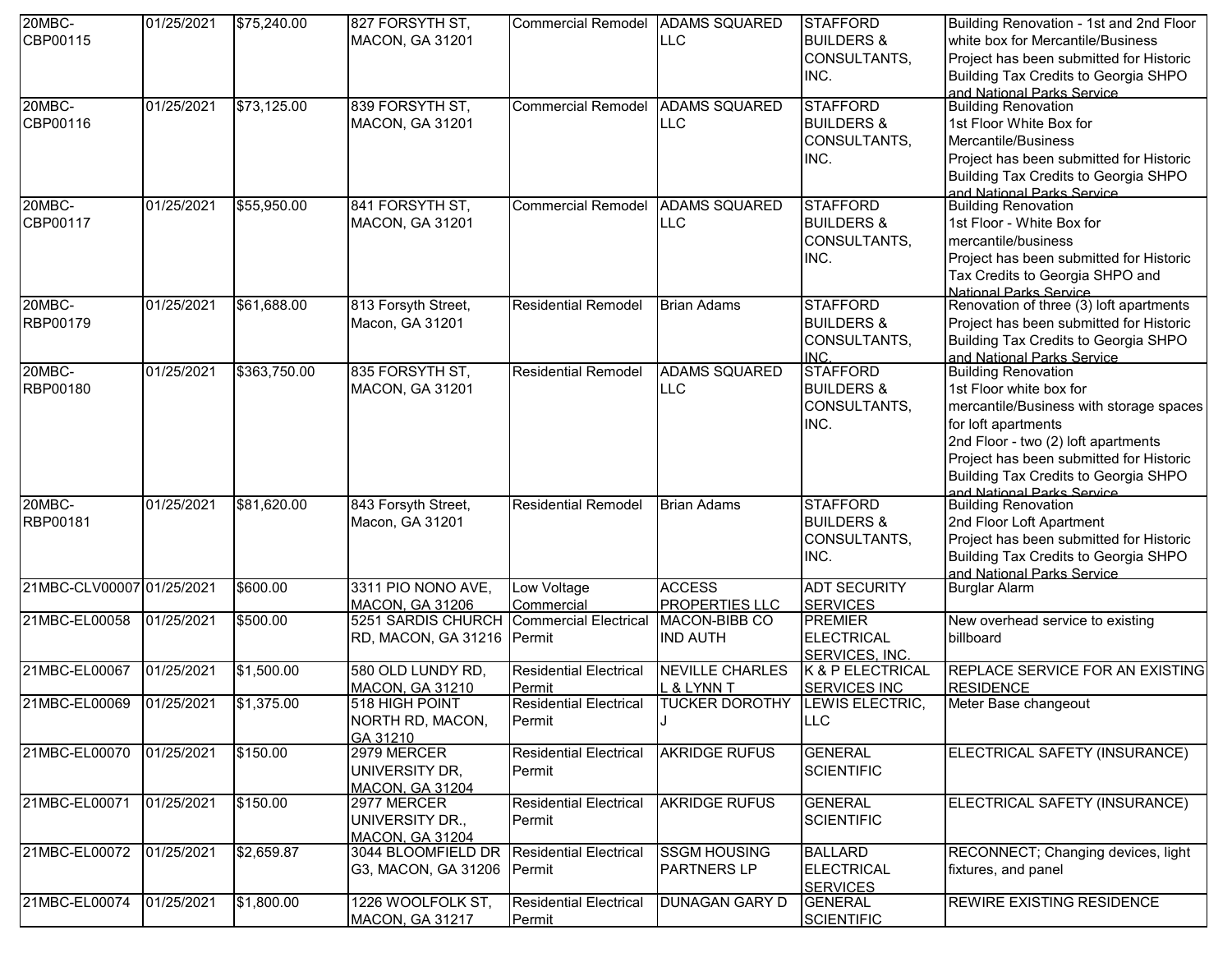| 21MBC-EL00075             | 01/25/2021 | \$1,800.00   | 1228 WOOLFOLK ST,                            | <b>Residential Electrical</b> | <b>IDUNAGAN GARY D</b>                         | <b>GENERAL</b>                         | <b>IREWIRE AN EXISTING RESIDENCE</b>         |
|---------------------------|------------|--------------|----------------------------------------------|-------------------------------|------------------------------------------------|----------------------------------------|----------------------------------------------|
|                           |            |              | <b>MACON, GA 31217</b>                       | Permit                        |                                                | <b>SCIENTIFIC</b>                      |                                              |
| 21MBC-EL00076             | 01/25/2021 | \$2,500.00   | 4082 FOREST AVE W,                           | <b>Residential Electrical</b> | <b>GLINSKI JOSEPH F</b>                        | <b>GENERAL</b>                         | <b>REWIRE AN EXISTING RESIDENCE</b>          |
|                           |            |              | <b>MACON, GA 31204</b>                       | Permit                        | Ш                                              | <b>SCIENTIFIC</b>                      |                                              |
| 21MBC-EL00077             | 01/25/2021 | \$2,800.00   | 4768 ELKAN AVE,                              | <b>Residential Electrical</b> | WHITE KARALEUS S GENERAL                       |                                        | <b>REWIRE AN EXISTING RESIDENCE</b>          |
|                           |            |              | <b>MACON, GA 31206</b>                       | Permit                        |                                                | <b>SCIENTIFIC</b>                      |                                              |
| 21MBC-EL00078             | 01/25/2021 | \$100.00     | 2874 BARRETT AVE,                            | <b>Residential Electrical</b> | <b>JEROLD MILLER</b>                           |                                        | <b>GA POWER INSPECTION TO</b>                |
|                           |            |              | <b>MACON, GA 31206</b>                       | Permit                        | (HOMEOWNER)                                    |                                        | <b>CONNECT POWER</b>                         |
| 21MBC-MC00031             | 01/25/2021 | \$11,170.00  | 3875 OVERLOOK AVE,                           | Residential                   | REICHERT TAYLOR                                | <b>BUCKY HOLLAND</b>                   | 2 ton hp                                     |
|                           |            |              | <b>MACON, GA 31204</b>                       | <b>Mechanical Permit</b>      | <b>D &amp; THOMAS</b>                          | <b>HEATING &amp; AIR INC.</b>          |                                              |
| 21MBC-MC00032             | 01/25/2021 | \$4,500.00   | 2200 LYN DR, MACON,                          | Residential                   | <b>HAWTHORNE</b>                               | <b>BUCKY HOLLAND</b>                   | 3 ton a/c, coil, furnace                     |
|                           |            |              | GA 31206                                     | <b>Mechanical Permit</b>      | <b>WALTER &amp; BETTY</b>                      | HEATING & AIR INC.                     |                                              |
| 21MBC-MC00033             | 01/25/2021 | \$5,135.00   | 1248 SHERBROOKE                              | Residential                   | <b>GOOLSBY EVELYN</b>                          | <b>BUCKY HOLLAND</b>                   | 2.5 ton a/c, coil, 80 % furnace              |
|                           |            |              | CT, MACON, GA 31204                          | Mechanical Permit             | W & KERRELL                                    | <b>HEATING &amp; AIR INC.</b>          |                                              |
|                           |            |              |                                              |                               | <b>ENNIS GOOLSBY</b>                           |                                        |                                              |
| 21MBC-MC00034             | 01/25/2021 | \$16,343.00  | 137 GATES RD,                                | Residential                   | <b>TAYLOR JOSEPH &amp;</b>                     | <b>WE CARE HEATING</b>                 | Installation of a XV20 4 ton HVAC unit       |
|                           |            |              | <b>MACON, GA 31052</b>                       | <b>Mechanical Permit</b>      | <b>PHENICE</b>                                 | <b>AND AIR</b>                         |                                              |
| 21MBC-                    | 01/25/2021 | \$107,823.00 | 118 COLD CREEK                               | New Single Family             | <b>VJA LLC</b>                                 | WJH LLC                                | New Single Family Dwelling- 118 Cold         |
| RBP00049                  |            |              | PKWY, MACON, GA                              | <b>Dwelling</b>               |                                                |                                        | Creek Pkwy - 3 trades                        |
|                           |            |              | 31210                                        |                               |                                                |                                        |                                              |
| $21MBC -$                 | 01/25/2021 | \$121,383.00 | 116 COLD CREEK                               | <b>New Single Family</b>      | <b>VJA LLC</b>                                 | <b>WJH LLC</b>                         | New Single Family Dwelling- 116 Cold         |
| RBP00050                  |            |              | PKWY, MACON, GA                              | <b>Dwelling</b>               |                                                |                                        | Creek Pkwy- 3 trades                         |
|                           |            |              | 31210                                        |                               |                                                |                                        |                                              |
| 21MBC-RLV00008 01/25/2021 |            | \$600.00     | 133 COVINGTON PL,                            | Low Voltage                   | LEE JERRY &                                    | <b>ADT SECURITY</b>                    | <b>BA Alarm</b>                              |
|                           |            |              | <b>MACON, GA 31210</b>                       | Residential                   |                                                | <b>SERVICES</b>                        |                                              |
| 21MBC-RLV00009 01/25/2021 |            | \$600.00     | 796 LEE RD, MACON,                           | Low Voltage                   | <b>TORBUSH</b>                                 | <b>ADT SECURITY</b>                    | <b>BA Alarm</b>                              |
| 21MBC-RLV00010 01/25/2021 |            | \$600.00     | GA 31204<br>2593 NORTH                       | Residential<br>Low Voltage    | <b>CHRISTOPHER R</b><br><b>BAUER HOMES LLC</b> | <b>SERVICES</b><br><b>ADT SECURITY</b> | <b>BA Alarm</b>                              |
|                           |            |              | NANCELON CIR,                                |                               |                                                | <b>SERVICES</b>                        |                                              |
|                           |            |              |                                              | Residential                   |                                                |                                        |                                              |
| 21MBC-                    | 01/25/2021 | \$6,749.00   | <b>MACON, GA 31204</b><br>3755 BLOOMFIELD RD | Sign Permit                   | <b>SUMMIT MACON</b>                            | <b>LIGHTING</b>                        | Removal of existing signage. Installation    |
| SGN00005                  |            |              | <b>MACON, GA 31204</b>                       |                               | <b>EQUIT LLC ETAL</b>                          | <b>MAINTENANCE INC</b>                 | of (1) wall sign and (2) tenant panels.      |
| 20MBC-BP00016             | 01/26/2021 | \$36,000.00  | 421 LAMAR RD Garage                          | New Multi-Family              | C & SL PROPERTIES HERMAN & KITTLE              |                                        | New Multifamily garage structure             |
|                           |            |              | 7, MACON, GA 31220                           | <b>Building</b>               | <b>LLC</b>                                     | PROPERTIES INC                         | includes 3 trades                            |
| 21MBC-EL00066             | 01/26/2021 | \$2,750.00   | 1644 WESLEYAN DR,                            | <b>Residential Electrical</b> | <b>NEAL B KAY</b>                              | <b>BURT GORDON</b>                     | SERVICE UPGRADE TO 400AMP FOR                |
|                           |            |              | <b>MACON, GA 31210</b>                       | Permit                        |                                                | <b>CONTRACTING &amp;</b>               | AN EXISTING RESIDENCE                        |
|                           |            |              |                                              |                               |                                                | <b>ELECTRICAL LLC</b>                  |                                              |
| 21MBC-EL00079             | 01/26/2021 | \$10,000.00  | 6601 SKIPPER RD,                             | <b>Commercial Electrical</b>  | <b>FLINT EQUIPMENT</b>                         | <b>METRO POWER</b>                     | This permit is for the site lights $@$ Flint |
|                           |            |              | MACON, GA 31216                              | Permit                        | <b>COMPANY</b>                                 |                                        | Equipment location. The main permit          |
|                           |            |              |                                              |                               |                                                |                                        | 2020-00001336                                |
| 21MBC-EL00080             | 01/26/2021 | \$10,000.00  | 460 ORANGE ST,                               | <b>Residential Electrical</b> | <b>DICKSON TINA W</b>                          | D AND G                                | Installation of Solar Panel                  |
|                           |            |              | <b>MACON, GA 31201</b>                       | Permit                        |                                                | <b>ELECTRICAL</b>                      |                                              |
|                           |            |              |                                              |                               |                                                | CONTRACTING                            |                                              |
| 21MBC-EL00084             | 01/26/2021 | \$3,300.00   | 1480 BERKSHIRE DR,                           | <b>Residential Electrical</b> | <b>GREGORY SAMUEL</b>                          | <b>AMEN ELECTRIC</b>                   | SERVICE UPGRADE, REPLACEMENT                 |
|                           |            |              | <b>MACON, GA 31206</b>                       | Permit                        |                                                |                                        | OF INTERIOR PANEL BOX, EXTERIOR              |
|                           |            |              |                                              |                               |                                                |                                        | <b>METER BASE &amp; ALL SERVICE</b>          |
|                           |            |              |                                              |                               |                                                |                                        | ENTRANCE CABLE                               |
| 21MBC-EL00085             | 01/26/2021 | \$2,000.00   | 415 LOWER POPLAR                             | <b>Commercial Electrical</b>  | <b>LAJAAM LLC</b>                              | PITTS ELECTRIC                         | INSTALLING 200 AMP TEMP SERVICE              |
|                           |            |              | ST, MACON, GA 31201                          | Permit                        |                                                | CO., INC.                              | <b>POLE</b>                                  |
| 21MBC-EL00086             | 01/26/2021 | \$900.00     | 3715 DEL PARK,                               | <b>Residential Electrical</b> | MILLER MELINDA H                               | <b>GENERAL</b>                         | <b>SERVICE UPGRADE AND</b>                   |
|                           |            |              | MACON, GA 31204                              | Permit                        |                                                | <b>SCIENTIFIC</b>                      | <b>ALTERATIONS</b>                           |
|                           |            |              |                                              |                               |                                                |                                        |                                              |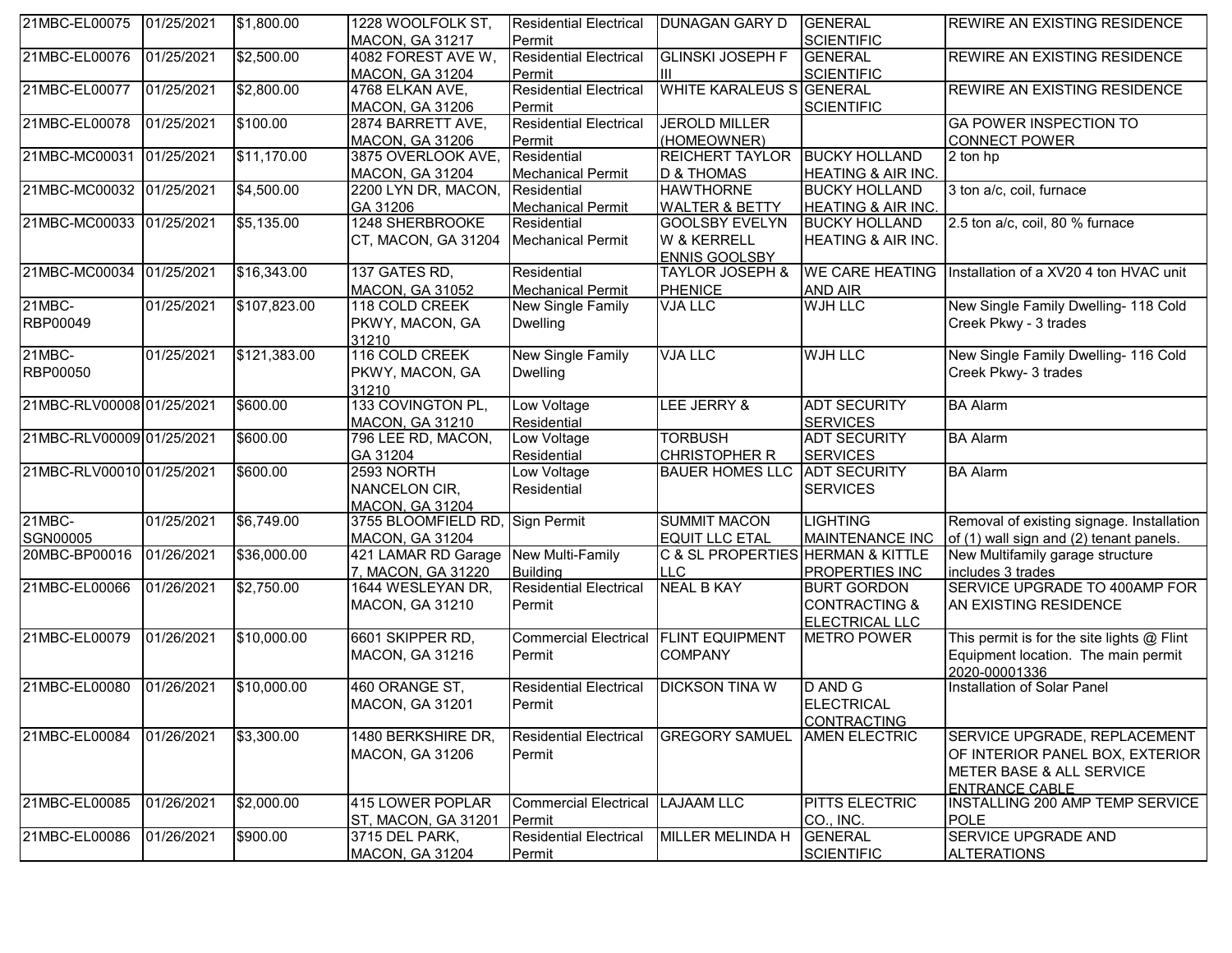| 21MBC-FR00008             | 01/26/2021 | \$6,000.00 | 1600 FORSYTH ST,<br><b>MACON, GA 31201</b>                                | Fire Sprinkler                          | <b>MACON BIBB</b><br><b>COUNTY URBAN</b><br><b>DEVE</b> | <b>GEORGIA</b><br><b>AUTOMATIC</b><br><b>SPRINKLER</b>            | We will relocate ex drops and install new<br>heads in order to bring renovated bldg<br>up to code. This bldg. was supposed to<br>be part of the other Macon/Bibb Health<br>Dept. project I have at this address, but<br>was left out mistakenly. I assumed it had<br>to be ran thru as a separate project at<br>this point because the other part of the<br>project has already been approved. If not<br>and it needs to be done another way<br>please advise. |
|---------------------------|------------|------------|---------------------------------------------------------------------------|-----------------------------------------|---------------------------------------------------------|-------------------------------------------------------------------|----------------------------------------------------------------------------------------------------------------------------------------------------------------------------------------------------------------------------------------------------------------------------------------------------------------------------------------------------------------------------------------------------------------------------------------------------------------|
| 21MBC-                    | 01/26/2021 | \$1,900.00 | 3015 MELBOURNE ST                                                         | <b>Residential Remodel</b>              | <b>WYNN TILIK</b>                                       | <b>TILIK WYNN</b>                                                 | <b>RUNNING NEW PLUMBING AND</b>                                                                                                                                                                                                                                                                                                                                                                                                                                |
| RBP00051                  |            |            | <b>MACON, GA 31206</b>                                                    |                                         |                                                         | (HOMEOWNER)                                                       | OUTSIDE HANDRAIL ON THE PORCH                                                                                                                                                                                                                                                                                                                                                                                                                                  |
| 21MBC-RLV00012 01/26/2021 |            | \$600.00   | 120 TOM HILL SR<br>BLVD, MACON, GA<br>31210                               | Low Voltage<br>Residential              | <b>YELLOW BIRD</b><br><b>HOLDINGS LLC &amp;</b>         | <b>ADT SECURITY</b><br><b>SERVICES</b>                            | <b>BA Alarm</b>                                                                                                                                                                                                                                                                                                                                                                                                                                                |
| 21MBC-DM00005 01/27/2021  |            | \$4,000.00 | 1041 W GRENADA<br>TERRACE, MACON, GA<br>31206                             | <b>Demolition</b>                       | <b>BEULAHLAND</b><br><b>BAPTIST CH INC</b>              | <b>SOUTHERN</b><br><b>DIRTWORKS, LLC</b>                          | <b>RESIDENTIAL DEMOLITION OF</b><br><b>ENTIRE STRUCTURE</b>                                                                                                                                                                                                                                                                                                                                                                                                    |
| 21MBC-DM00006 01/27/2021  |            | \$3,000.00 | 1047 W GRENADA<br>TERRACE, MACON, GA<br>31206                             | Demolition                              | <b>BEULAHLAND</b><br><b>BAPTIST CH INC</b>              | <b>SOUTHERN</b><br><b>DIRTWORKS, LLC</b>                          | <b>RESIDENTIAL DEMOLITION OF</b><br><b>ENTIRE STRUCTURE</b>                                                                                                                                                                                                                                                                                                                                                                                                    |
| 21MBC-DM00007             | 01/27/2021 | \$4,000.00 | 1049 W GRENADA<br>TERRACE, MACON, GA<br>31206                             | <b>Demolition</b>                       | <b>BEULAHLAND</b><br><b>BAPTIST CH INC</b>              | <b>SOUTHERN</b><br>DIRTWORKS, LLC                                 | <b>RESIDENTIAL DEMOLITION OF</b><br><b>ENTIRE STRUCTURE</b>                                                                                                                                                                                                                                                                                                                                                                                                    |
| 21MBC-EL00068             | 01/27/2021 | \$7,200.00 | 2917 RUARK RD,<br><b>MACON, GA 31217</b>                                  | <b>Residential Electrical</b><br>Permit | <b>SPAULDING</b><br><b>AMANDA</b>                       | <b>QUALIFIED</b><br><b>ELECTRICAL</b><br><b>SPECIALIST</b>        | Rewire house, bring all electrical up to<br>code                                                                                                                                                                                                                                                                                                                                                                                                               |
| 21MBC-EL00073             | 01/27/2021 | \$1,720.44 | 3044 BLOOMFIELD DR<br>G1, MACON, GA 31206                                 | <b>Residential Electrical</b><br>Permit | <b>SSGM HOUSING</b><br><b>PARTNERS LP</b>               | <b>BALLARD</b><br><b>ELECTRICAL</b><br><b>SERVICES</b>            | REFIRBISH; Changing devices and light<br>fixtures.                                                                                                                                                                                                                                                                                                                                                                                                             |
| 21MBC-EL00083             | 01/27/2021 | \$1,200.00 | 5411 HOUSTON RD Lot Residential Electrical<br>55A, MACON, GA 31216 Permit |                                         | <b>SKYVIEW</b><br><b>INVESTMENTS LLC</b>                | ALFREDO DANIEL                                                    | Fire damage repair, new panel, replace<br>burned wiring                                                                                                                                                                                                                                                                                                                                                                                                        |
| 21MBC-EL00087             | 01/27/2021 | \$800.00   | 600 GUY PAINE RD<br>BLDG 5A, MACON, GA<br>31206                           | <b>Commercial Electrical</b><br>Permit  | MACON-BIBB CO<br><b>IND AUTHORITY</b>                   | <b>STRONG</b><br><b>ELECTRICAL SVCS</b>                           | Move and rebuild 800 amp 480 volt 3<br>phase electrical service due to building<br>fire                                                                                                                                                                                                                                                                                                                                                                        |
| 21MBC-EL00088             | 01/27/2021 | \$1,200.00 | 600 GUY PAINE RD<br>BLDG 105B, MACON,<br>GA 31206                         | <b>Commercial Electrical</b><br>Permit  | MACON-BIBB CO<br><b>IND AUTHORITY</b>                   | <b>STRONG</b><br><b>ELECTRICAL SVCS</b>                           | Rebuild 1200 amp service due to<br>building fire                                                                                                                                                                                                                                                                                                                                                                                                               |
| 21MBC-EL00089             | 01/27/2021 | \$450.00   | 600 GUY PAINE RD<br>BLDG 105B, MACON,<br>GA 31206                         | <b>Commercial Electrical</b><br>Permit  | MACON-BIBB CO<br><b>IND AUTHORITY</b>                   | <b>STRONG</b><br><b>ELECTRICAL SVCS</b>                           | Reconnect 200 amp 480 volt 3 phase<br>electrical service that has been<br>disconnected over 1 year                                                                                                                                                                                                                                                                                                                                                             |
| 21MBC-EL00090             | 01/27/2021 | \$100.00   | 1909 DANNENBERG<br>AVE, MACON, GA<br>31201                                | <b>Residential Electrical</b><br>Permit | <b>WILLIE GRIFFIN</b>                                   | <b>WILLIE GRIFFIN</b><br>(HOME OWNER)                             | Power Release                                                                                                                                                                                                                                                                                                                                                                                                                                                  |
| 21MBC-MC00015 01/27/2021  |            | \$7,464.00 | 3368 TOOLE DR,<br>MACON, GA 31204                                         | Residential<br><b>Mechanical Permit</b> | <b>SHAW SHIRLEY M</b><br><b>HEIRS OF</b>                | <b>TOTAL COMFORT</b><br><b>COOLING AND</b><br><b>HEATING, LLC</b> | Replace a 2 ton AC, Coil and furnace.<br>Enlarge Filter, grill and Box.                                                                                                                                                                                                                                                                                                                                                                                        |
| 21MBC-MC00016 01/27/2021  |            | \$6,342.00 | 5801 MT PLEASANT<br>CHURCH RD, MACON,<br>GA 31216                         | Residential<br><b>Mechanical Permit</b> | <b>STATHAM FREIDA J</b>                                 | <b>TOTAL COMFORT</b><br><b>COOLING AND</b><br><b>HEATING, LLC</b> | Install a 3 Ton Heat Pump System.<br>Enlarge Grill filter.                                                                                                                                                                                                                                                                                                                                                                                                     |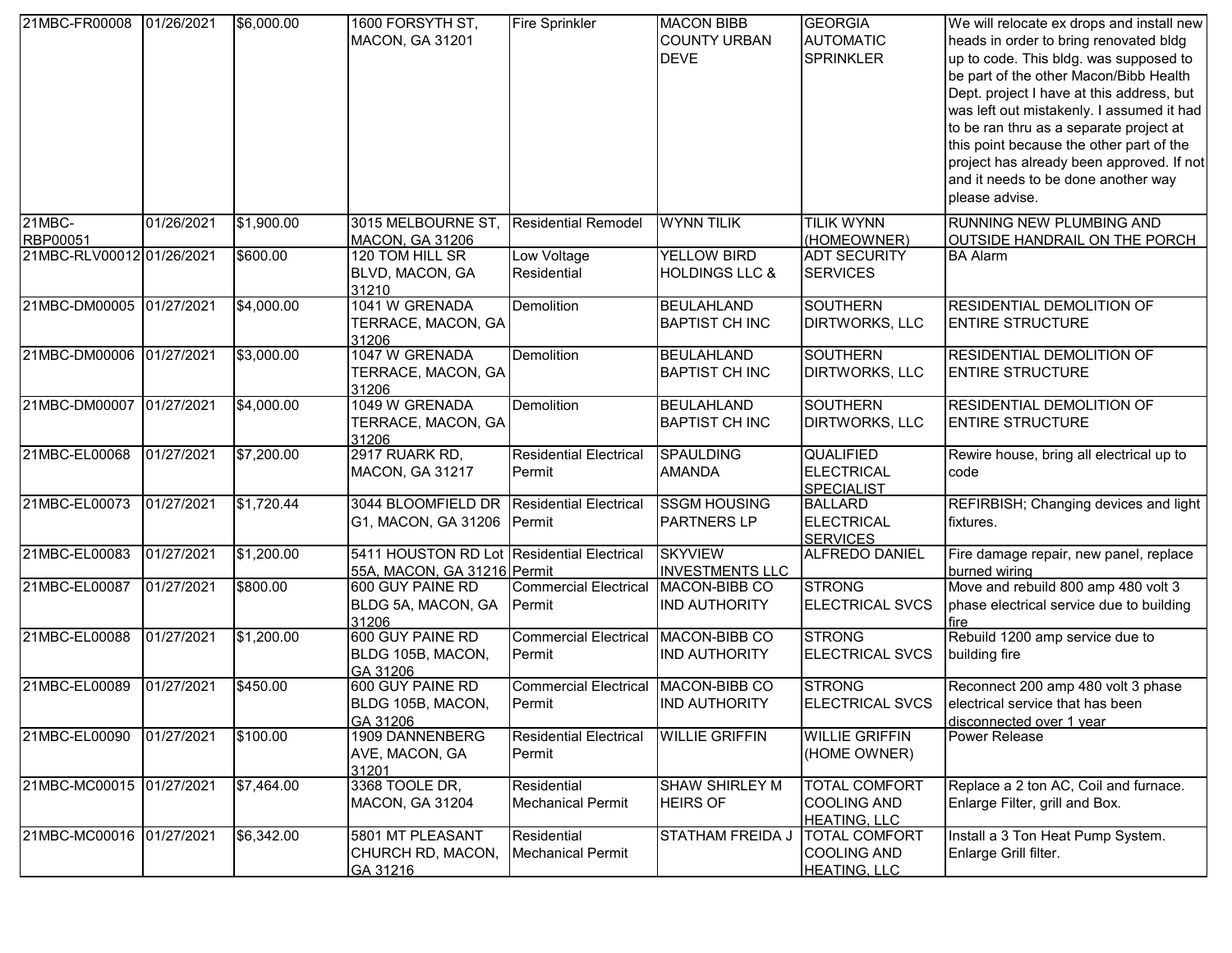| 21MBC-MC00023 01/27/2021  |            | \$6,992.00   | 128 LAKE POINTE DR,                          | Residential                               | NAPIER II MICHAEL   TOTAL COMFORT |                                          | HVAC/INSTALL A LENNOX 3.5 TON 14         |
|---------------------------|------------|--------------|----------------------------------------------|-------------------------------------------|-----------------------------------|------------------------------------------|------------------------------------------|
|                           |            |              | <b>MACON, GA 31210</b>                       | <b>Mechanical Permit</b>                  | K&                                | <b>COOLING AND</b>                       | <b>SEER HEAT PUMP SYSTEM.</b>            |
|                           |            |              |                                              |                                           |                                   | <b>HEATING, LLC</b>                      | <b>WARRANTY: 10 YEARS ON LENNOX</b>      |
|                           |            |              |                                              |                                           |                                   |                                          | SYSTEM PARTS, 5 YEARS ON                 |
|                           |            |              |                                              |                                           |                                   |                                          | <b>THERMOSTAT</b>                        |
| 21MBC-MC00024 01/27/2021  |            | \$9,142.00   | 1058 COLUMBUS ST,                            | Residential                               | <b>FICKLIN HENRY C</b>            | <b>TOTAL COMFORT</b>                     | Install a 3 Ton 16 Seer Gas Package      |
|                           |            |              | <b>MACON, GA 31201</b>                       | <b>Mechanical Permit</b>                  |                                   | <b>COOLING AND</b>                       | Unit                                     |
|                           |            |              |                                              |                                           |                                   | <b>HEATING, LLC</b>                      |                                          |
| 21MBC-MC00027             | 01/27/2021 | \$4,600.00   | 2424 RIVERSIDE DR,                           | Commercial                                | <b>STUART JAMES P</b>             | <b>AIR TEMPERATURE</b>                   | Replace Heat Pump System                 |
|                           |            |              | <b>MACON, GA 31204</b>                       |                                           |                                   | CONTROL, INC.                            |                                          |
| 21MBC-MC00028             | 01/27/2021 | \$5,400.00   | 4304 FAIRFAX DR,                             | <b>Mechanical Permit</b><br>Residential   | <b>DARBY ANTHONY</b>              | <b>AIR TEMPERATURE</b>                   | Replace Gas Package Unit                 |
|                           |            |              |                                              |                                           |                                   |                                          |                                          |
|                           |            |              | <b>MACON, GA 31206</b>                       | <b>Mechanical Permit</b>                  |                                   | CONTROL, INC.                            |                                          |
| 21MBC-MC00036             | 01/27/2021 | \$3,000.00   | 3485 MERCER                                  | Commercial                                | <b>OUDAT IBRAHIM</b>              | <b>JW AIR</b>                            | Connecting existing refrigeration system |
|                           |            |              | UNIVERSITY DR,                               | <b>Mechanical Permit</b>                  |                                   |                                          | to new Freezer box                       |
|                           |            |              | <b>MACON. GA 31204</b>                       |                                           |                                   |                                          |                                          |
| 21MBC-PL00012             | 01/27/2021 | \$3,026.00   | 341 OLD OAK RD,                              | <b>Residential Plumbing</b>               | <b>STRICKLAND</b>                 | <b>COVENANT</b>                          | Tankless water heater installation.      |
|                           |            |              | <b>MACON, GA 31216</b>                       | Permit                                    | <b>EARLIE &amp; TRACY J</b>       | PLUMBING, LLC                            |                                          |
| 21MBC-                    | 01/27/2021 | \$30,000.00  | 281 AMANDA DR,                               | <b>Residential Remodel</b>                | THOMAS G.                         | THOMAS G.                                | COMPLETE KITCHEN REMODEL,                |
| RBP00048                  |            |              | <b>MACON, GA 31216</b>                       |                                           | <b>NOONAN</b>                     | <b>NOONAN</b>                            | <b>INSTALL HVAC, LIGHTS,</b>             |
|                           |            |              |                                              |                                           |                                   | (HOMEOWNER)                              | RECEPTACLES, CARPET AND HOT              |
|                           |            |              |                                              |                                           |                                   |                                          | <b>WATER HEATER</b>                      |
| 21MBC-                    | 01/27/2021 | \$33,000.00  | 4317 OLD CLUB RD,                            | Deck - Residential                        | WILKIN ROBERT E & ARCHADECK OF    |                                          | Converting an existing deck to an open   |
| RDK00001                  |            |              | <b>MACON, GA 31210</b>                       |                                           | <b>CASON B</b>                    | CENTRAL GEORGIA   porch with a fireplace |                                          |
| 21MBC-RLV00011 01/27/2021 |            | \$600.00     | 4057 BLAIR CT,                               | Low Voltage                               | <b>HOLLAND</b>                    | <b>ADT SECURITY</b>                      | <b>BA Alarm</b>                          |
|                           |            |              | <b>MACON, GA 31206</b>                       | Residential                               | <b>MATTHEW S</b>                  | <b>SERVICES</b>                          |                                          |
| 20MBC-FR00036             | 01/28/2021 | \$65,000.00  | 156 Tom Hill Sr                              | Fire Sprinkler                            | James Laurens                     | <b>FIRE PROTECTION</b>                   | Install new sprinkler heads and relocate |
|                           |            |              | Boulevard, Macon, GA                         |                                           |                                   | <b>SERVICES LLC</b>                      | existing fire sprinklers on the existing |
|                           |            |              | 31210                                        |                                           |                                   |                                          | NFPA 13 system                           |
| 21MBC-                    | 01/28/2021 | \$57,117.00  | 715 OGLETHORPE ST,                           | <b>Commercial Reroof</b>                  | <b>MACON-BIBB</b>                 | <b>E SCHWARTZ &amp;</b>                  | Re-roof                                  |
| CRO00001                  |            |              | <b>MACON, GA 31201</b>                       |                                           | <b>COUNTY</b>                     | SON INC.                                 |                                          |
| 21MBC-DM00008             | 01/28/2021 | \$5,000.00   | 6600 MOSELEY DIXON Demolition                |                                           | <b>MACON-BIBB</b>                 | <b>SOUTHERN</b>                          | DEMOLITION OF ENTIRE STRUCTURE           |
|                           |            |              | RD, MACON, GA 31220                          |                                           | <b>COUNTY</b>                     | <b>DIRTWORKS, LLC</b>                    | OF CONCESSION STAND AT                   |
|                           |            |              |                                              |                                           |                                   |                                          | <b>CLAYSTONE PARK</b>                    |
| 21MBC-DM00009 01/28/2021  |            | \$3,000.00   | 6890 MOSELEY DIXON Demolition                |                                           | <b>MACON-BIBB</b>                 | <b>SOUTHERN</b>                          | DEMOLITION OF ENTIRE STRUCTURE           |
|                           |            |              | RD, MACON, GA 31220                          |                                           | <b>COUNTY</b>                     | <b>DIRTWORKS, LLC</b>                    | OF CONCESSION STAND AT SANDY             |
|                           |            |              |                                              |                                           |                                   |                                          | <b>BEACH</b>                             |
| 21MBC-DM00010 01/28/2021  |            | \$2,500.00   | 100 COLUMBUS RD                              | Demolition                                | <b>MACON-BIBB</b>                 | <b>SOUTHERN</b>                          | DEMOLITION OF ENTIRE STRUCTURE           |
|                           |            |              | (aka-2800                                    |                                           | <b>COUNTY</b>                     | <b>DIRTWORKS, LLC</b>                    | OF THE RESTROOM BUILDING AT              |
|                           |            |              | ARROWHEAD DR.),                              |                                           |                                   |                                          | <b>ARROWHEAD PARK</b>                    |
|                           |            |              |                                              |                                           |                                   |                                          |                                          |
| 21MBC-EL00091             | 01/28/2021 | \$1,800.00   | <b>MACON. GA 31052</b><br>2673 NANCY DR,     | <b>Residential Electrical</b>             | SIMMONS VICTORIA K & P ELECTRICAL |                                          | REPLACE SERVICE AT EXISTING              |
|                           |            |              |                                              |                                           |                                   | <b>SERVICES INC</b>                      | <b>RESIDENCE</b>                         |
|                           |            |              | <b>MACON, GA 31206</b><br>3441 BLOOMFIELD DR | Permit<br>Commercial Electrical BMS44 LLC |                                   |                                          | <b>REWIRE APARTMENT (F4)</b>             |
| 21MBC-EL00092 01/28/2021  |            | \$4,000.00   |                                              |                                           |                                   | K & P ELECTRICAL                         |                                          |
|                           |            |              | UNIT F4, MACON, GA                           | Permit                                    |                                   | <b>SERVICES INC</b>                      |                                          |
|                           |            |              | 31206                                        |                                           |                                   |                                          |                                          |
| 21MBC-EL00094             | 01/28/2021 | \$1,350.00   | 4450 MASSEY RD,                              | <b>Residential Electrical</b>             | <b>MYRICK LESTER &amp;</b>        | <b>AMEN ELECTRIC</b>                     | REWIRE, COMPLETION/ REPAIR OF            |
|                           |            |              | <b>MACON, GA 31206</b>                       | Permit                                    | <b>KAREN DAVIS</b>                |                                          | <b>ELECTRICAL SYSTEM</b>                 |
| 21MBC-FR00002             | 01/28/2021 | \$190,000.00 | 5665 COLUMBUS RD,                            | Fire Sprinkler                            | <b>DISCOVERING NEW GEORGIA</b>    |                                          | new sprinkler systems                    |
|                           |            |              | <b>MACON, GA 31220</b>                       |                                           | <b>VISIONS LLC</b>                | <b>AUTOMATIC</b>                         |                                          |
|                           |            |              |                                              |                                           |                                   | <b>SPRINKLER</b>                         |                                          |
| 21MBC-MC00039 01/28/2021  |            | \$5,000.00   | 127 HUDSON WAY,                              | Residential                               | S C SCARBOROUGH WATSON'S          |                                          | REPLACE A/C UNIT HEATER AND              |
|                           |            |              | <b>MACON, GA 31216</b>                       | <b>Mechanical Permit</b>                  | <b>LLC</b>                        | <b>HEATING &amp;</b>                     | <b>COIL</b>                              |
|                           |            |              |                                              |                                           |                                   | <b>KOOLING</b>                           |                                          |